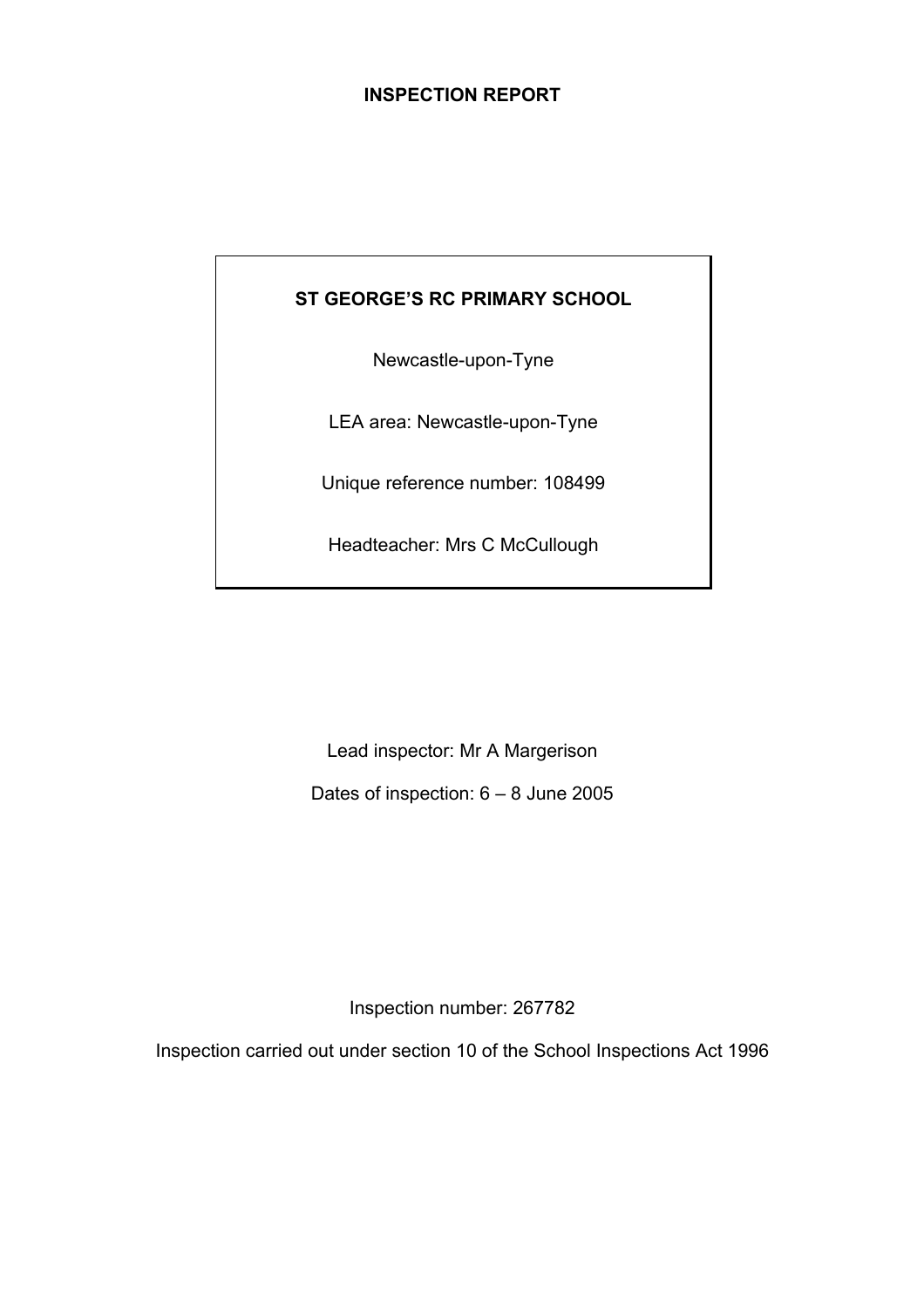# © Crown copyright 2005

This report may be reproduced in whole or in part for non-commercial educational purposes, provided that all extracts quoted are reproduced verbatim without adaptation and on condition that the source and date thereof are stated.

Further copies of this report are obtainable from the school. Under the School Inspections Act 1996, the school must provide a copy of this report and/or its summary free of charge to certain categories of people. A charge not exceeding the full cost of reproduction may be made for any other copies supplied.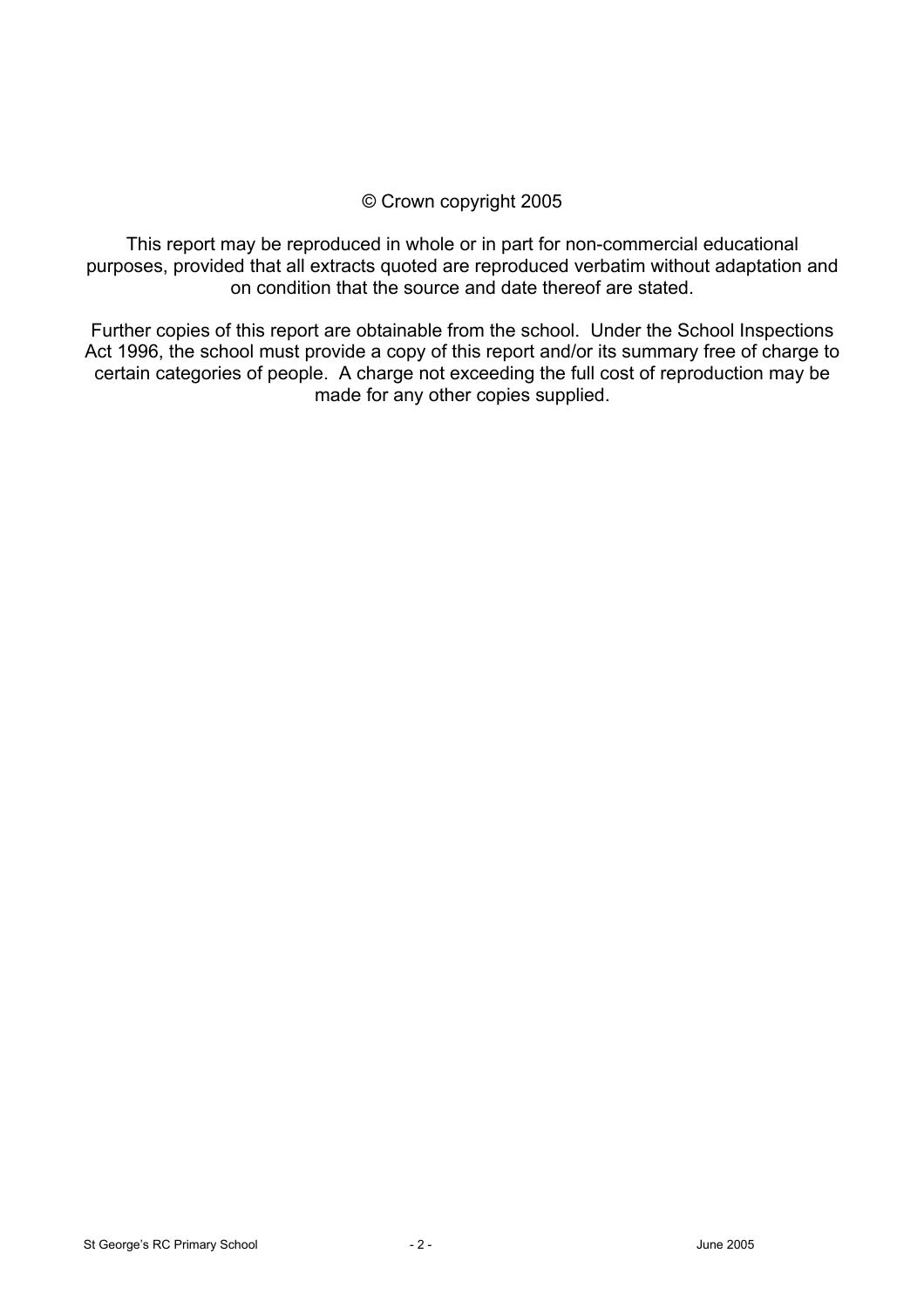# **INFORMATION ABOUT THE SCHOOL**

| Type of school:                   |    | Primary                                    |  |
|-----------------------------------|----|--------------------------------------------|--|
| School category:                  |    | Voluntary aided                            |  |
| Age range of pupils:              |    | 4 to 11                                    |  |
| Gender of pupils:                 |    | Mixed                                      |  |
| Number on roll:                   |    | 96                                         |  |
| School address:                   |    | <b>Bell's Close</b><br>Newcastle-upon-Tyne |  |
| Postcode:                         |    | Tyne and Wear<br><b>NE15 6XX</b>           |  |
| Telephone number:                 |    | 0191 2675677                               |  |
| Fax number:                       |    | 0191 2675677                               |  |
| Appropriate authority:            |    | Governing body                             |  |
| οf<br>chair<br>Name<br>governors: | of | Ms Ni Charraighe                           |  |

Date of previous inspection: 16 November 1998

# **CHARACTERISTICS OF THE SCHOOL**

St George's RC Primary School is a Voluntary Aided school situated in an urban area on the northern bank of the River Tyne in the outer west of the city of Newcastle-upon-Tyne. The school is old and shares its site with the Church of St George and the parish club which is situated in the basement of the school. The area around the school is composed of modern private and local authority housing. The area has suffered in recent years from significant levels of unemployment so that recent census data shows that, although pupils' backgrounds vary, overall their socio-economic circumstances are below average. Since the last inspection, local population trends have changed so that the school roll is gradually falling. In addition, the proportion of pupils who join and leave the school during the school year is above average. As a result, the school is smaller than most primary schools and class sizes vary significantly from year to year from a minimum of eight pupils in Year 4 to eighteen in Year 6. There are currently 96 pupils on roll aged between four and 11 years. Since the last inspection, the staffing has almost completely changed, mainly due to retirements. At the time of the inspection, one member of staff was on extended leave for a year with a newly qualified teacher covering her class. When children start school, although their attainment varies, baseline assessment shows that attainment is below that expected, particularly in their language and mathematical skills in which few children are working at levels above those expected for their age. The proportion of pupils eligible for free school meals is above average. The proportion of pupils with special educational needs, mainly for moderate learning difficulties, is above average. Currently, there are two pupils with statements of special educational needs. The majority of pupils are of White-British origin, but the school has a few pupils from Asian backgrounds with 5 pupils at an early stage of learning English. The school was awarded the School Achievement Award in 2000 and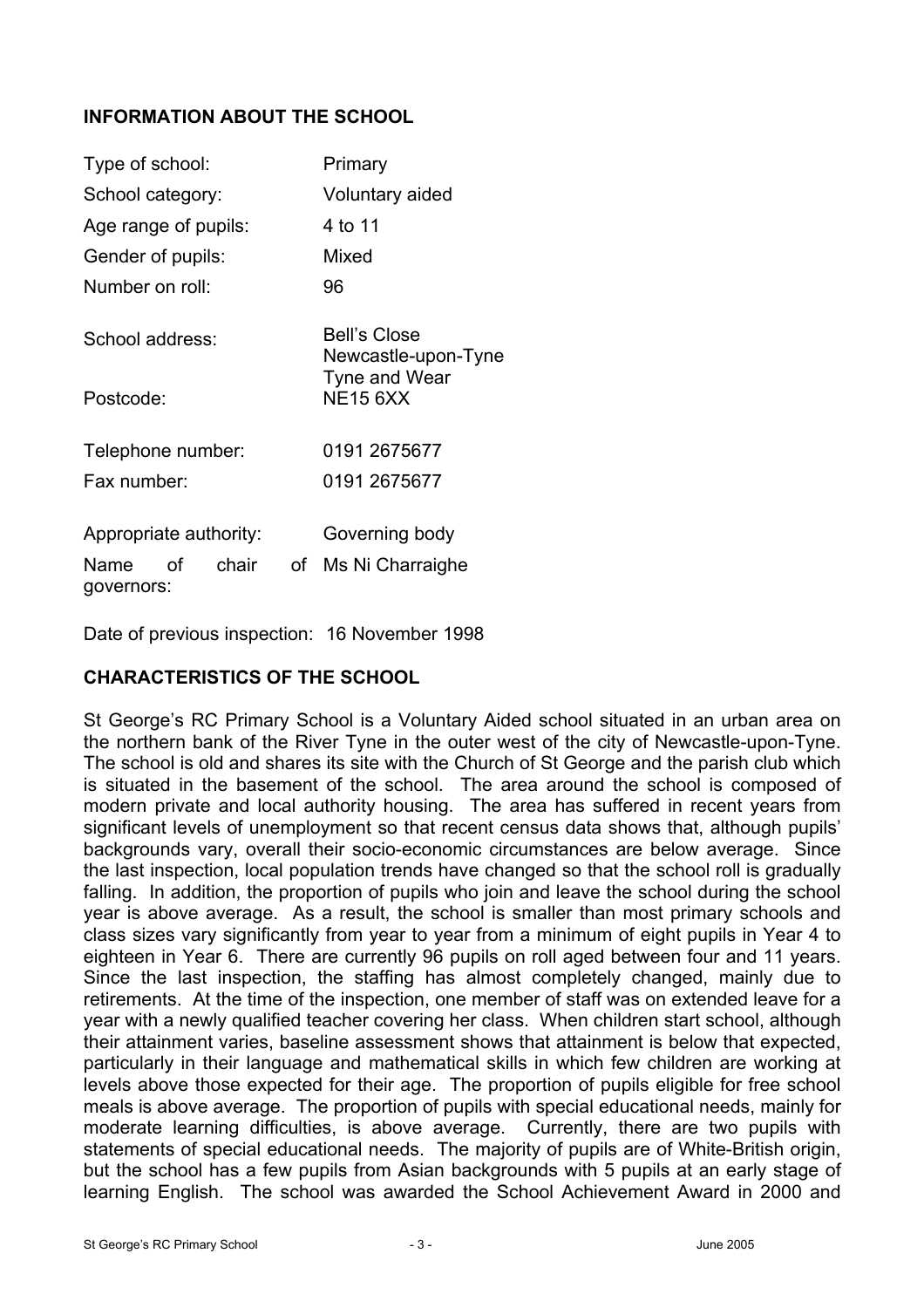involved in several local and national initiatives including the Primary Leadership Initiative and the Sports Co-ordinator Development programme.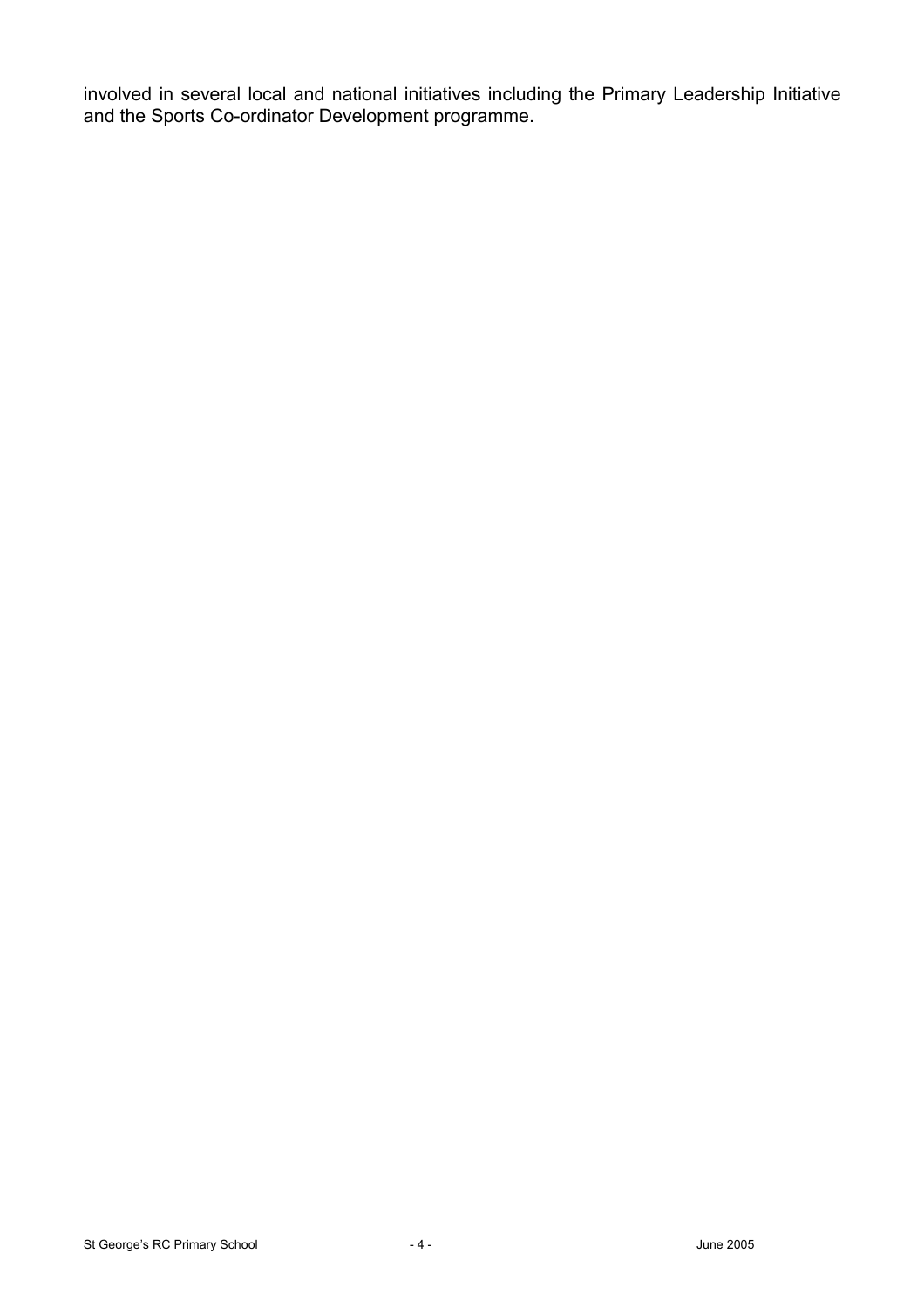# **INFORMATION ABOUT THE INSPECTION TEAM**

| Members of the inspection team |                 | <b>Subject responsibilities</b> |                                                                                                                                    |
|--------------------------------|-----------------|---------------------------------|------------------------------------------------------------------------------------------------------------------------------------|
| 21666                          | Mr A Margerison | Lead inspector                  | English<br>Geography<br>History<br>Special educational needs<br>English as<br>additional<br>an<br>language                         |
| 32678                          | Mrs K Dodd      | Lay inspector                   |                                                                                                                                    |
| 22859                          | Mrs A Hivey     | Team inspector                  | <b>Mathematics</b><br>Information and communication<br>technology<br>Art and design<br>Design and technology<br>Physical education |
| 34065                          | Mrs J Winyard   | Team inspector                  | Science<br><b>Music</b><br>of<br>learning<br>Areas<br>the<br><i>in</i><br><b>Foundation Stage</b>                                  |

The inspection contractor was:

Nord Anglia School Inspection Services Anglia House Carrs Road Cheadle **Stockport** SK8 2LA

Any concerns or complaints about the inspection or the report should be made initially to the inspection contractor. The procedures are set out in the leaflet *'Complaining about Ofsted Inspections'*, which is available from Ofsted Publications Centre (telephone 07002 637833) or Ofsted's website (www.ofsted.gov.uk).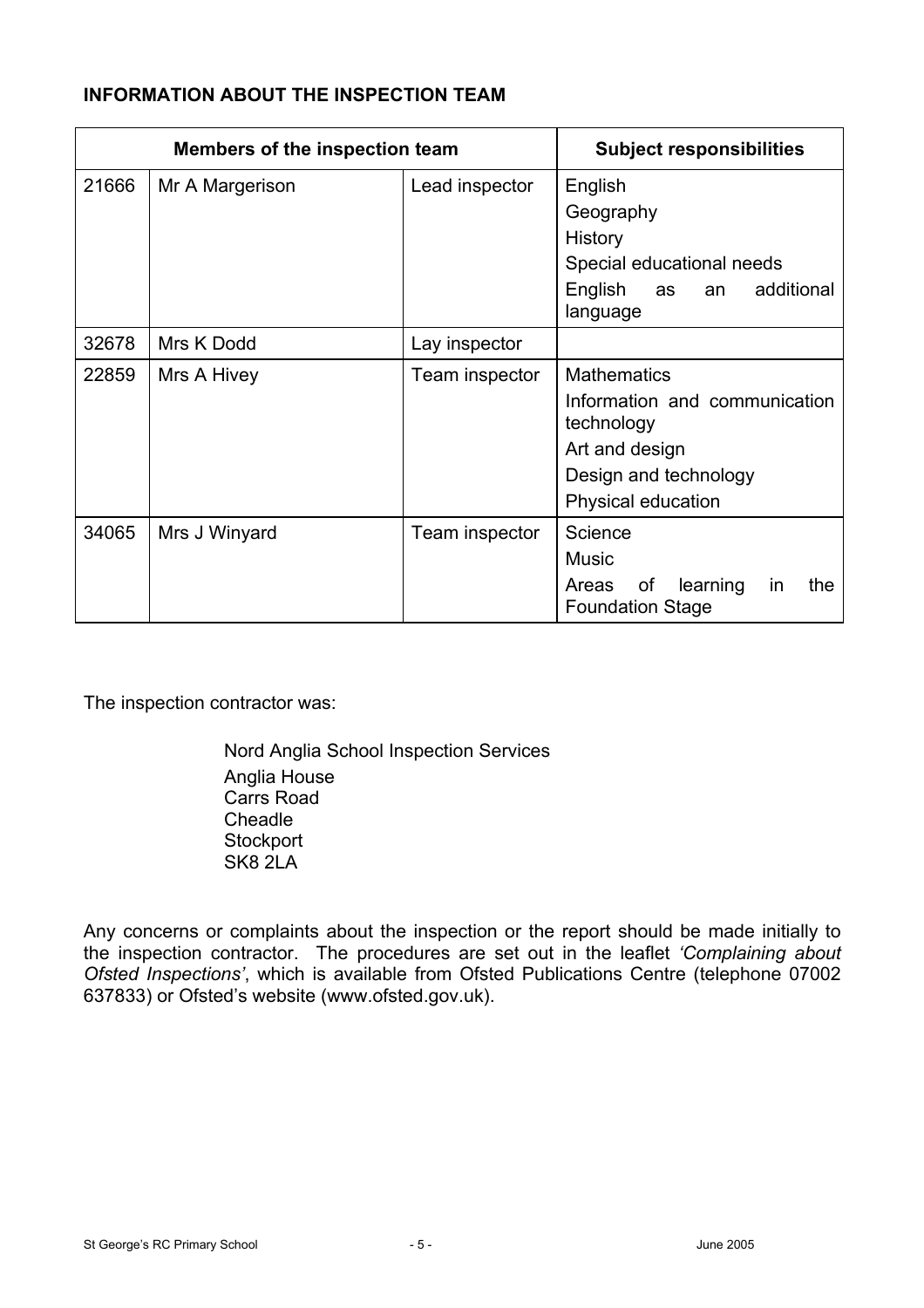# **REPORT CONTENTS**

|                                                                                                                                                                             | Page |
|-----------------------------------------------------------------------------------------------------------------------------------------------------------------------------|------|
| <b>PART A: SUMMARY OF THE REPORT</b>                                                                                                                                        | 6    |
| <b>PART B: COMMENTARY ON THE MAIN INSPECTION FINDINGS</b>                                                                                                                   |      |
| <b>STANDARDS ACHIEVED BY PUPILS</b>                                                                                                                                         | 9    |
| Standards achieved in areas of learning, subjects and courses                                                                                                               |      |
| Pupils' attitudes, values and other personal qualities                                                                                                                      |      |
| <b>QUALITY OF EDUCATION PROVIDED BY THE SCHOOL</b>                                                                                                                          | 12   |
| Teaching and learning<br>The curriculum<br>Care, guidance and support<br>Partnership with parents, other schools and the community                                          |      |
| <b>LEADERSHIP AND MANAGEMENT</b>                                                                                                                                            | 17   |
| PART C: THE QUALITY OF EDUCATION IN AREAS OF LEARNING,<br><b>SUBJECTS AND COURSES</b><br>AREAS OF LEARNING IN THE FOUNDATION STAGE<br><b>SUBJECTS IN KEY STAGES 1 and 2</b> | 20   |

# **PART D: SUMMARY OF THE MAIN INSPECTION JUDGEMENTS 31**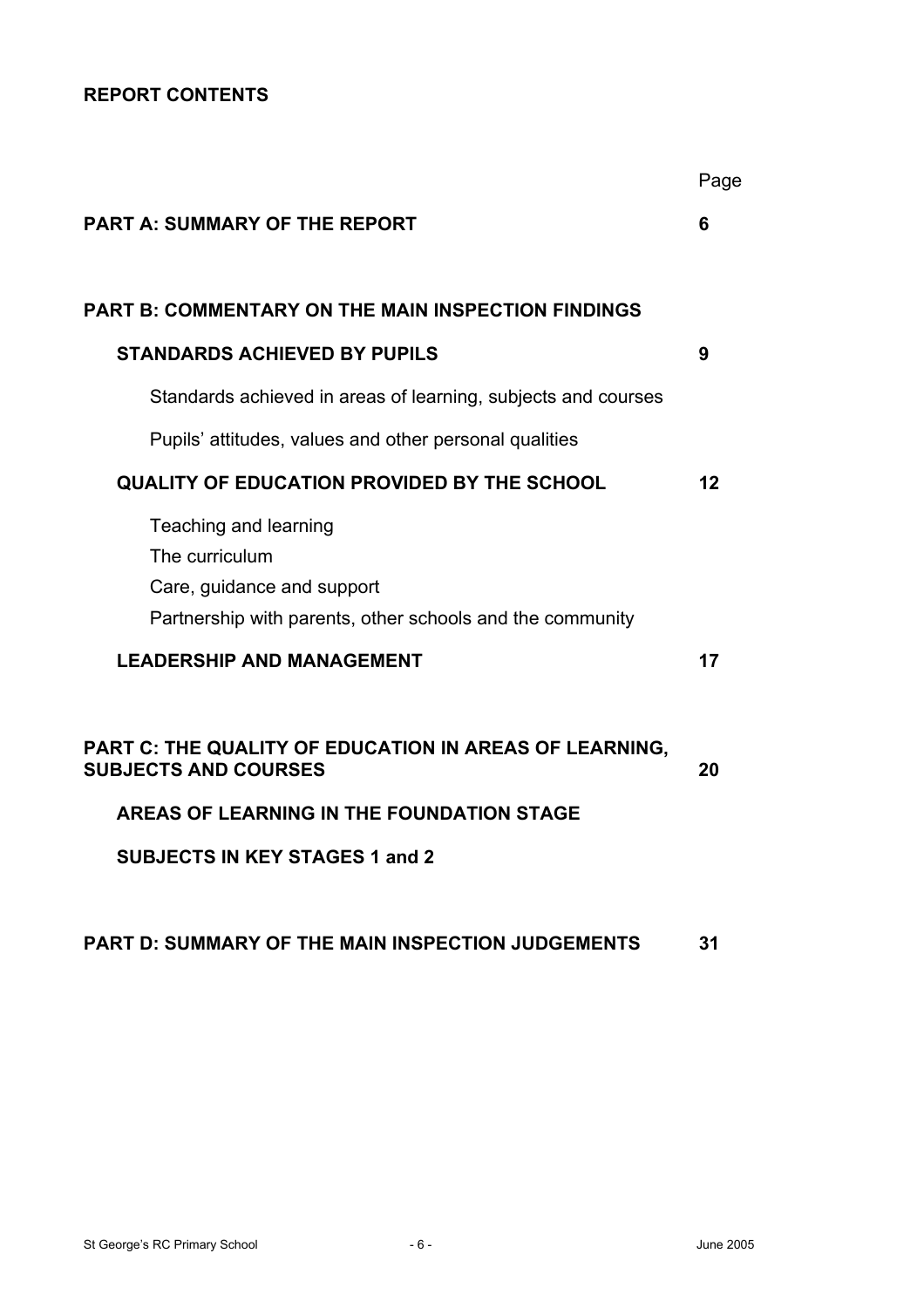# **PART A: SUMMARY OF THE REPORT**

# **OVERALL EVALUATION**

**St George's RC Primary School is a fairly effective school** with a number of good features providing sound value for money. Due to good leadership by the headteacher, the school has continued to improve despite falling rolls, significant changes in staffing and financial constraints. Standards are beginning to improve as the initiatives the headteacher has put into place begin to have a positive effect.

The school's main strengths and weaknesses are:

- Provision in Reception is good so children achieve well.
- Pupils with special educational needs achieve well due to teachers' emphasis on developing basic literacy and numeracy skills and very good support from classroom assistants.
- Procedures to establish the school's strengths and areas for development are good.
- Assessment information is not used consistently to ensure that activities in lessons always match the learning needs of pupils of different abilities in English, mathematics and science.
- Relationships between pupils and with staff are very good.
- Subject leaders do not have enough opportunities to work with other teachers to evaluate pupils' progress towards the targets set for them.
- Activities in all subjects are not used effectively enough to develop pupils' writing, information and communication technology (ICT) and numeracy skills.
- The most recent governors' annual report to parents does not fully meet requirements.

Since the last inspection, the school has developed satisfactorily. The curriculum has developed well, particularly in Reception where it is now good, and provides appropriate experiences for children to steadily develop their knowledge and understanding in all areas of learning and subjects. Standards in ICT are now in line with those expected in Year 2 where they were below. The school has revised its policy for marking of pupils' work, but this is not consistently applied in all classes.

## **STANDARDS ACHIEVED**

**Pupils' achievement is satisfactory**. Pupils with special educational needs achieve well due to good support in lessons. Children achieve well in Reception so that standards are likely to be in line with those expected by the end of the year in all the areas of learning except in their personal, social and emotional development in which standards are likely to be above those expected.

| <b>Results in National</b><br>Curriculum tests at the end |      | similar schools |      |      |
|-----------------------------------------------------------|------|-----------------|------|------|
| of Year 6, compared with:                                 | 2002 | 2003            | 2004 | 2004 |
| English                                                   |      |                 |      |      |
| mathematics                                               |      | B               |      |      |
| science                                                   |      |                 |      |      |

*Key: A - well above average; B – above average; C – average; D – below average; E – well below average Similar schools are those with similar percentages of pupils eligible for free school meals.*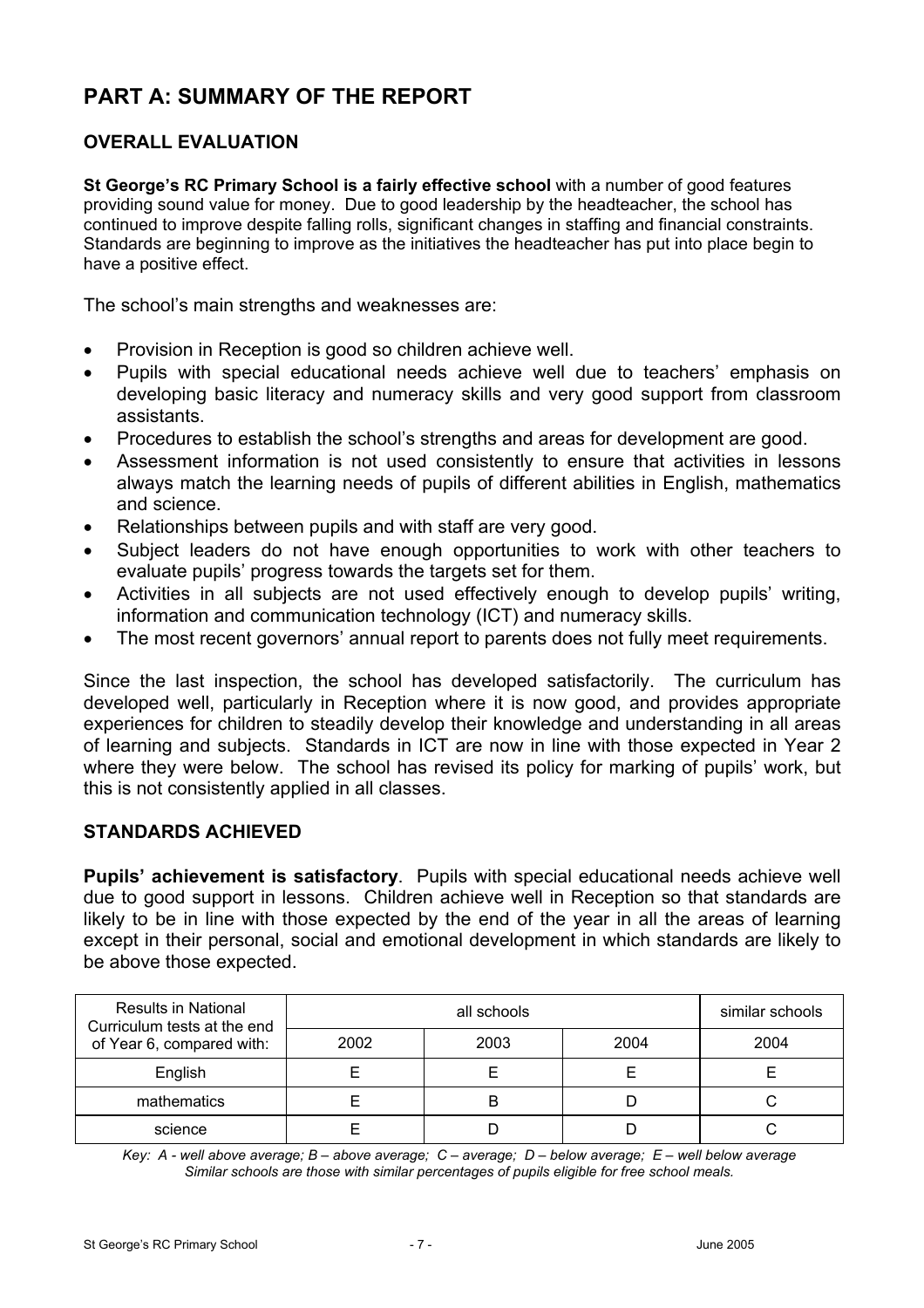The trend in the school's results in national tests in Years 2 and 6 has been below the national pattern in recent years and the 2004 results (shown for pupils in Year 6 in the table above) reflected this. For pupils in Year 2, they were well below average when compared to all schools in reading, writing and mathematics and well below average in reading and writing when compared to similar schools. In mathematics, they were below average. Inspection evidence shows that current pupils in Year 2 are achieving satisfactorily in all subjects, although standards overall are below those expected. However, they are beginning to improve. Standards and achievement in writing, speaking and listening, science and ICT are satisfactory. In reading and mathematics, although most pupils reach standards close to those expected, overall, they are below average due to the low proportion of pupils working at the higher than expected levels. In Year 6, half of the current class have identified special educational needs and, although these pupils are achieving well, a significant proportion will not reach the expected levels, particularly in English and mathematics, by the end of the year. The majority of pupils develop secure basic skills and knowledge of the subjects they study, but because they are not consistently provided with enough opportunities to use these skills in all lessons, few pupils are on track to reach the higher than expected levels in English, mathematics and science. As a result of these two factors, standards overall are below average in these subjects. In ICT, achievement is satisfactory and standards are in line with those expected. **Pupils' personal qualities, including their spiritual, moral and social development, are good**. Their cultural development is satisfactory. Pupils' attitudes and behaviour are good. Attendance is above average and pupils' punctuality to school is good. Relationships between pupils are very good.

# **QUALITY OF EDUCATION**

**The quality of education is satisfactory. Teaching and learning is satisfactory overall**. In Reception, teaching and learning is good because teachers have very good subject knowledge and use it very effectively to plan a good range of activities that develop children's basic skills and knowledge in all the areas of learning. In Years 1 to 6, teaching is satisfactory, but there are consistent strengths in all classes. Teachers use questions and ICT resources well to involve pupils in lessons and most teachers share the aims of each lesson with pupils so they know what they will be learning about. As a result, the brisk, opening class discussions that focus on developing pupils' basic skills and knowledge and the closing parts in which pupils consider what they have learnt are most effective. Support staff are used very effectively to work with pupils with special educational needs so they are fully involved in lessons and achieve well. The school has established good procedures to assess and track the progress pupils are making, but the use of this information is inconsistent, so that follow-up activities are not always varied enough to provide pupils of all abilities with enough opportunities to extend their understanding. In addition, teachers do not plan enough activities in other subjects for pupils to use their writing, ICT and numeracy skills. Procedures for pupils' care, welfare, health and safety are good. Procedures to support and guide pupils are good. The school has established good links with parents based on good procedures to deal with any concerns they may have.

# **LEADERSHIP AND MANAGEMENT**

**Leadership, including the overall contribution of governors to the development of the school are satisfactory. Management is good.** The headteacher leads the school well with a clear view for the future based on good procedures to monitor the work of the school. Good financial management has ensured that the school has been able to implement its priorities despite falling rolls and a gradually decreasing budget. Subject leaders' action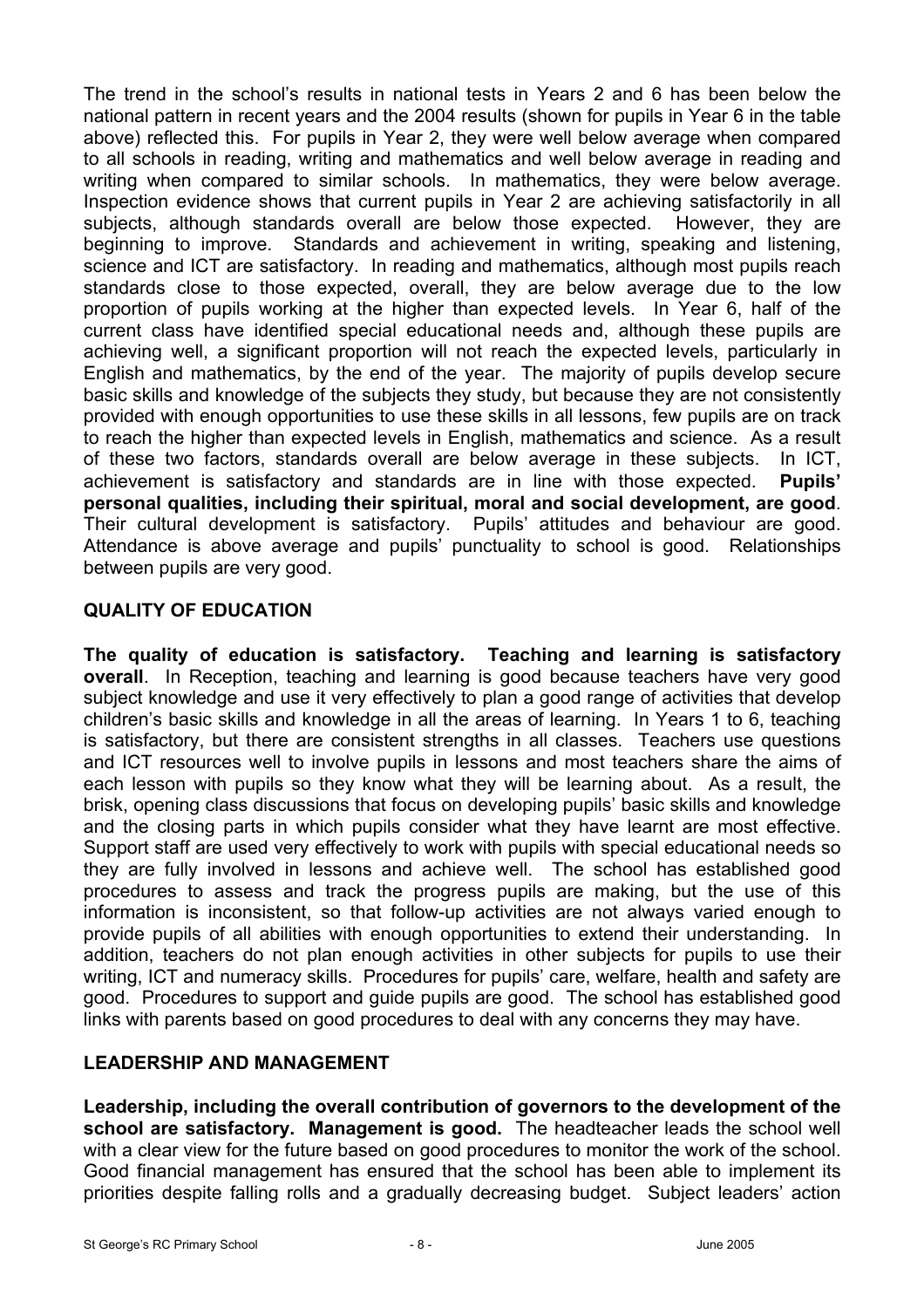plans accurately reflect the school's priorities, but they do not have enough opportunities to work with other teachers to review the progress pupils are making in their subject. Governors are very committed and have a good understanding of the strengths of the school and the challenges it faces in the future. With the exception of the annual report to parents, they ensure that the school meets its statutory duties well.

# **PARENTS' AND PUPILS' VIEWS OF THE SCHOOL**

The good links the school has developed with parents are reflected in parents' positive views of the school. Pupils have positive views of their school. The very good relationships between them and adults, means that they are confident that if they have any problems they will be listened to.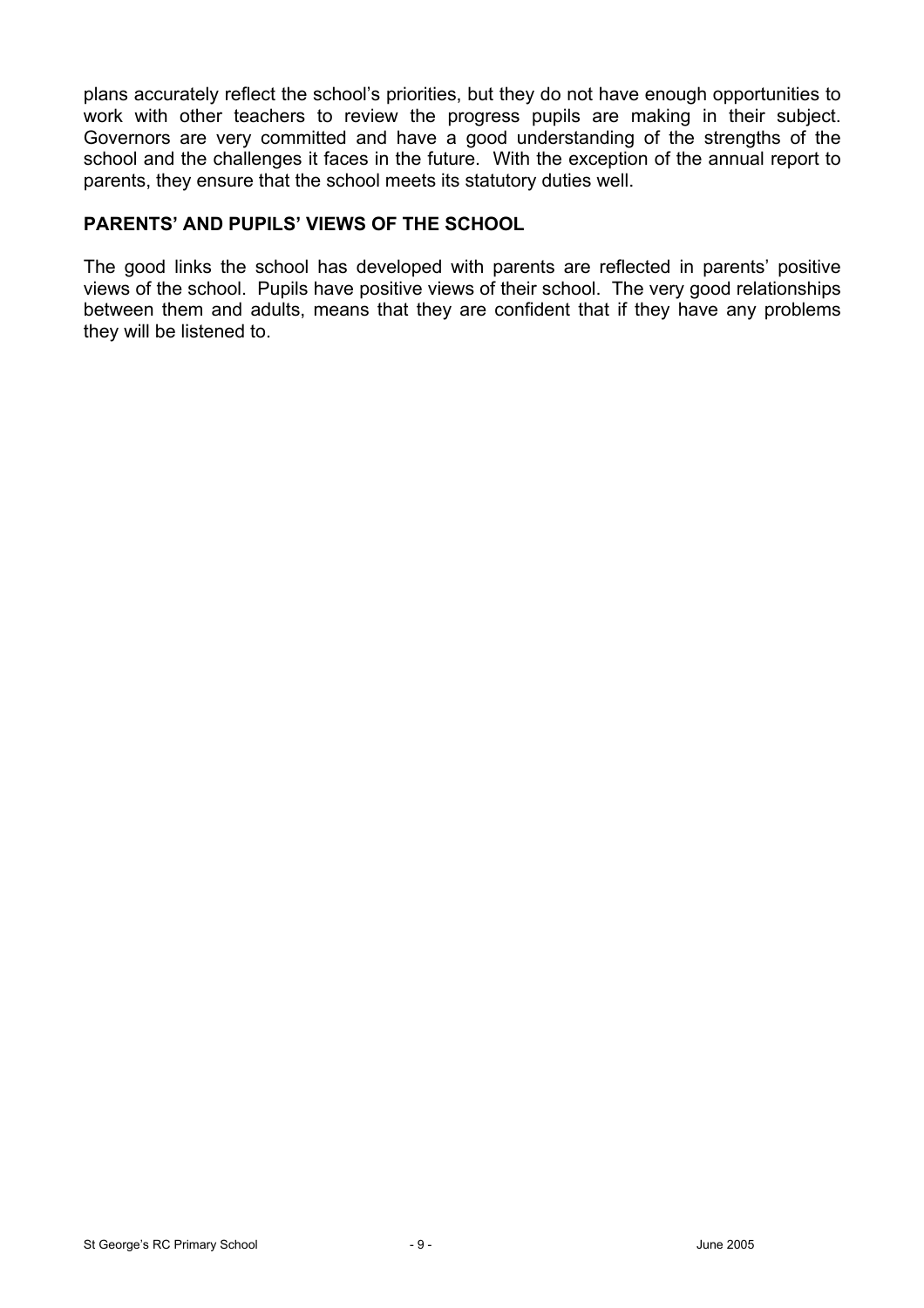## **IMPROVEMENTS NEEDED**

The most important things the school should do to improve are:

- Use assessment information to ensure that activities in English, mathematics and science lessons consistently extend the learning of pupils of all abilities.
- Extend the role of subject leaders in working with other staff to evaluate pupils' progress towards the targets set for them.
- Provide more opportunities for pupils to use their writing, numeracy and ICT skills in other subjects.

and, to meet statutory requirements:

• Ensure that the governors' annual report to parents contains all the required information.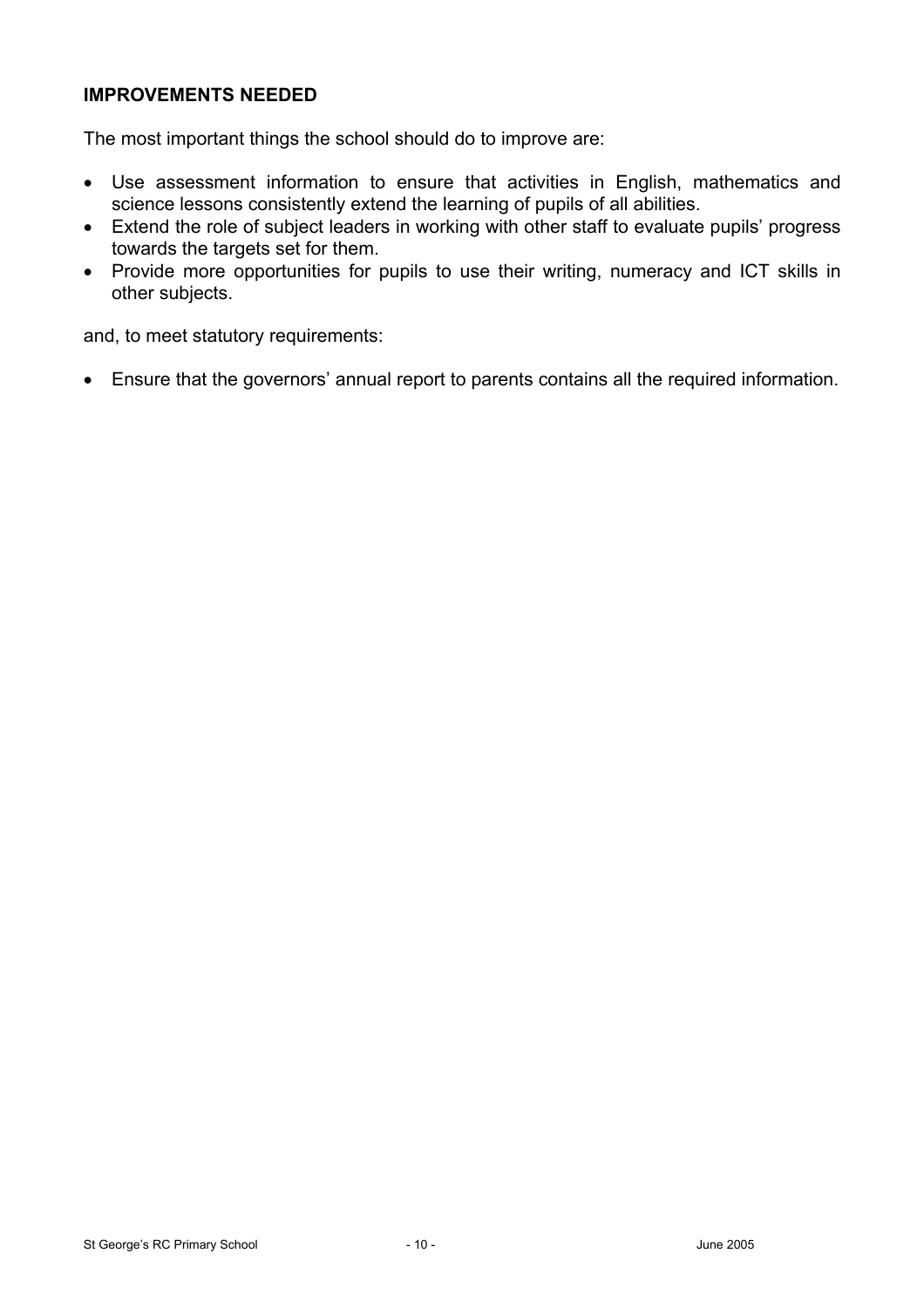# **PART B: COMMENTARY ON THE INSPECTION FINDINGS**

# **STANDARDS ACHIEVED BY PUPILS**

#### **Standards achieved in areas of learning, subjects and courses**

The overall achievement of pupils is satisfactory as they move through the school. Children achieve well in Reception to reach standards in line with those expected. Thereafter, pupils achieve satisfactorily, although the high proportion of pupils with special educational needs results in standards being below average in Years 2 and 6.

#### **Main strengths and weaknesses**

- Children's personal, social and emotional development is above that which is typical for their age by the end of Reception.
- Pupils with special educational needs achieve well.
- Pupils develop good basic skills of literacy and numeracy.
- Standards and achievement in ICT in Year 2 have improved since the last inspection.
- Pupils' ability to apply their knowledge and skills in English, mathematics, science and ICT is not well developed.

#### **Commentary**

1. Provision in the Foundation Stage has improved very well since the last inspection when there were weaknesses in the curriculum so that children did not reach the expected standards in their communication, language, literacy and mathematical skills. Provision and teaching are now good in Reception and are reflected in children's good achievement. When children start school, although most attend nursery, few have extensive experience of the world in which they live and baseline assessment data shows that very few children are working at levels above those expected. Consequently, the level of their skills is below that which is typical for their age in most of the areas of learning. However, due to the good curriculum and broad range of experiences provided for them, during their time in Reception children achieve well in all of the areas of learning. As a result, in their language, literacy and mathematical skills, their knowledge and understanding of the world and their creative and physical development most children are on course to reach the expected levels for their age. In their personal, social and emotional development, most children start school with skills close to those expected. However, their personal skills develop well so that most children are likely to reach the expected levels in this area of learning by the end of the year with a good proportion on course to exceed them. This provides the foundation for the good attitudes and behaviour seen throughout the school.

| Standards in: | School results | <b>National results</b> |
|---------------|----------------|-------------------------|
| reading       | 13.0 (16.4)    | 15.8(15.7)              |
| writing       | 12.8(14.8)     | 14.6 (14.6)             |
| mathematics   | 14.8 (17.6)    | 16.2(16.3)              |

#### *Standards in national tests at the end of Year 2 – average point scores in 2004*

*There were 18 pupils in the year group. Figures in brackets are for the previous year*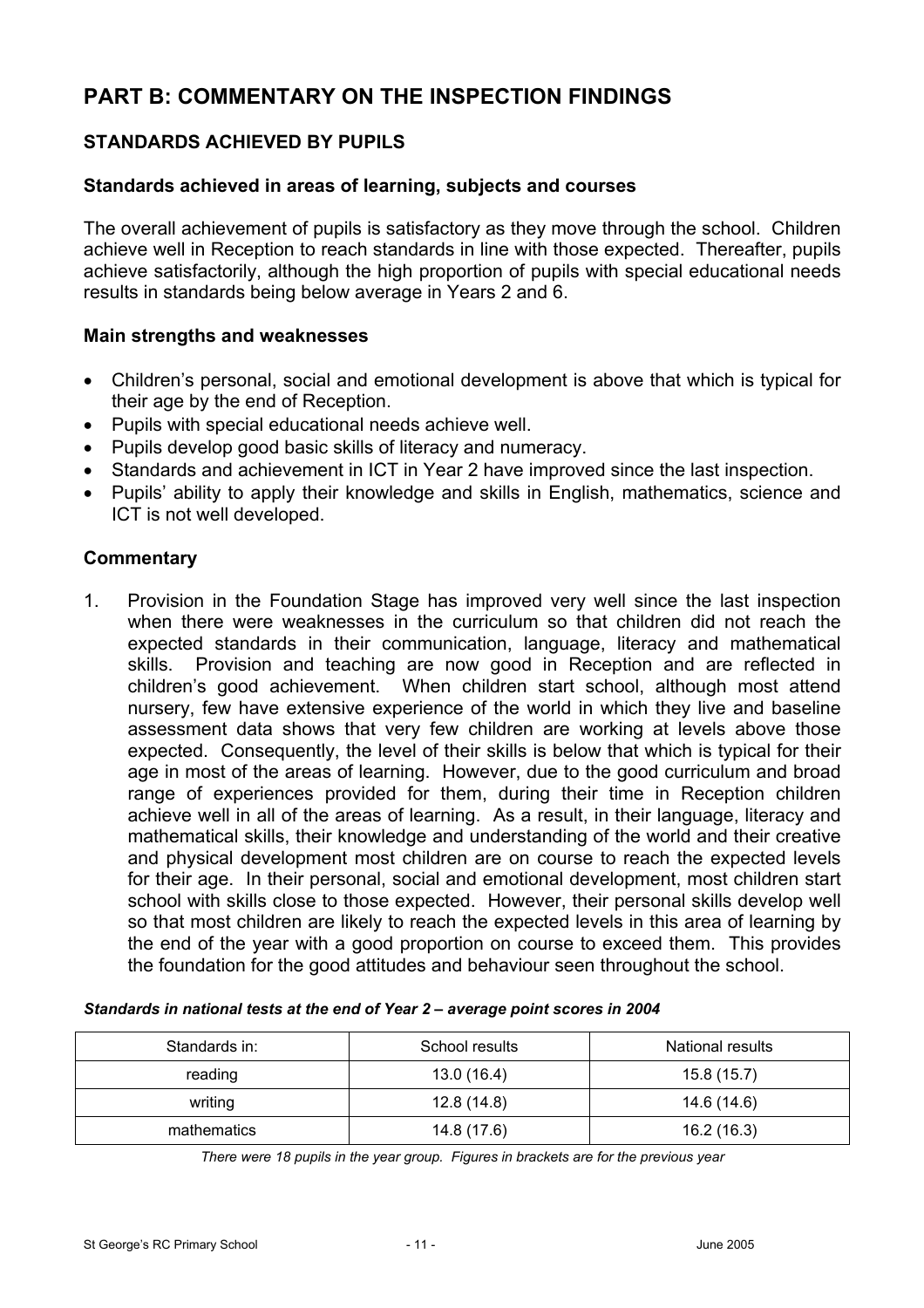2. The school's results for pupils in Year 2 have been falling against the national trend in recent years. However, the school has to contend with year groups that vary considerably in size and ability from year to year. For example, in 2003 when the school's results were well above average in reading and very high in mathematics, there were only eight pupils in the group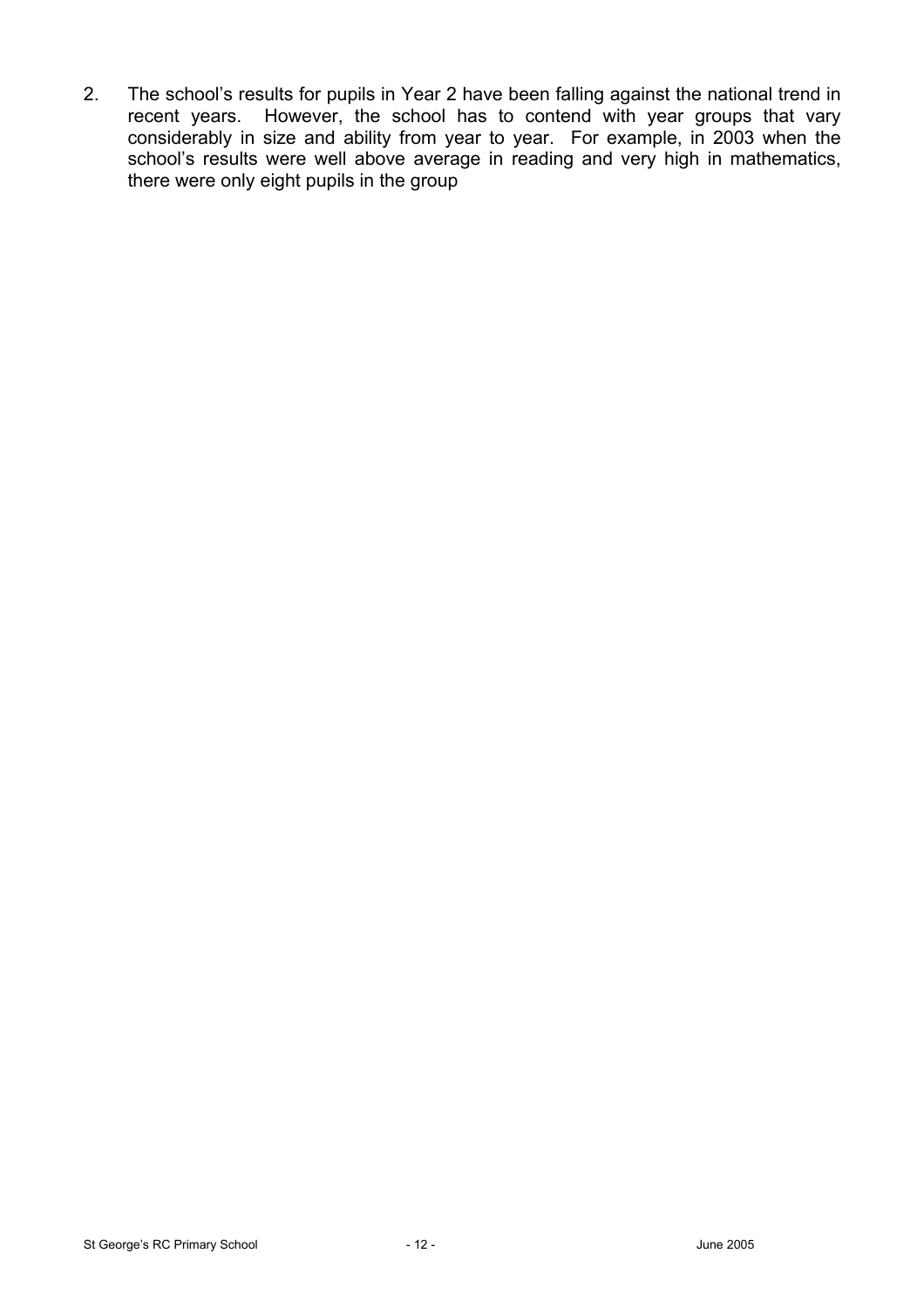and very few pupils had special educational needs. In 2004, the results were well below average in reading, writing and mathematics when compared to all schools and below average in reading and writing when compared to similar schools. In mathematics, they were below average. However, in this group, over a quarter of these pupils had special educational needs, which had a negative effect on the overall results. These pupils achieved well, but few of them reached the expected level in reading, writing and mathematics. In addition, the proportion of pupils reaching the higher than expected levels was well below average.

3. Inspection evidence shows that current pupils in Year 2 are achieving satisfactorily. This year's group is smaller than last year and includes more than a third of pupils with special educational needs, mainly for literacy-based problems. However, these pupils with special educational needs achieve well due to the high quality support they get from teaching assistants. As a result, although the majority of pupils develop secure basic reading and number skills, standards overall in reading and mathematics are below average. However, early indications from this year's tests show that standards in writing are average. In other areas, pupils achieve well in their speaking and listening skills to reach the expected levels. Pupils are attentive in lessons, respond well to each other and teachers' questions, which helps teachers to begin most lessons with brisk and stimulating discussions. In science, standards and achievement are satisfactory because pupils' special educational needs have less effect on the pace of their learning, and most pupils are working at the levels expected for their age. Standards in ICT have improved well since the last inspection when they were judged to be below those expected due to pupils making insufficient progress. The school has invested heavily in new resources and teachers' skills are much better than before so that standards are now in line with those expected and achievement is satisfactory.

| Standards in: | School results | National results |
|---------------|----------------|------------------|
| English       | 24.7 (23.7)    | 26.9 (26.8)      |
| mathematics   | 26.3(28.1)     | 27.0 (26.8)      |
| science       | 28.0 (27.5)    | 28.6 (28.6)      |

#### *Standards in national tests at the end of Year 6 – average point scores in 2004*

*There were 18 pupils in the year group. Figures in brackets are for the previous year* 

- 4. The trend in the school's results for pupils in Year 6 have also been below the national pattern in recent years, This has particularly been the case in English, in which the results have stubbornly remained well below average when compared to all schools and similar schools (except in 2002), despite the initiatives the school has put into place to raise standards. In 2004, the results were average in mathematics and science when compared to similar schools although below the national average for all schools. In 2004, this was primarily due to the below average proportion of pupils reaching the higher than expected levels and the above average proportion of pupils with special educational needs.
- 5. This pattern is set to continue this year because half the pupils have identified special educational needs. However, inspection evidence shows that overall, these particular pupils have achieved well in Years 3 to 6, although a significant proportion are unlikely to reach the expected levels by the end of the year. As a result, standards in English, mathematics and science are below average. Those pupils who do not have special educational needs have achieved satisfactorily in Years 3 to 6 and virtually all of them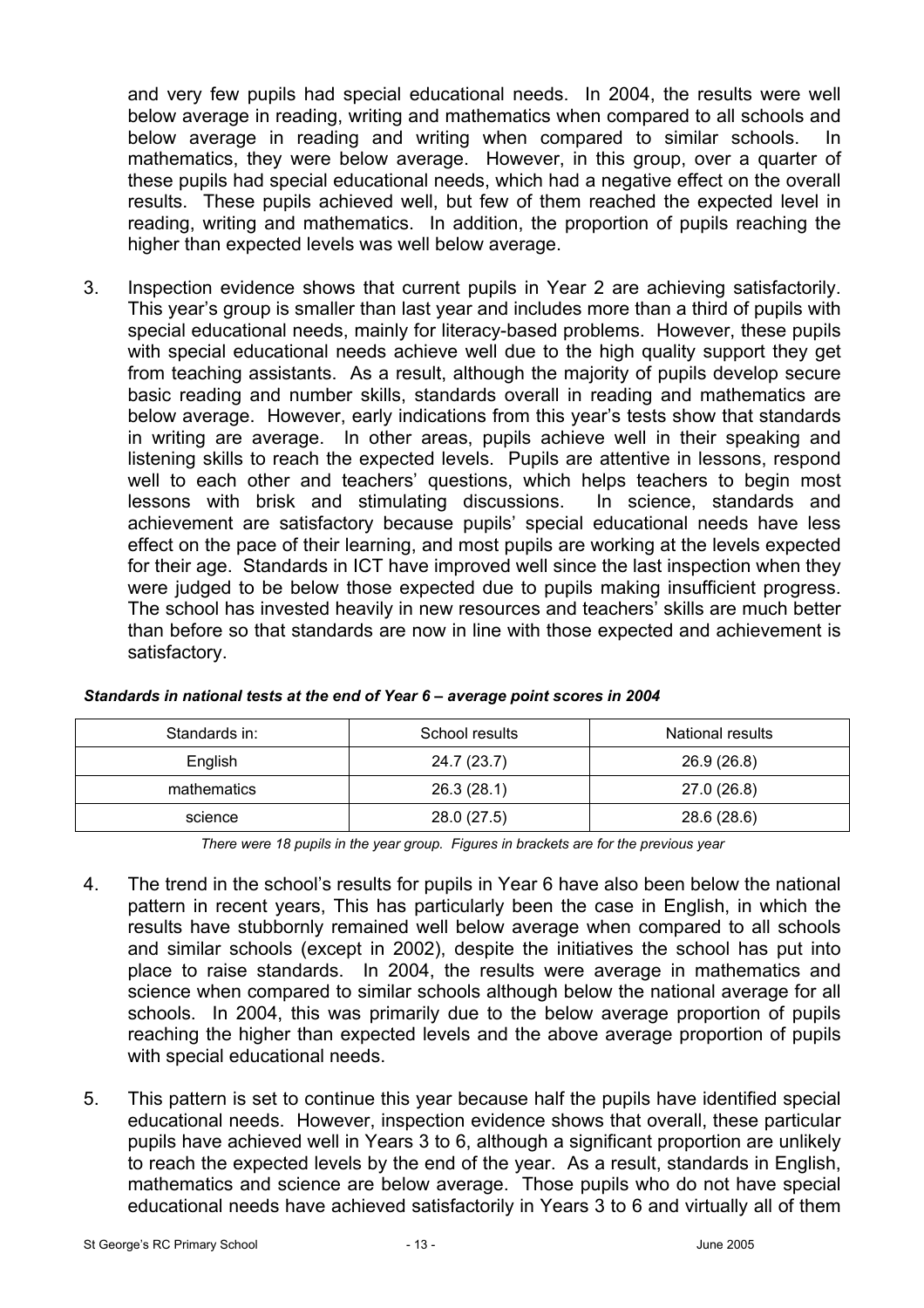are on track to reach the expected levels for their age. The few pupils of Asian backgrounds, whose first language is not English, achieve at a similar rate to their classmates. None of these pupils are at an early stage of learning English so are completely included in lessons. School's assessment data shows that this year, more able pupils in Year 6 have made good progress in English and mathematics. However, because teachers do not always use assessment information well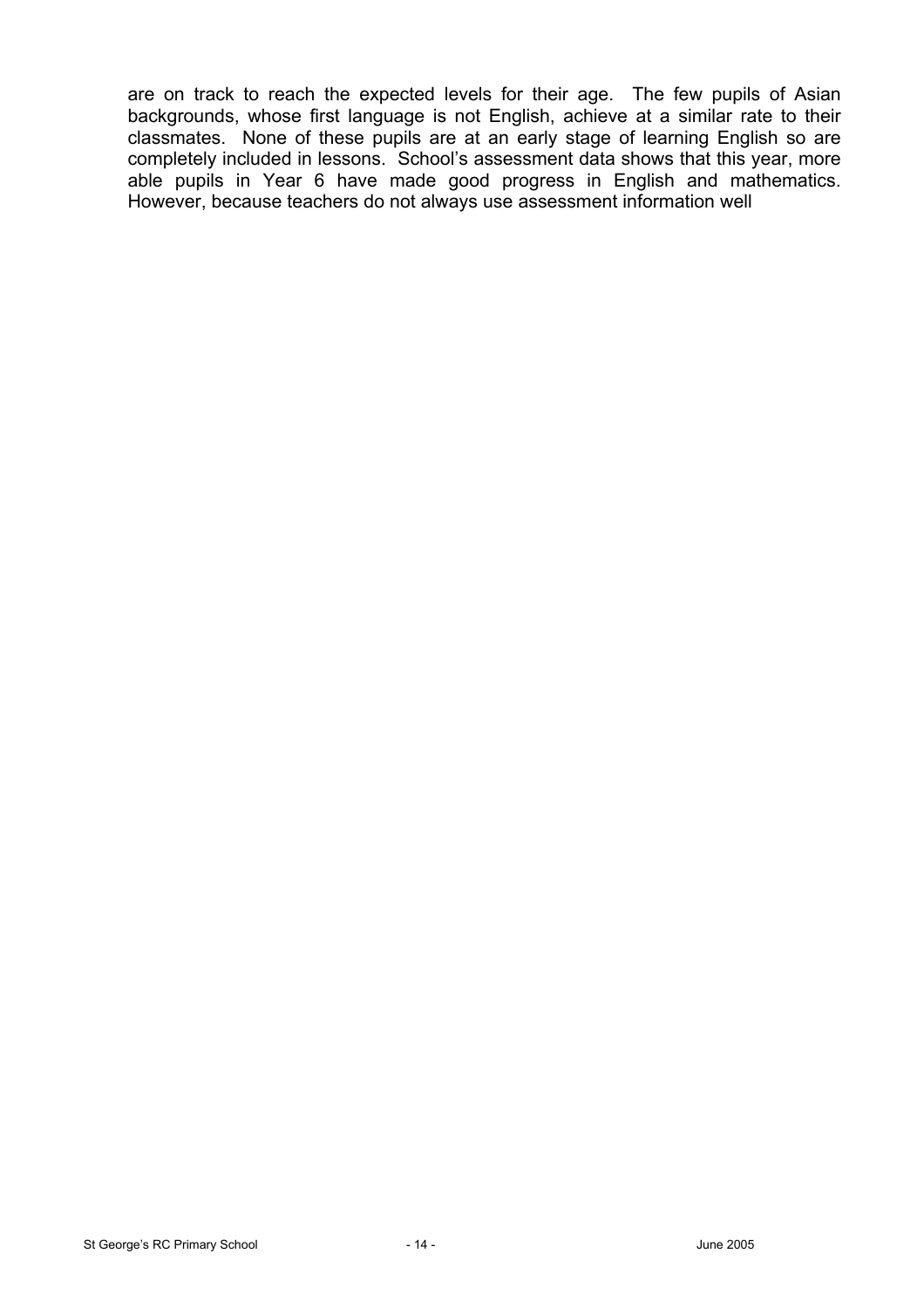enough when planning activities in lessons or provide enough opportunities for pupils to use and apply their basic literacy, numeracy and ICT skills in other subjects, not many are likely to reach the higher than expected levels by the end of the year. There is no evidence that currently, boys and girls are achieving at different rates.

## **Pupils' attitudes, values and other personal qualities**

Pupils' personal qualities are good. Pupils' attendance is above average and their punctuality to school is good. They have positive attitudes to school and behave well. Pupils' spiritual, moral and social development is good. Their cultural development is satisfactory.

#### **Main strengths and weaknesses**

- Relationships between pupils are very good.
- The school has very good procedures to deal with any incidents of discord between pupils.
- Pupils' develop a good respect for the opinions and feelings of others.
- Pupils' understanding of how faith or beliefs affect the daily lives of other cultures is under-developed.
- The school has high expectations for pupils' behaviour and conduct so they develop a clear understanding of what is right and wrong.

#### **Commentary**

6. Pupils say that they enjoy being at school and they take a keen interest in what is provided for them, taking on any responsibilities allocated to them willingly. Parents agree with their children in this. As a result, pupils are punctual to school, and attendance, as shown in the table below, is above the national average.

#### *Attendance in the latest complete reporting year (%)*

| Authorised absence |  | Unauthorised absence |     |
|--------------------|--|----------------------|-----|
| School data<br>4.6 |  | School data          | 0.3 |
| National data      |  | National data        | J.4 |

*The table gives the percentage of half days (sessions) missed through absence for the latest complete reporting year.*

7. Children in Reception achieve well in their personal development, develop good attitudes to school, and quickly learn what is expected of them. This creates the foundation for the good attitudes and behaviour seen throughout the school. In lessons, pupils are keen to get involved in discussions and take part in most activities enthusiastically. They are particularly motivated by practical activities in which they are active participants. For example, in a lesson in Year 4, pupils had to imagine they were exploring a dark, empty house and took it in turns to sit in the 'hot seat'. Other pupils asked them questions about how they felt and what they could see. The quality of the questions was good and those pupils who had the chance to talk about their adventure got really involved and excited. This was one of the few occasions during the inspection when pupils were given this type of opportunity to extend their language and show how imaginative they can be. Pupils' work and other lessons show that, overall, they are not given enough similar opportunities to think about and imagine how, for example, people from the past might have felt if they were involved in momentous events in history. Pupils' writing in Year 6 reflects this, with most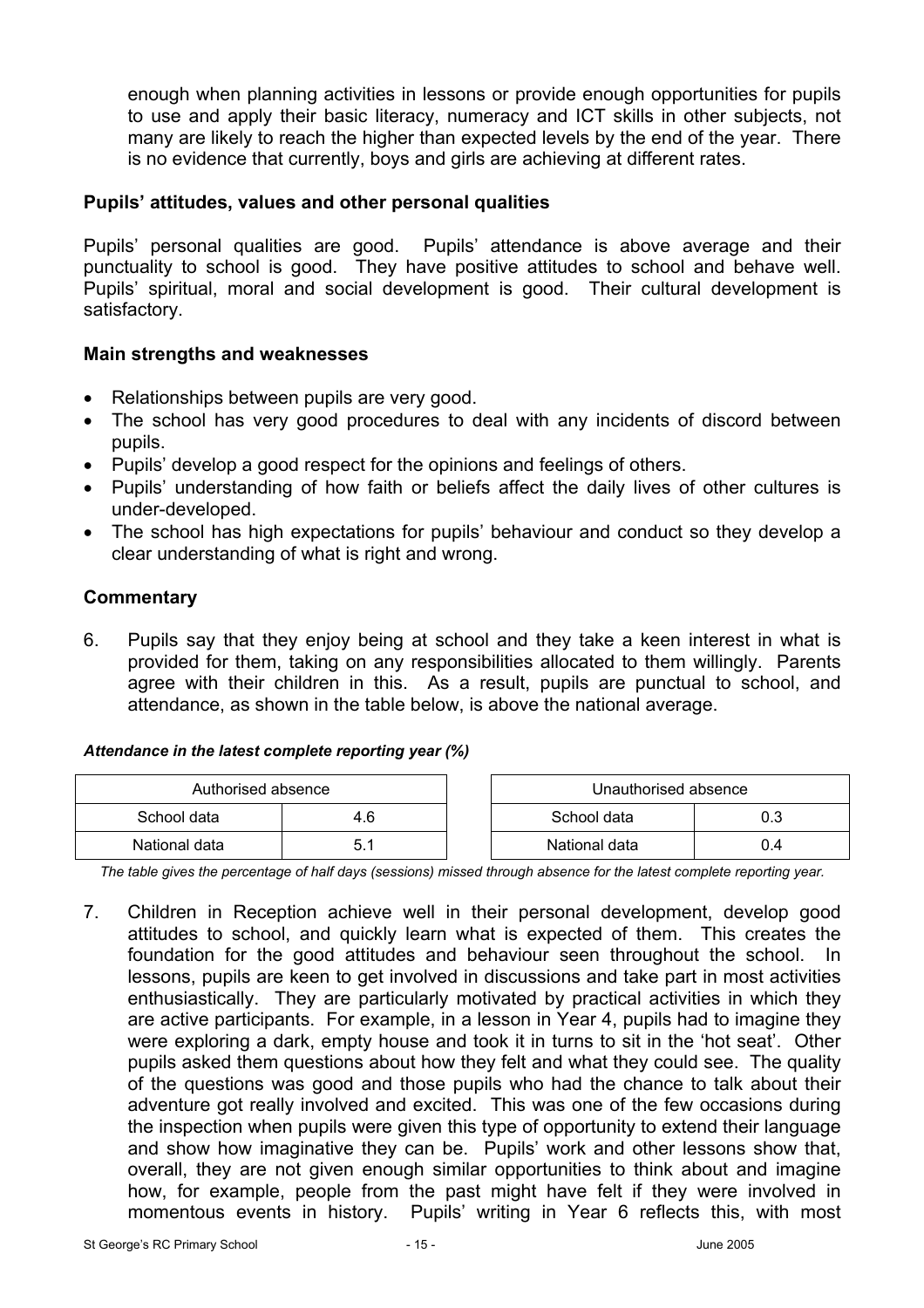examples being essentially descriptive with few examples of deeply emotive or perceptive work. In assemblies, pupils think about the problems facing other people around the world. For example, at the time of the inspection, the school was having a major focus on the national campaign on 'Making Poverty History' and in many lessons pupils are asked to reflect on whether they think they have achieved the objectives set for them by the teacher at the start. As a result, pupils develop a good level of self-knowledge and spiritual awareness.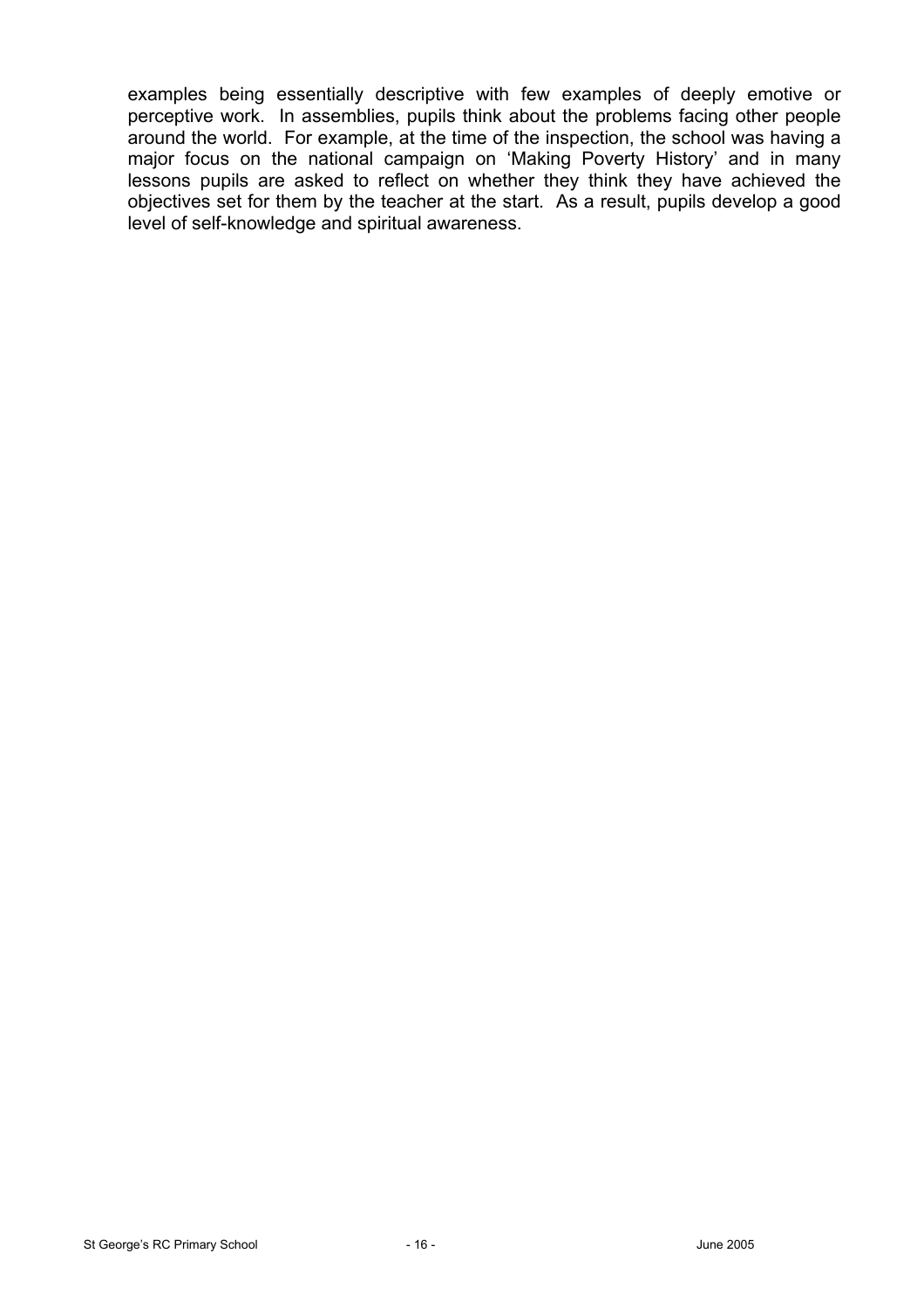- 8. The school's provision to develop pupils' personal skills has improved since the last inspection when it was judged to be satisfactory. Underpinning this aspect of its work is the Catholic ethos of the school, founded on respect for others. The school also places a very strong emphasis on developing pupils' understanding of what is right and wrong and works hard to develop pupils' respect for each other's feelings and opinions through discussions. This is reflected in the very good relationships seen between pupils throughout the school. In lessons, pupils listen to each other and accept the comments from each other as being constructive and useful. Outside, pupils of all ages play together well. In addition, parents and pupils say that very few pupils suffer from bullying or harassment. However, if such incidents do occur, the school sorts out the problem very quickly and effectively. These good moral values are also reflected in the good standards of behaviour seen around the school. The school has a few pupils who find behaving well all of the time difficult, but teachers deal with these pupils well. Pupils' positive response to the teachers shows that although they have failed to meet the high standards set for them, they have a clear understanding of what is appropriate, so the effect on other pupils' learning is minimal. Overall, pupils' good moral and social development is reflected in the lack of exclusions in recent years and the positive ethos that is apparent throughout the school.
- 9. Through assemblies, art, history and music, pupils develop an appreciation of different cultural traditions and faiths. The school also involves the children and parents from the few Asian families well to help pupils learn about their traditions and culture. However, the school does not have any links with schools with a more diverse cultural mix to find out from first hand how faith affects how people live their lives. As a result, opportunities to learn about the daily lives of the diverse cultures that are part of modern British society tend to be linked to specific subjects or limited to 'theme days' and are not consistently threaded throughout the work of the school.

# **QUALITY OF EDUCATION PROVIDED BY THE SCHOOL**

The quality of education is satisfactory. Pupils are taught well in Reception. Procedures to support and guide pupils are good and they are well cared for. The school has established good links with parents.

## **Teaching and learning**

Teaching and learning are satisfactory. Assessment is satisfactory.

## **Main strengths and weaknesses**

- Teaching and learning in Reception is good.
- Procedures to track the progress pupils are making towards the targets set for them are good.
- Teaching assistants are used very well and make a very good contribution to pupils' learning.
- Not enough use is made of assessment information in Years 1 to 6 to ensure that activities in lessons consistently extend the learning of all pupils.
- Teachers use ICT and questions well in the opening parts of lessons.
- Teachers' marking of pupils' work has improved since the last inspection, but is still inconsistent across classes.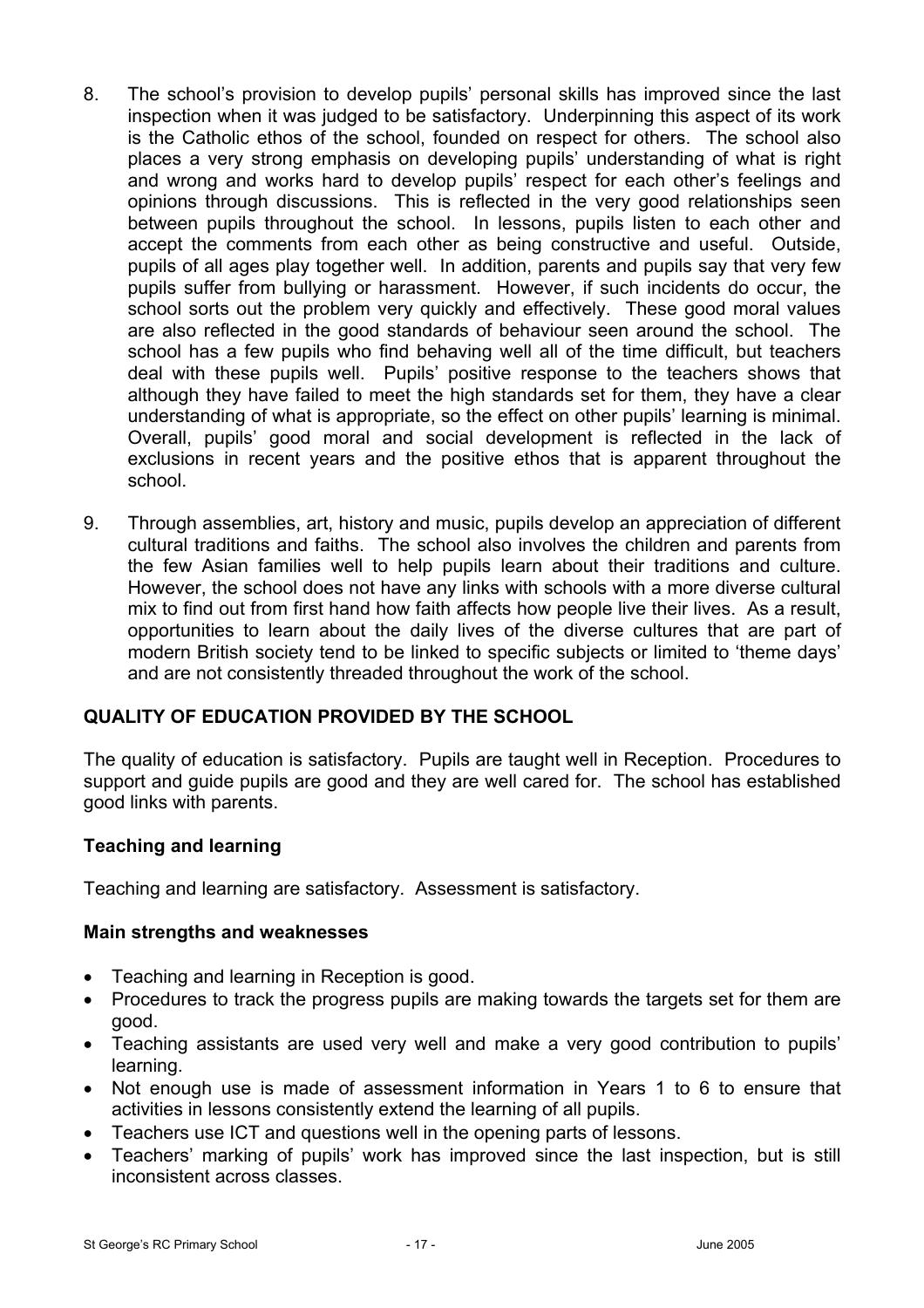# **Commentary**

## *Summary of teaching observed during the inspection in 24 lessons*

| Excellent | Very good | Good | Satisfactorv | Unsatisfactory | Poor | Very Poor |
|-----------|-----------|------|--------------|----------------|------|-----------|
|           |           | טו   |              |                |      |           |

*The table gives the number of lessons observed in each of the seven categories used to make judgements about lessons.*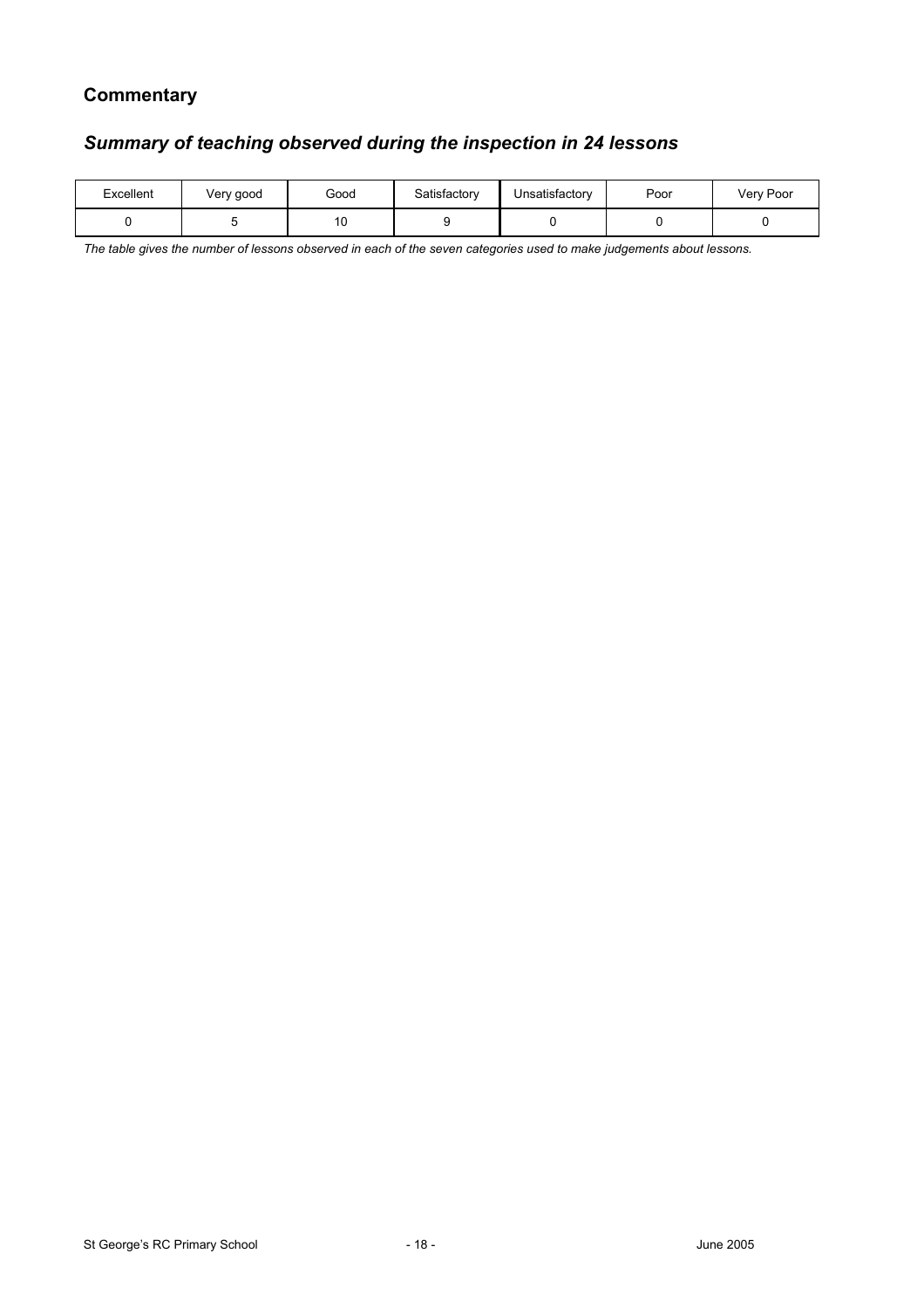- 10. Although teaching and learning is satisfactory overall, the teaching seen was better than at the last inspection. As can be seen from the table above, a third of teaching was good or better and a fifth of lessons were very good. The strongest and most consistent teaching was in Reception, where all teaching was at least good. The improvement in teaching reflects the emphasis the headteacher and the staff have placed in recent months whilst working with local authority consultants, to establish a consistent whole school approach to the structure of lessons. In the majority of classes throughout the school, teachers share the aims of the lesson with pupils so they are clear about what they will be learning. In the best lessons, teachers return to these aims at regular intervals to check pupils are following the plan and review the success of the lesson with pupils at the end. Another consistent strength is teachers' effective use of ICT as a teaching tool. Each classroom has an interactive white board and projector and these are used well to involve pupils in the lessons. Pupils are really excited by these techniques and are keen to write on the board and move objects around. As a result, most lessons begin with a brisk, well-focused and interesting class discussion. The purposeful way in which teachers introduce lessons and stimulate pupils' interest in the topic means that the opening parts of lessons are the most successful in promoting learning. In the majority of satisfactory lessons, this pattern was not followed as rigorously so the lessons did not have the same degree of structure and often lacked clarity and direction. As a result, pupils' learning was not as effective.
- 11. Teaching and learning in Reception is consistently good because teachers use the information they have collated about children's skills well to provide a broad range of exciting and stimulating activities. They achieve a good balance between those activities directed by an adult and those that the children choose for themselves. As a result, children achieve well in all the areas of learning. Classroom assistants are very important members of the team. Teachers make the best use of their skills so at all points of the day they have a clear role and are given tasks well suited to their skills. They fulfil their roles very well and demonstrate very well developed skills in working with and observing the children. They play an important part in evaluating children's progress by taking notes on specific things that children show they have learnt. They are also involved in planning lessons and reviewing what went well and how lessons could be amended to make that activity more successful.
- 12. Although the opening discussions to lessons are generally effective, lessons and pupils' work shows that the follow-up activities do not consistently provide a wide enough range of activities to build on the pupils' basic understanding that they acquire at the start. Lessons also often fail to provide enough scope for pupils of all abilities to extend their learning. There are too many examples in pupils' books of where they have been set very similar tasks to do, with the only variation relating to the degree of difficulty of, for example, the size of the numbers they have to work with. There are limited examples where teachers have given pupils who have secure basic skills the challenge of using these skills to solve problems in mathematics or to set up and plan their own investigations in science. Pupils with special educational needs benefit from teachers' emphasis on reinforcing key ideas and practising essential skills. Pupils are assisted by the very effective support they have from classroom assistants so that overall they achieve well. As a result, most pupils develop good basic skills and knowledge in literacy, numeracy and science, but they do not learn to use these skills sufficiently so that the proportion of those pupils who have the potential to reach the higher than expected levels is below average.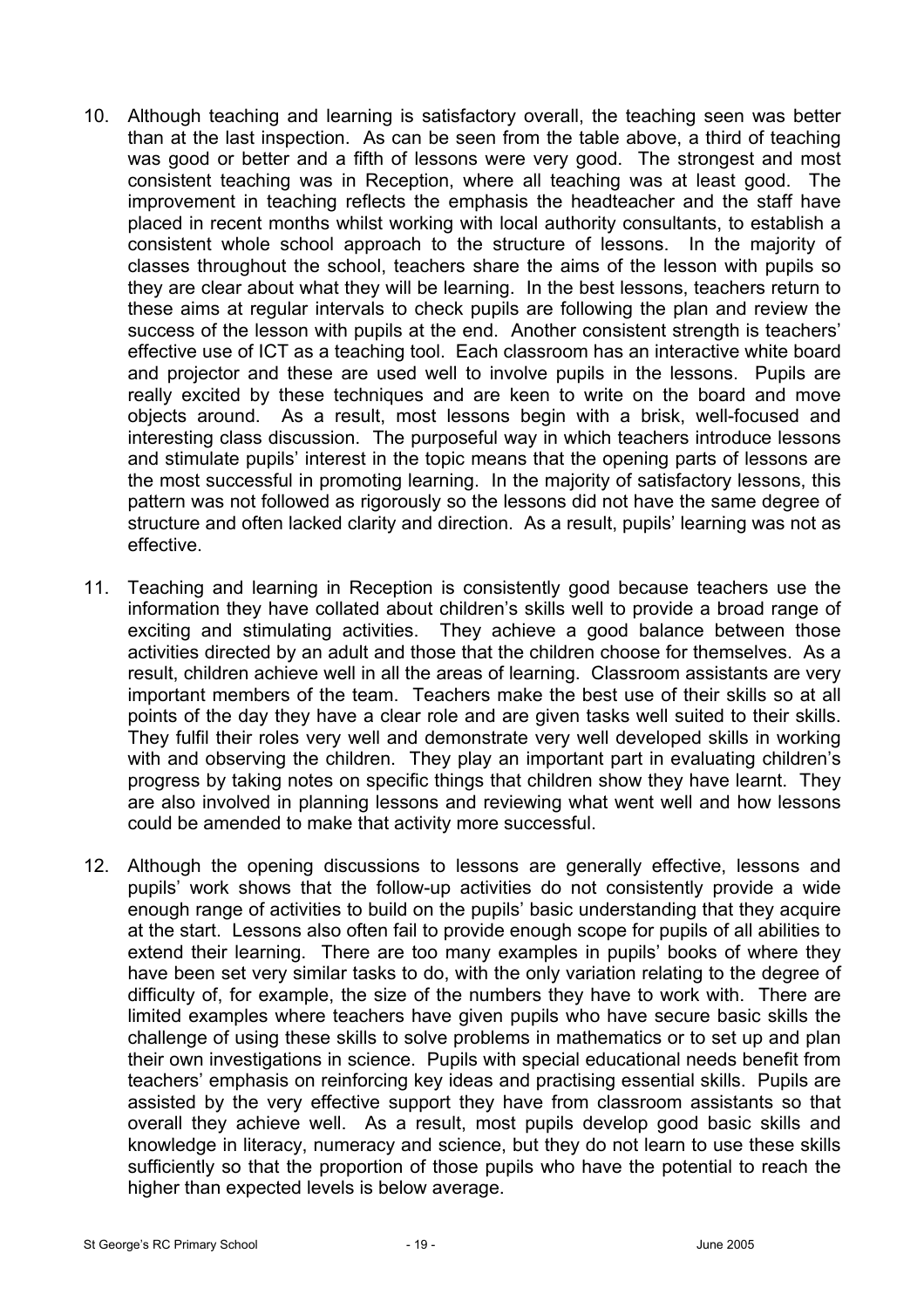13. The root cause of this narrow range of tasks is that teachers do not always use the comprehensive range of assessment data they have available well enough when they are planning lessons. Targets are set for pupils and their progress is checked termly, but the information is not used well enough to highlight those pupils who are not progressing quickly enough towards their targets and identify what it is they need to learn next. Individual teachers are not helped in this by the limited opportunities they have to work with subject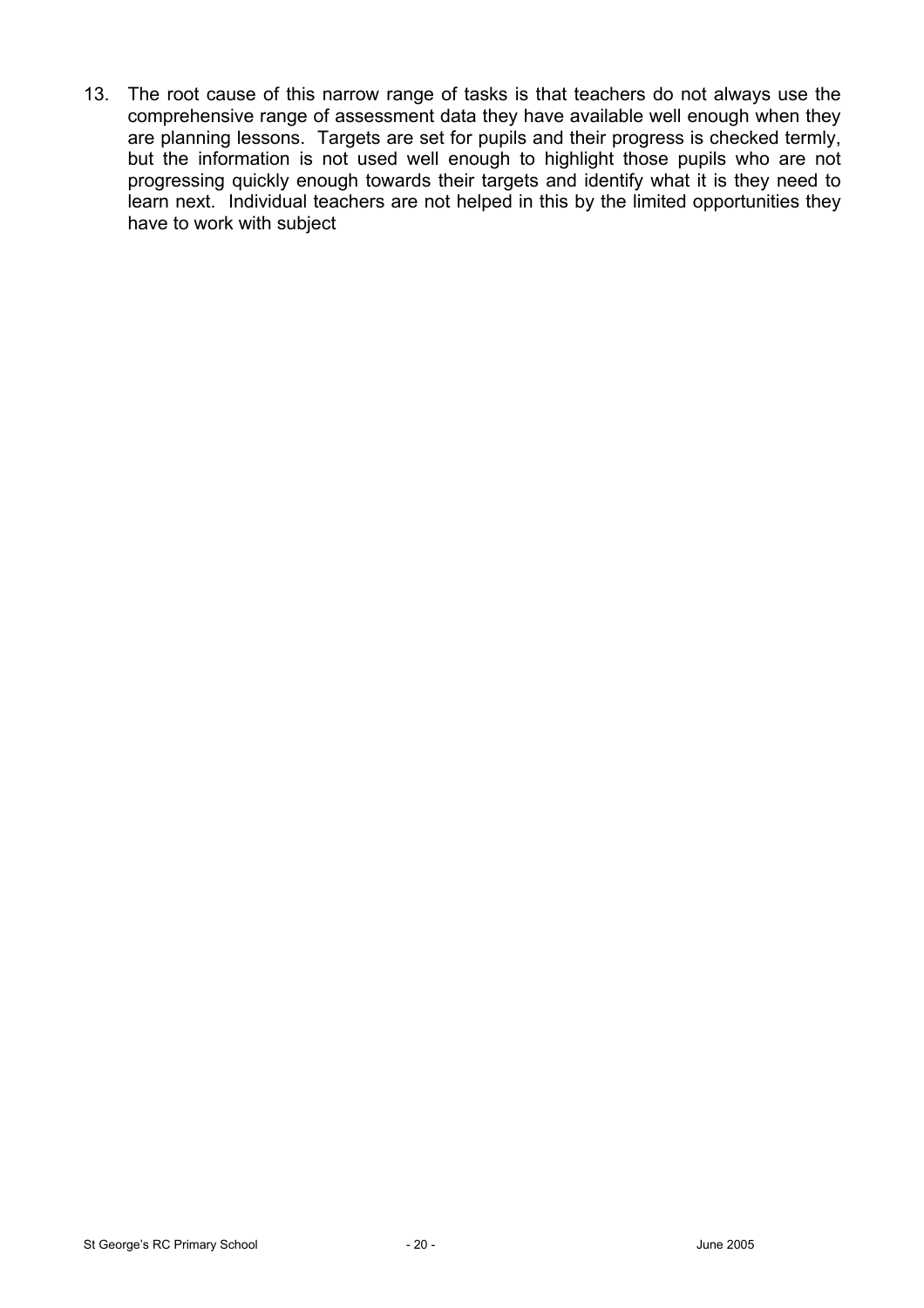leaders to discuss the progress of pupils in their groups. In addition, although teachers' marking of pupils' work is better than seen at the last inspection and there is a whole school policy for how marking should be done, teachers' application of the policy is inconsistent. The best marking clearly highlights for pupils what they have done well and what they need to work on. However, there is limited evidence that pupils are given specific tasks that reflect these, often perceptive and accurate evaluations.

## **The curriculum**

The curriculum and the opportunities for enrichment are satisfactory. Accommodation and resources are satisfactory.

## **Main strengths and weaknesses**

- The curriculum and resources in Reception have improved very well since the last inspection and are good.
- Provision for pupils with special educational needs is good.
- There are not enough planned opportunities for pupils to develop their use of all aspects of their literacy, numeracy and ICT skills in other subjects.
- There is a good number of support staff and they have good skills in working with pupils, particularly those with special educational needs.

# **Commentary**

- 14. Overall, the school provides pupils with a satisfactory range of activities that meets statutory requirements and develops their skills and understanding in all subjects of the National Curriculum. The school meets its statutory requirement to educate pupils in sex and relationships, drugs and alcohol issues through the personal, social and health education programme. However, subjects tend to be taught discretely and, currently, the opportunities to reinforce and develop pupils' basic skills by linking activities or experiences from different subjects are frequently missed. For example, in science in the upper years of the school, pupils are not expected to record their own investigations and there are few examples in pupils' work in geography and science of pupils writing for themselves or using their mathematical skills to draw graphs to compare climate in different parts of the world. Similarly, although ICT is used well by teachers in lessons as a teaching tool, pupils have very few opportunities to practise their own skills except in ICT lessons. As a result, the proportion of pupils who develop their skills sufficiently to be working at the higher than expected level in writing, mathematics and ICT is below average.
- 15. In contrast, pupils with special educational needs achieve well because they are provided with well-focused support that builds their basic skills well. Pupils' individual plans are detailed and accurately identify what they need to learn next to develop their literacy and numeracy skills. Teachers place a strong emphasis on developing these skills in whole class sessions. However, pupils' achievement is very much due to the very good support they receive from classroom assistants in class and in small group work. The number of support staff is above average for the size of the school and they have benefited from extensive training so they have developed good teaching skills. Teachers often plan different activities for these pupils within the context of the lesson in many subjects, not just mathematics and English, and classroom assistants use these very effectively in small groups. As a result, despite finding learning difficult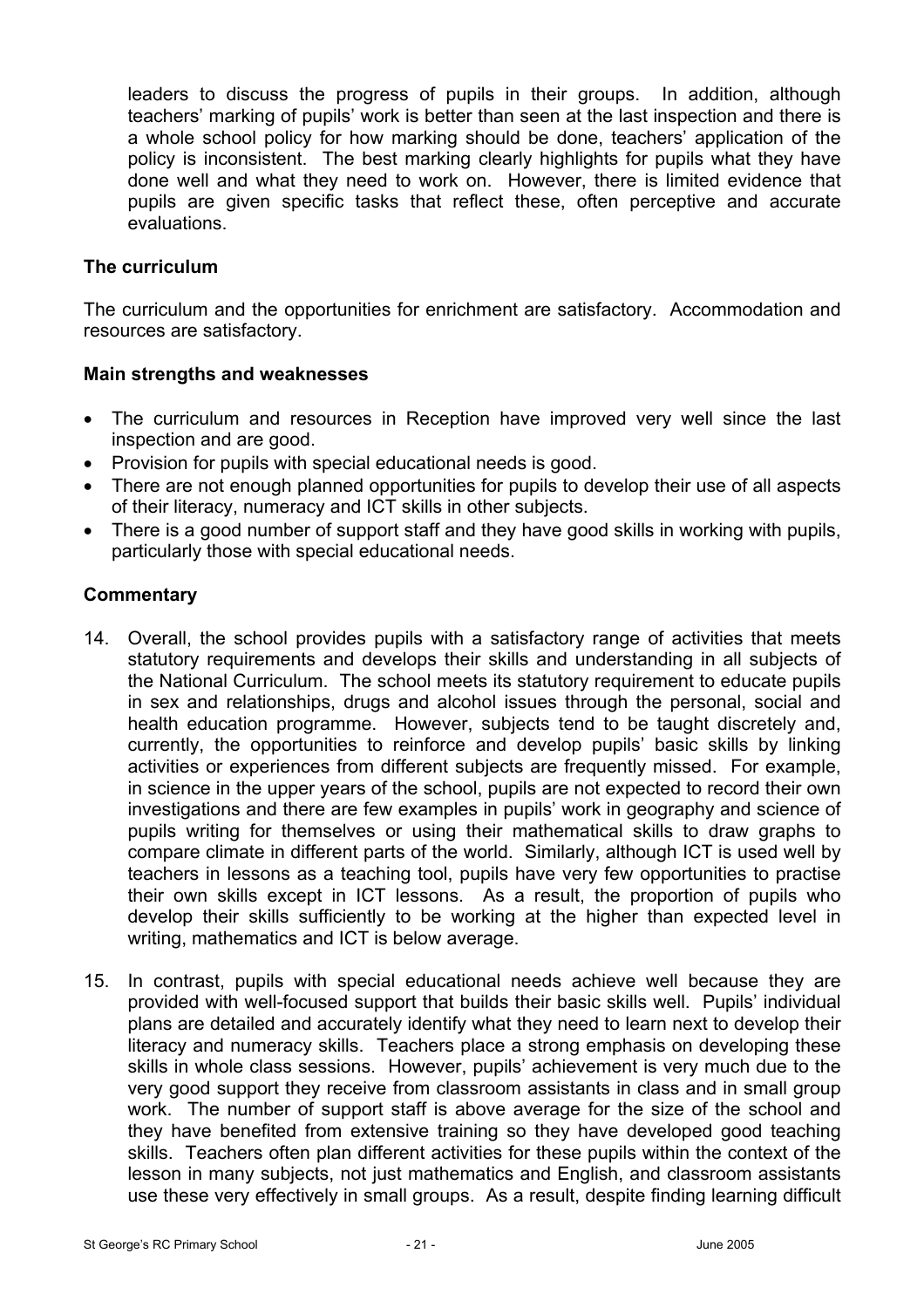so that few of these pupils reach the expected levels for their age by Year 6, they make faster progress than many of their classmates and develop secure basic reading, writing and number skills.

16. There are a good range of activities outside of lessons for pupils to develop their interests and skills in sports and physical activities. The subject leader for physical education has worked very hard in the last two years to introduce a wider range of after-school clubs for pupils.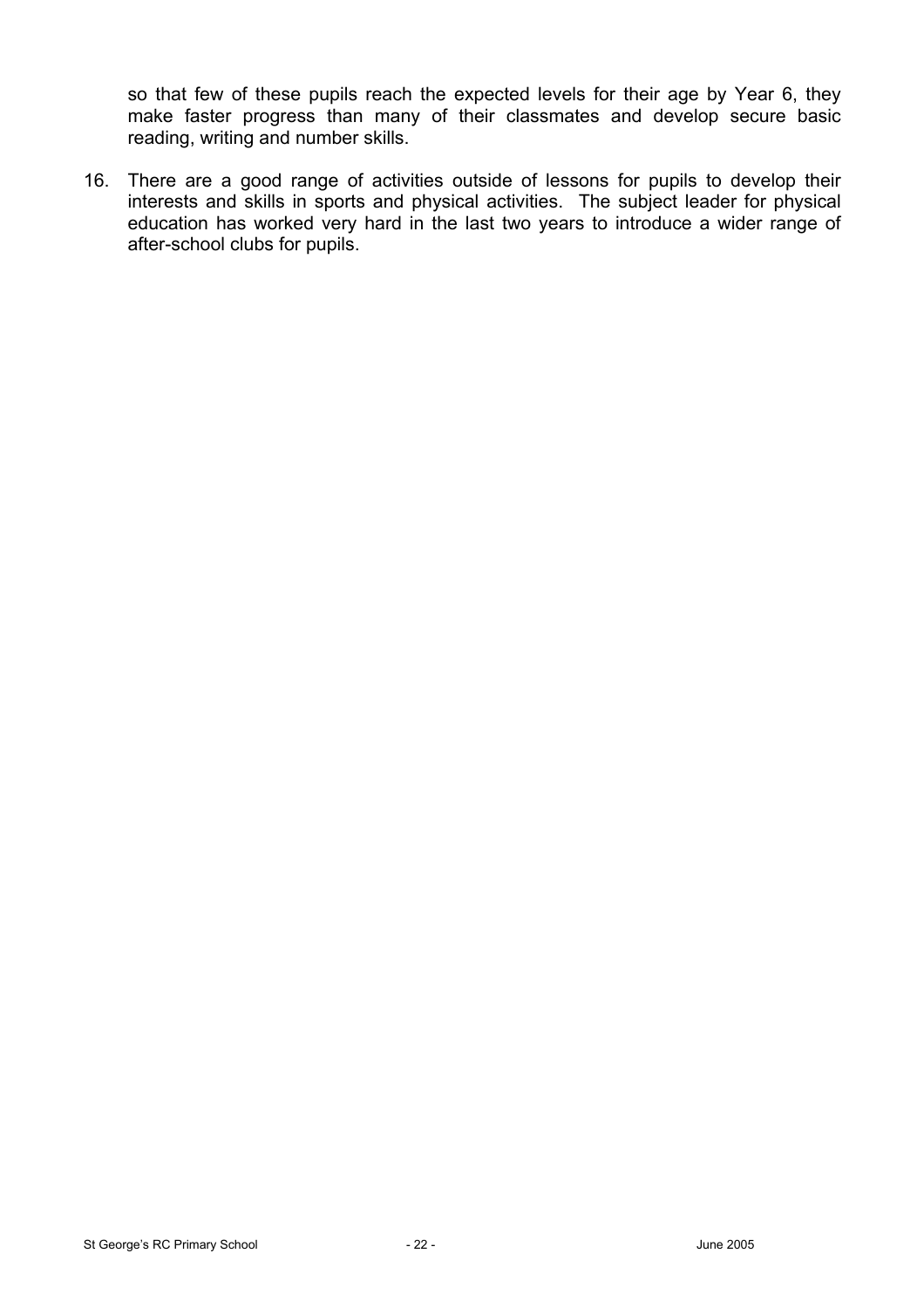These include, football, netball and gymnastics and, in addition, pupils have the opportunity to go on a residential trip to an outdoor activities centre where they can try canoeing, rock-climbing and other adventurous activities. However, the range of activities in other areas such art and music are more limited, a fact noted by parents at the meeting held before the inspection. Whilst recognising that the number of activities has improved recently, they would like more in the areas mentioned above.

- 17. The curriculum for children in Reception is the strongest element of this aspect of the school's work. Since the last inspection, the Foundation Stage teachers, supported by the headteacher, have made very significant progress in improving the provision. The most recent guidance for the Foundation Stage has been introduced well and now underpins all the activities planned for children. Staff provide an extensive range of interesting and challenging activities both indoors and outside and make sure all children are able to participate. The significant difference between the curriculum in Reception and in Years 1 to 6 is the way that teachers link areas of learning together and provide plenty of activities for children to work together, share their ideas and to practise the skills they are taught in whole class and small group teaching situations. As a result, children now achieve well and standards have improved in the key areas of language and literacy, mathematics and personal, social and emotional development.
- 18. The school has continued to improve the accommodation and resources since the last inspection and they are now at least satisfactory in all subjects. A new library area, foyer and office area has been created and much of the school has been redecorated. These works are on-going and at the time of the inspection the dilapidated canteen building had just been demolished and workmen were busy extending the playground to provide a flat area for physical education lessons. However, the school has been thwarted in its desire to provide an outside area for children in Reception because money promised by the Diocese was withdrawn at the last minute. However, the teachers ensure that as much outside activity is included in daily routines as possible so there is no discernible negative effect on teaching or learning. The school is fundraising with parents' help to provide this as soon as possible, whilst the headteacher is exploring alternative sources of funding. Resources for teaching ICT were judged to be inadequate at the last inspection, which had a negative effect on standards, particularly in Years 1 and 2. The school has spent considerable sums in recent years to provide Interactive whiteboards and projectors for each classroom and making sure that the range of software available for pupils to use is up to date. Resources in this subject are now satisfactory.

## **Care, guidance and support**

Provision for ensuring pupils' care, welfare, health and safety is good. Support and guidance for pupils are good. The school has satisfactory procedures to involve pupils in the work of the school.

## **Main strengths and weaknesses**

- Relationships between pupils and adults are very good.
- Arrangements for children starting in Reception are good.
- The day-to-day care and support of pupils is good.
- The monitoring of health and safety procedures and practices is not consistently rigorous enough.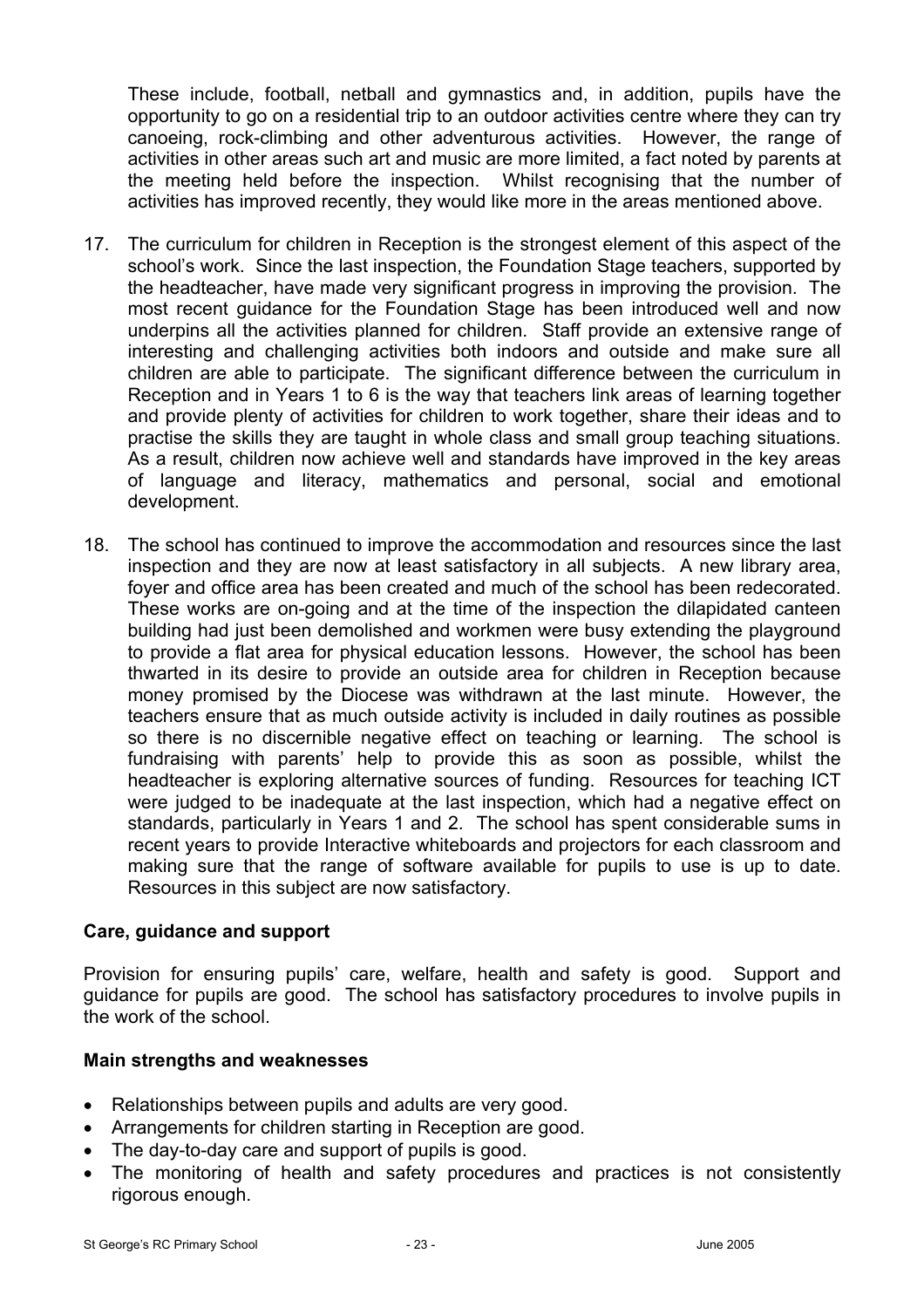# **Commentary**

19. The school has good policies in place to ensure the health and safety of pupils and, on a day-to-day basis, the care of pupils is good. Parents are confident that their children are cared for well. The school has a good policy with regard to pupils' use of the Internet and procedures to record accidents, and for child protection and other events are effective. However, the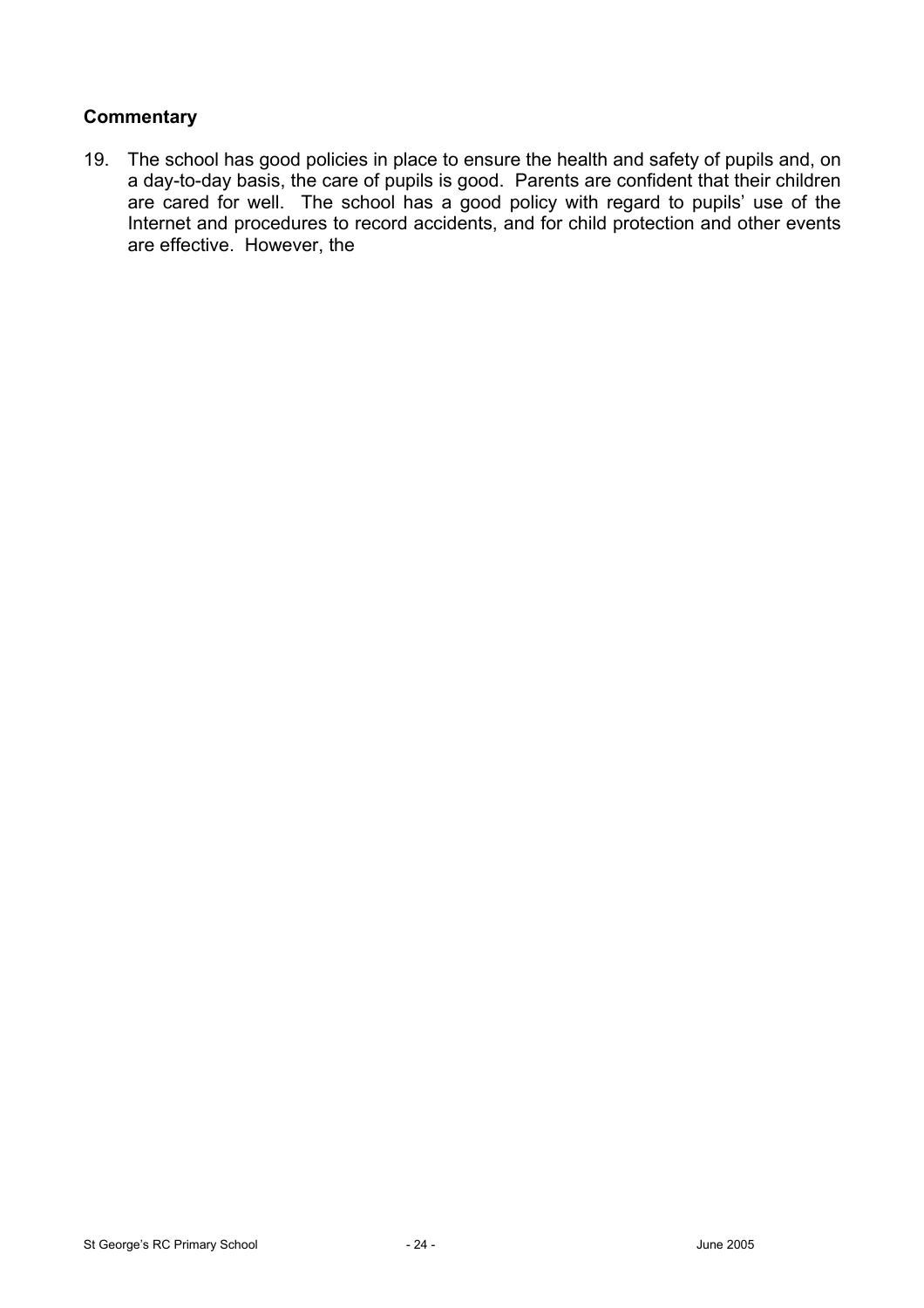monitoring of the health and safety procedures is not always rigorous enough to ensure that these policies are consistently reflected in practice. Whilst this does not necessarily put the safety of pupils immediately at risk, it is important in the long-term that these procedures are followed as closely as possible.

- 20. The school is very proud of its caring, community atmosphere and the ethos of mutual respect and support that exists between pupils and adults. The very good relationships between pupils and adults are at the heart of this. This begins in Reception, where teachers gather good information about children before they start school, involves parents well in the process and establish a very caring and secure atmosphere for children to learn. As a result, parents report that their children settle very quickly into school. As pupils move through the school, this good level of support continues. The school has good procedures to recognise pupils' academic achievements and these are celebrated in assemblies and although the marking of pupils' work is inconsistent, teachers provide a good level of academic support to pupils. Although the school does not have formal procedures to track the personal development of pupils, staff know the pupils well and, as a result, pupils are confident that if they have a problem they will be able to talk to some one about it.
- 21. The involvement of pupils in the work of the school is in its early stages of development. The school council was elected last year but until recently it had not taken a proactive lead in any initiatives due to staff absence. However, the oldest pupils are currently canvassing pupils' views on the playground facilities because they are participating in a competition to win funds for improvements. They will be sending a questionnaire to other year groups very soon. Pupils play an important part in establishing school codes of conduct and class rules, but their comments are not sought on their annual reports on progress.

## **Partnership with parents, other schools and the community**

The school has established good links with parents. Links with the community and with other schools are satisfactory.

#### **Main strengths and weaknesses**

- The information provided for parents on their children's progress is good.
- Procedures to deal with any concerns from parents are good.
- The mechanisms for preparing pupils for transferring to secondary school are good.
- The school does not have formal, well developed links with nurseries or pre-schools.

## **Commentary**

22. Since the last inspection, the school has continued to build its relationships with parents. This is based on ensuring that the headteacher and other staff are always on hand at the beginning and end of the day to meet with parents and to discuss any concerns they may have. As a result, the vast majority of parents feel confident that they can approach the school and anything they bring to its attention will be dealt with well. Despite this, a significant proportion of parents do not feel well enough informed about the progress their children are making. However, the inspection team disagrees with parents on this and considers the school provides good quality information for parents about the work of the school through the school prospectus, newsletters and pupils' annual reports. In the main, documentation complies with statutory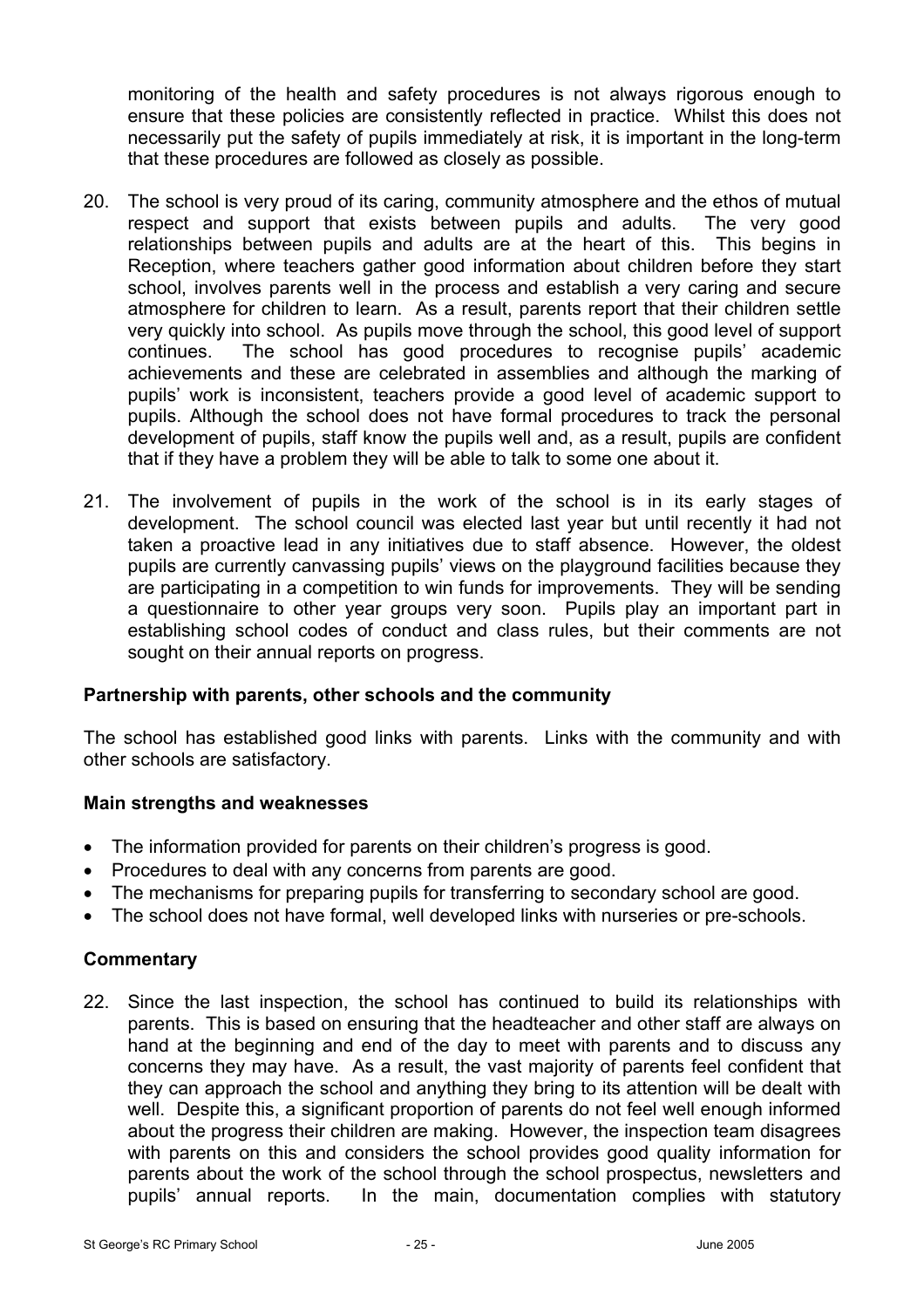requirements, but the most recent governors' annual report to parents omits several important items.

23. The school has also tried hard to involve parents more in their children's learning by providing workshops and information evenings, but the attendance has been limited. However, during the inspection, nine parents took part in a 'SHARE' session run by the local authority's Family Learning Unit in Reception where they had the chance to work and play with their own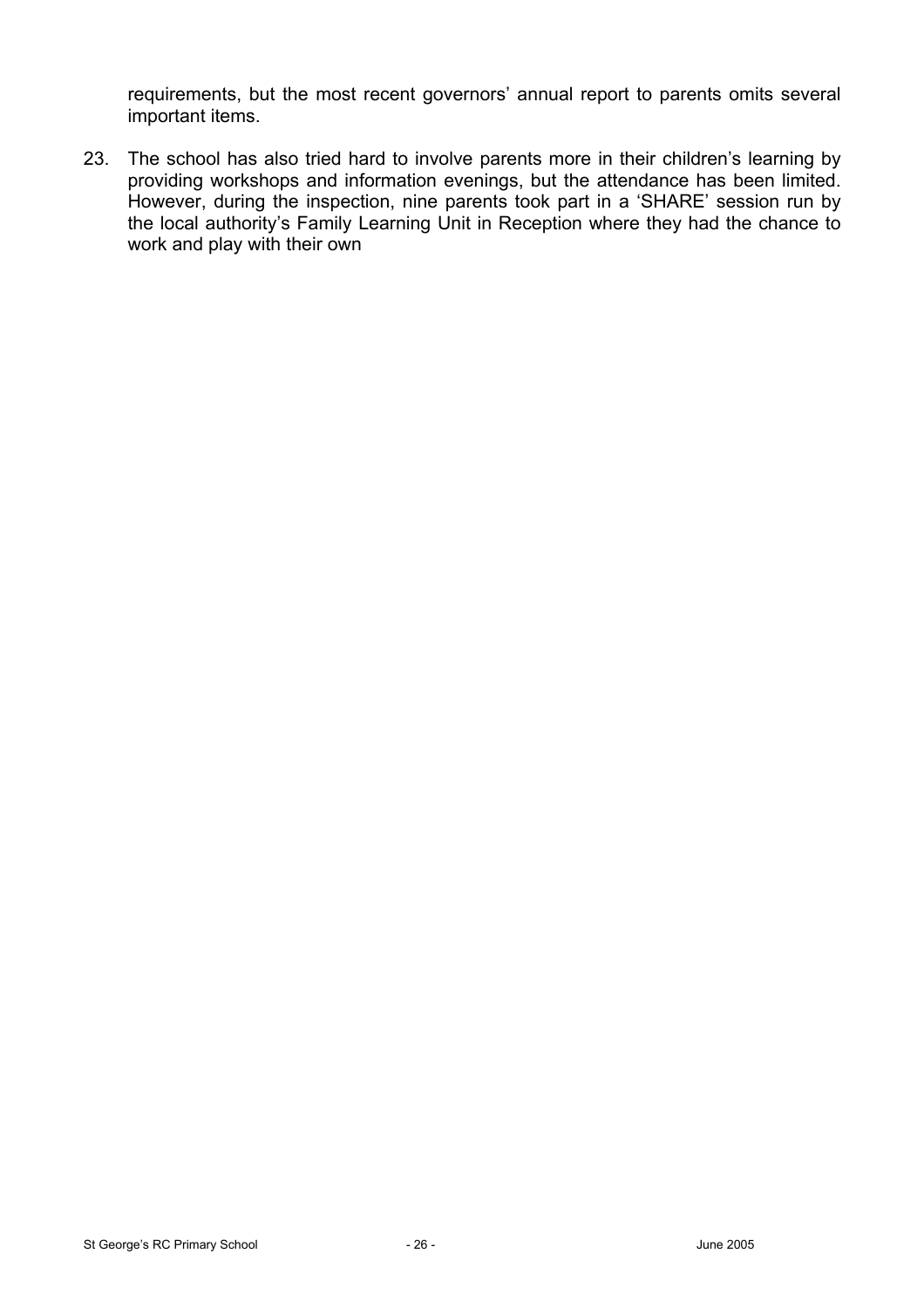children. This is a recent initiative and all those parents who took part said how much they had enjoyed it. However, the school has not established formal procedures to consult parents on the development of the school and mainly relies on informal contact in the playground and through parent governors to gauge parents' opinions.

- 24. The school makes more use of the local area in lessons than at the last inspection and pupils report that they enjoy the opportunities to go out of school, to places such as Bede's World and the City Learning Centre to use the ICT resources. There are also links with local businesses, one of which has provided a football kit for the school team, and the church. However, parents report that the school does not have high profile in the locality, but they do acknowledge that this is difficult in an area that is primarily residential, with no real community centre. The school has identified this aspect of its work as an area for development and one of the keys to attracting more children into Reception to stabilise pupil numbers.
- 25. The school has good links with the local Catholic network and effective procedures to ease pupils' transition to the secondary schools to which they transfer at the end of Year 6. Pupils are involved in producing a diary, share experiences with ex-pupils, visit the secondary schools and take part in activities where they can mix with others. In addition, there are good links between the special educational needs co-ordinators and other school staff. As a result, parents say that their children settle quickly into their new schools. However, links with other local primary schools are more limited and there are no formal links with any of the local nurseries or playschools that potential pupils attend before starting school. This represents a missed opportunity to promote the school and to find out exactly what experiences children have had before they start.

# **LEADERSHIP AND MANAGEMENT**

The school is led and managed satisfactorily. The headteacher's leadership of the school is good. Subject leaders fulfil their roles satisfactorily. The good management systems are effective in identifying school improvement priorities. The school deals well with the challenges caused by falling roles and the associated financial constraints. Governance of the school is satisfactory. The most recent governors' annual report to parents does not comply with statutory requirements.

## **Main strengths and weaknesses**

- The headteacher has a clear vision for the future of the school and has been proactive in seeking ways to raise standards.
- The Foundation Stage is very well led and managed, which has resulted in the very good improvement in the provision since the last inspection.
- Effective self-evaluation procedures ensure that strategic planning reflects the school's immediate priorities.
- Subject leaders do not have enough opportunities to work with other staff in order to monitor the progress pupils are making towards the targets set for them.
- Governors have a good understanding of the strengths of the school and manage the school's finances well.
- The most recent governors' annual report to parents does not contain all the required information.

## **Commentary**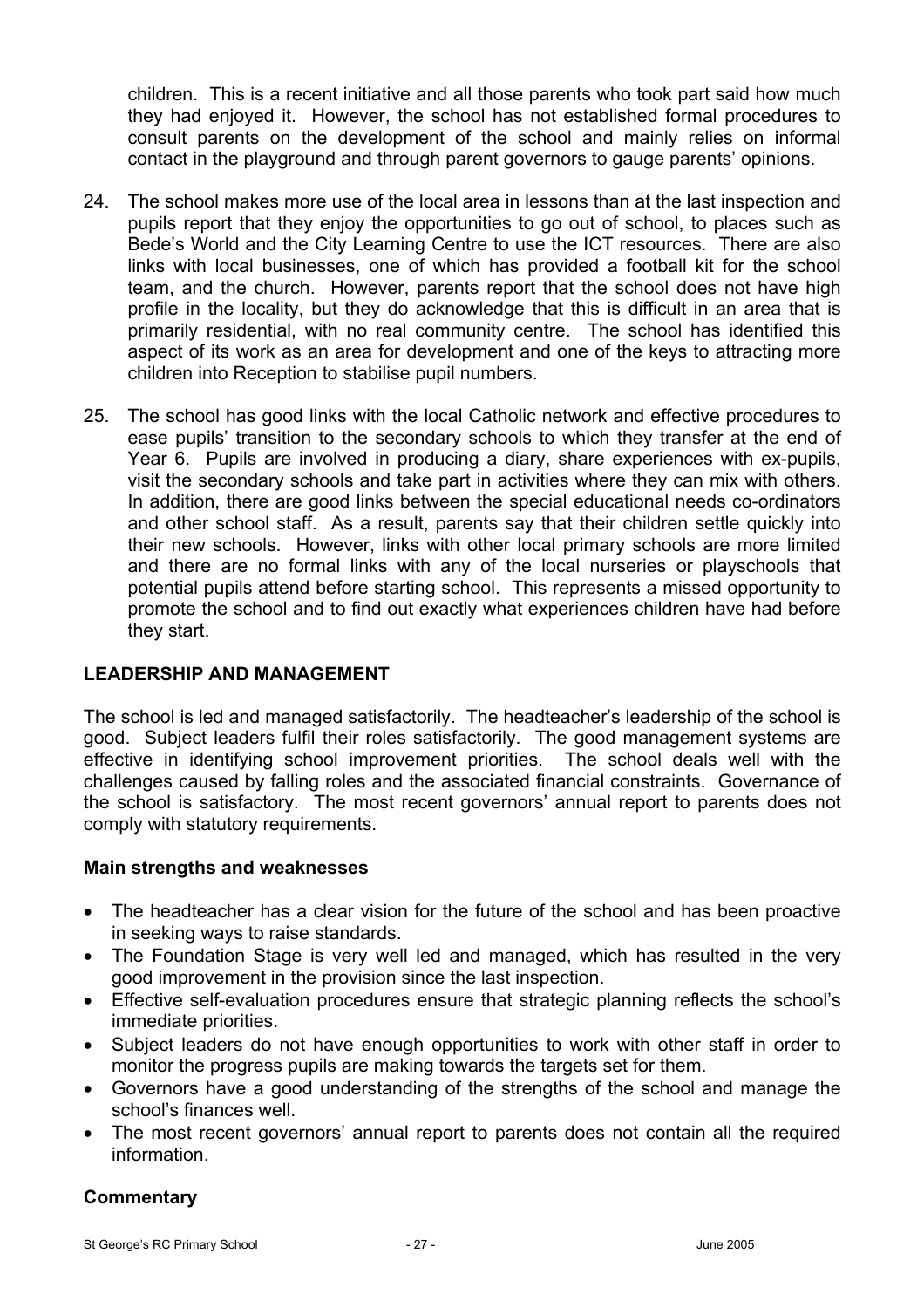26. The headteacher leads the school well with sense of purpose and intent to improve the quality of education and standards. Despite a significant change in staff in recent years, she has succeeded in creating a very supportive ethos of mutual respect among staff that provides a good example of the importance of working together for the pupils. In addition, her quiet style and calmness in dealing with situations and when leading assemblies is effective and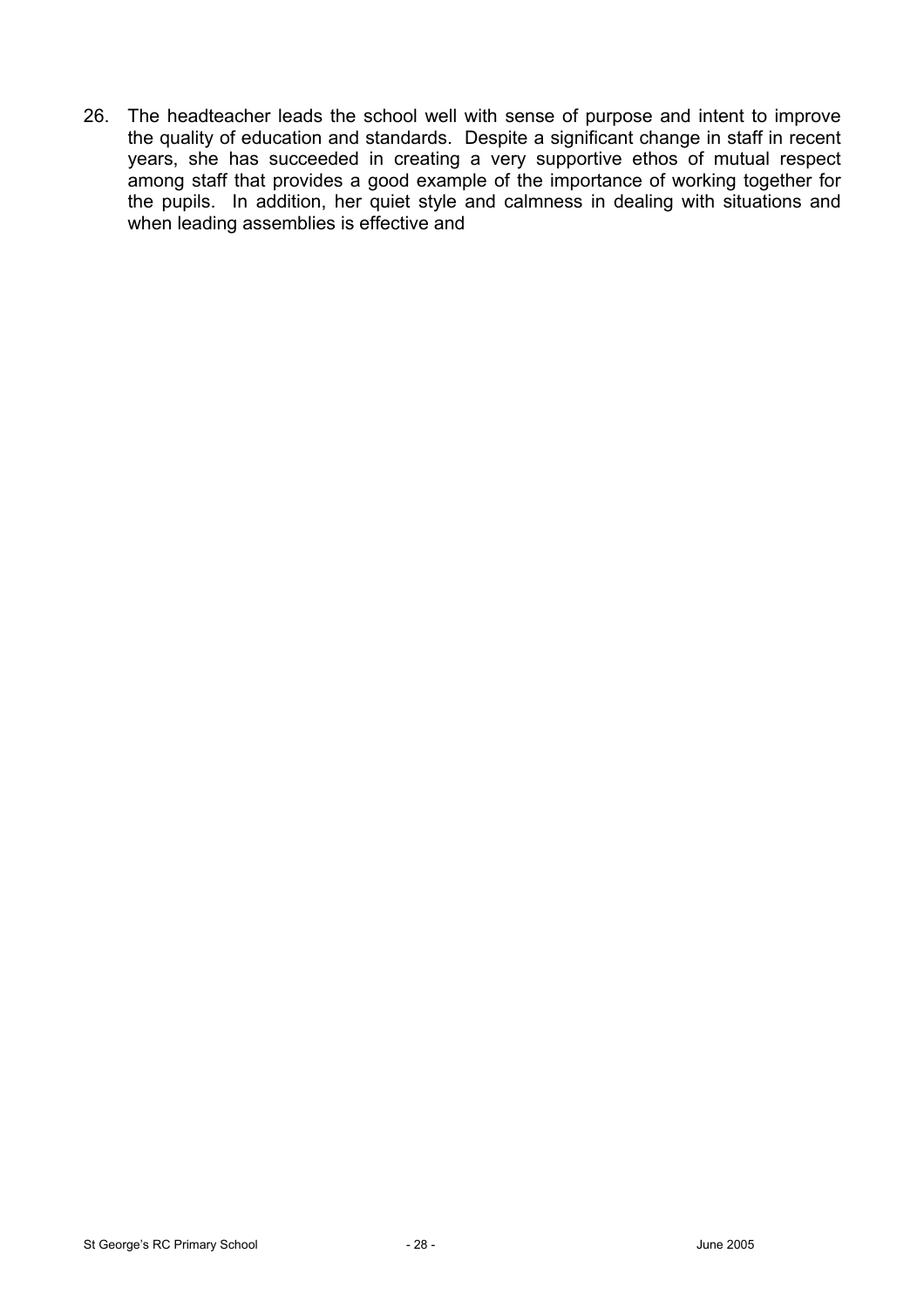contributes a great deal to the atmosphere within the school. She is also a good role model to staff in the effective way in which she executes her own specific areas of responsibility, such as the management of the special educational needs provision. She has also been proactive in taking any opportunity that presents itself to improve the school. For example, the school is involved in the primary leadership project and she volunteered the school to be part of a local authority intensive support project. This was in response to the changes in staffing and the levels of attainment that were not improving as fast as she wanted. This involved the staff working closely with consultants in literacy and numeracy looking at the quality of teaching. The effectiveness of class discussions are testament to the effectiveness of this work.

- 27. She is well supported by the rest of the staff in school who all have a clear vision for their subjects. The school is involved in the Primary Leadership Initiative so where staff have been working on their areas for an extended period they have made a major difference to the quality of education. For example, the Foundation Stage is very well led and this has resulted in the very good improvement since the last inspection. However, because many of subject leaders have not held their areas of responsibilities for very long, their work has not yet had enough time to have a significant impact on standards. In addition, in recent years, the main school focus has been on developing aspects of English and mathematics, and other subject leaders have had limited time to monitor their subjects by checking planning or observing lessons. The subject leaders for English and mathematics have good subject knowledge and a good overview of their subjects. However, they do not formally work with each class teacher looking at the progress pupils in each class are making to help teachers identify which pupils may need extra support to maintain the pace of their learning. As a result, class teachers do not make as much use as they might of the comprehensive tracking information in English and mathematics in their daily planning so some pupils do not make as much progress as they could.
- 28. The membership of the governing body has changed significantly since the last inspection and one of its strengths is that a good proportion of the most proactive members are parents of pupils in the school. Because of this, and the good information they receive from the headteacher about the work of the school, they have a good view of the school's strengths and the challenges it faces in the future, particularly to raise the school's profile in the community and to increase pupil numbers. The chair of governors is very clear on her vision for the school and the important role that governors should play in its development. Governors have had training in their role and are taking an increasingly important role in school in planning developments and challenging the senior management. They fulfil their statutory duties satisfactorily in all aspects except that the most recent annual report to parents did not include several items of required information. However, these omissions were brought to the chair of governors' attention during the inspection and she has undertaken to ensure this will be rectified in the autumn when the next report is due.

| Income and expenditure $(E)$ |         | Balances (£)                        |         |
|------------------------------|---------|-------------------------------------|---------|
| Total income                 | 351,820 | Balance from previous year          | 138,910 |
| Total expenditure            | 370,858 | Balance carried forward to the next | 119,872 |
| Expenditure per pupil        | 3.904   |                                     |         |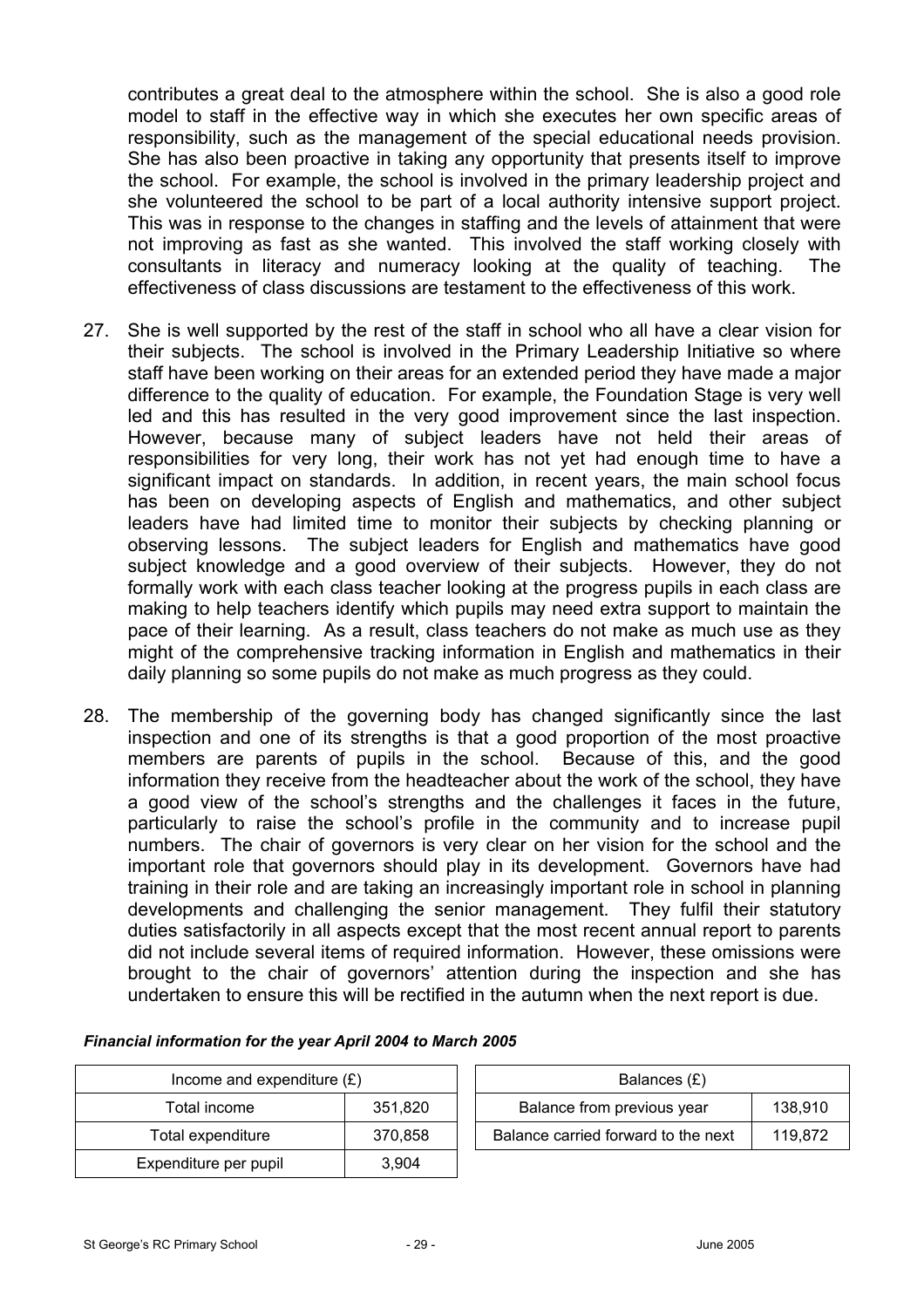29. The school has established good procedures to evaluate its work and to identify areas for improvement based on effective systems to monitor the pupils' progress and to identify aspects of weakness in their learning, particularly in English and mathematics. The school is in the process of extending these systems to ICT and science. The effectiveness of the school's procedures is reflected in the very close correlation between the inspection findings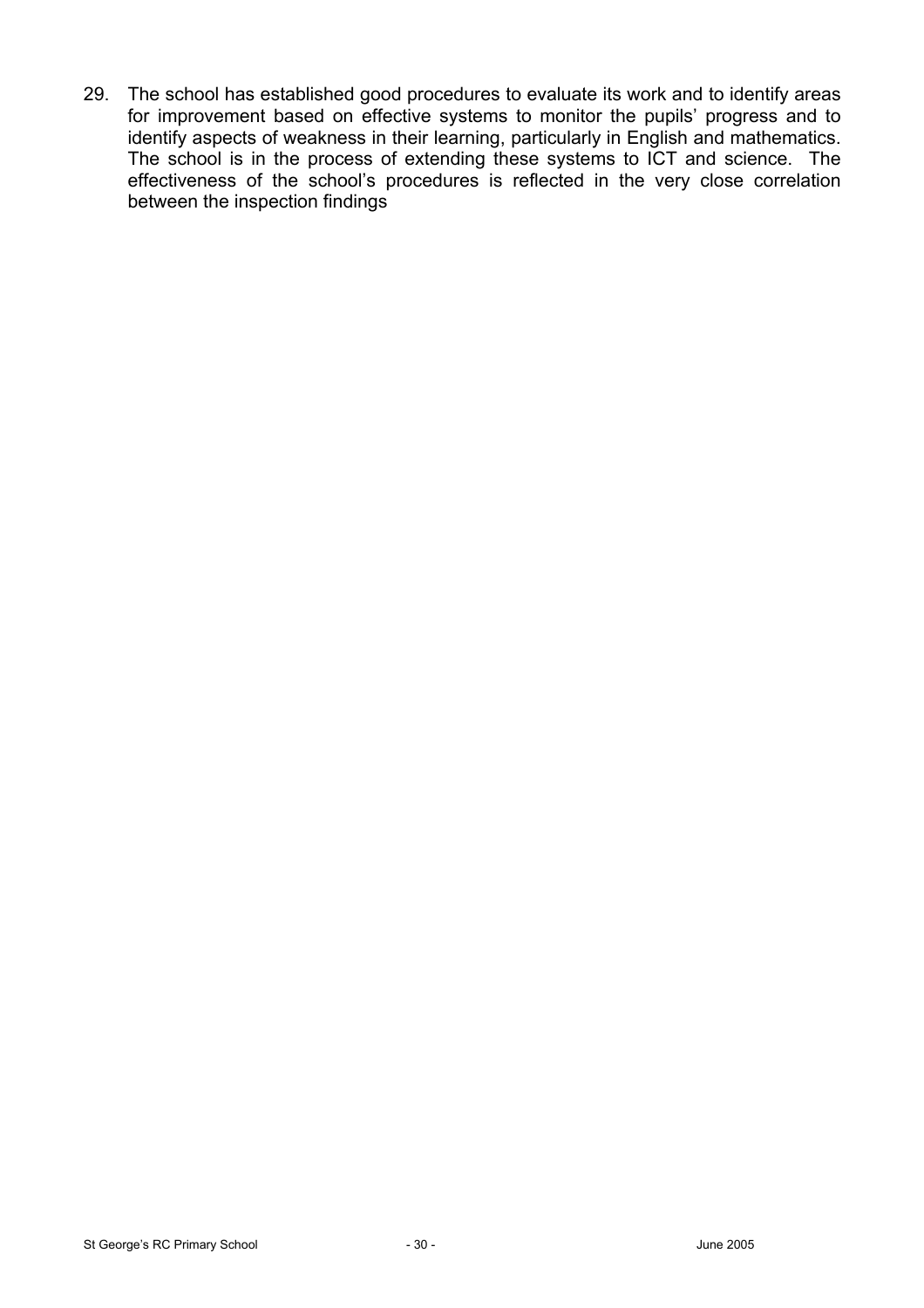and the school's own self-evaluation documents. As a result, the school improvement plan, in which each subject has a clear action plan with standards and improving provision as its primary objective, provides a good overview of what the school needs to do next. The action the school has taken in the light of the information has been good and, although it has not yet had time to have an effect on standards and has been hampered by a continually changing financial situation, changes of staff and falling roles, the school has continued to make satisfactory progress overall. In some areas where there has been more continuity in staffing, such as in the Foundation Stage, improvement has been good and even very good.

30. Since the last inspection, the school has had to make difficult decisions in the light in gradually falling roles which has lead to wide variations in class sizes and a fall in income. However, by good financial planning and a keen regard for getting the best value from any spending, governors have managed to sustain staffing levels whilst improving the accommodation and resources available for pupils. The table above shows that the school brought forward reserves that were in excess of the recommended minimum, but these have been allocated in the current financial year to the improvements to the outside environment already underway, increasing ICT resources and safeguarding staffing against falling roles next year. The projected balance at the end of the current financial year is within national guidelines.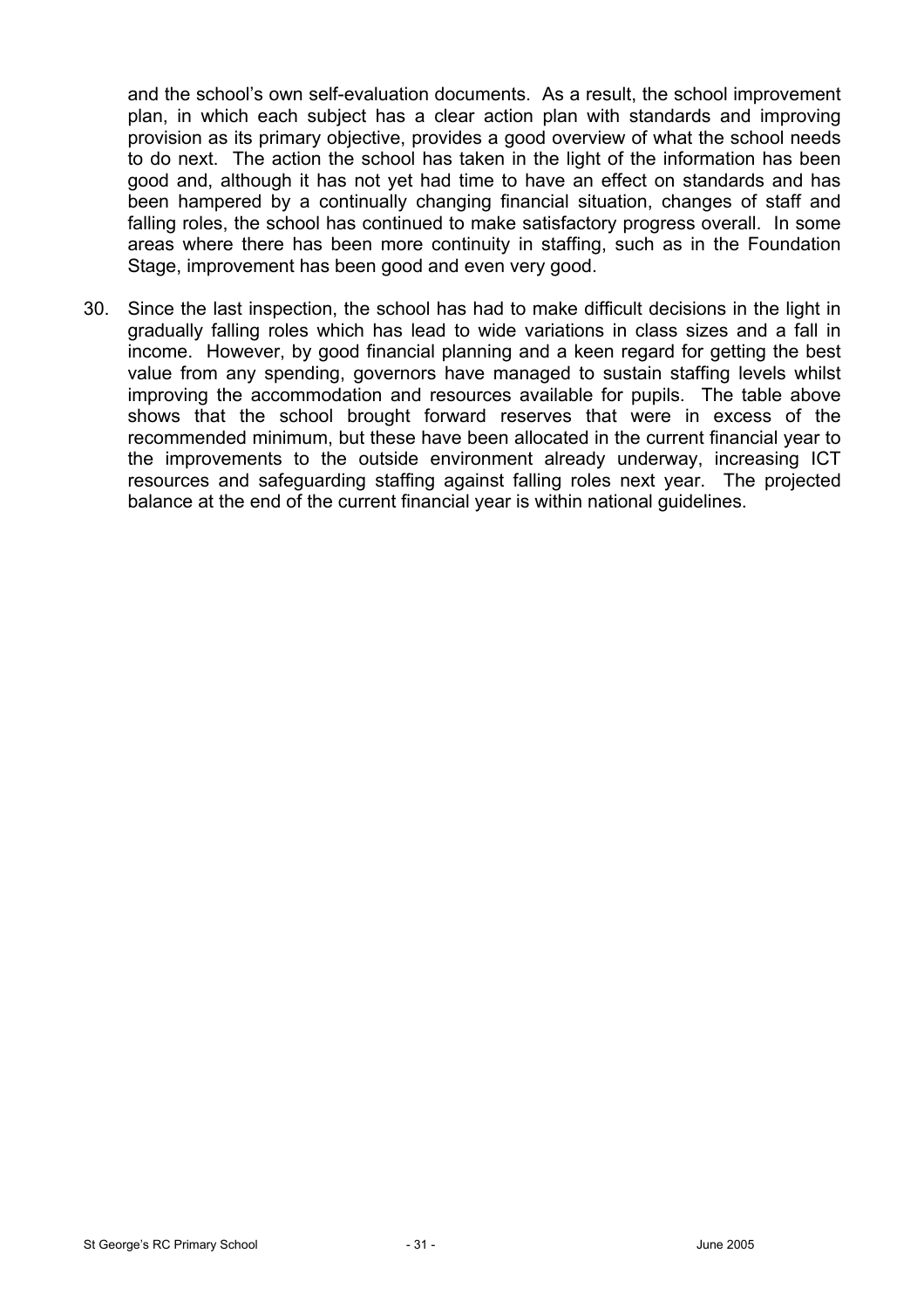# **PART C: THE QUALITY OF EDUCATION IN AREAS OF LEARNING, SUBJECTS AND COURSES**

#### **AREAS OF LEARNING IN THE FOUNDATION STAGE**

- 31. Provision in the Foundation Stage is **good** and has improved very well since the last inspection. Two teachers teach the Foundation and Year 1 class as a job share. This works very well because the teachers talk to each other a lot about the children's achievement and progress and make sure they are in the classroom together on one day a week. As a result, of this good communication, joint planning and assessment, all children in the Foundation Stage get off to a good start.
- 32. The majority of children enter the Foundation class having been to local nursery schools. Attainment on entry is below national expectations and the majority of children have limited experiences and immature speaking and listening skills. Children achieve well in all six areas of learning so that by the end of Reception, standards are in line with the expected level in all areas except personal, social and emotional development, where they are above. This is because staff provide an extensive range of interesting and challenging activities both indoors and outside and make sure all are able to participate. Although there is no special outside area which the children can access from the classroom, the teachers ensure that as much outside activity is included as possible. This was a key issue from the last inspection and would have been dealt with, but money promised by the Diocese was withdrawn at the last minute. However, the school has clear plans for an outside area and is fundraising with parents' help to provide this as soon as possible. The headteacher is exploring alternative sources of funding. All play activities have a clear and planned learning objective, which teachers or support staff carefully explain to the children.
- 33. Overall, teaching is good and staff work very well as a team to ensure that children, including those who have special educational needs and those who do not speak English at home, settle well to their learning. Staff know each child well through very detailed assessments so they address individual needs in their plans. Leadership is very good because the Foundation Stage curriculum is managed enthusiastically by staff on a day-to-day basis and led with very clear knowledge and direction. The action plan shows very appropriate developmental points and improvements are analysed and reviewed in terms of the impact they have on children's learning.

## **PERSONAL, SOCIAL AND EMOTIONAL DEVELOPMENT**

Provision in personal, social and emotional development is **good**.

#### **Main strengths and weaknesses**

- Children learn well because teaching is consistently good.
- Children value each other, play, and learn together consistently well because adults are good, caring role models.
- Children are well behaved, relaxed and grow in confidence because relationships at all levels are good.

## **Commentary**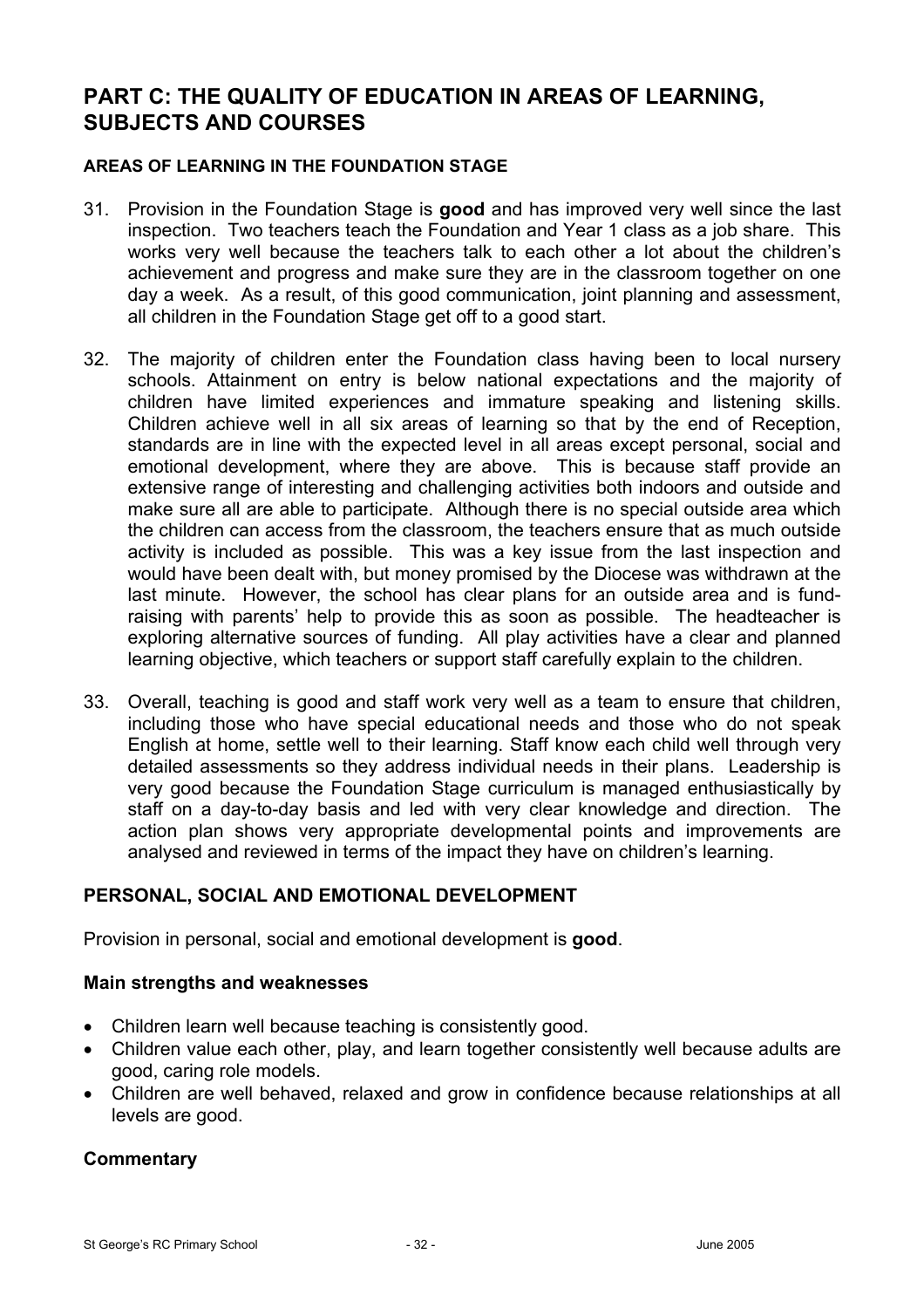34. Teaching is good and all adults adopt a clear consistent approach in all they do so children feel safe and secure. In this positive environment children achieve well and reach standards above those expected. Staff place great emphasis on children's personal, social and emotional skills. They quickly assess children and plan activities that match their stage of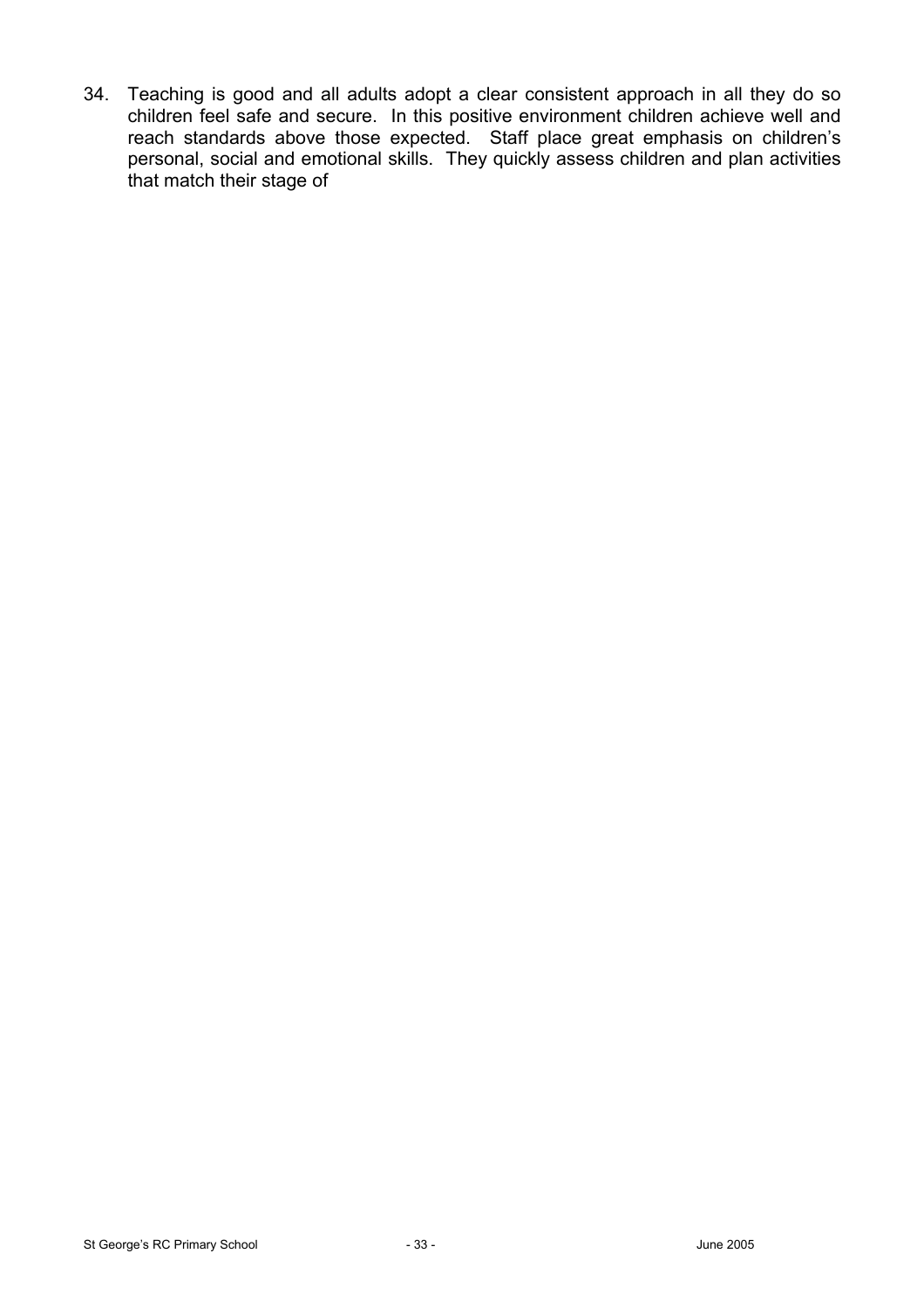development. As a result, children are challenged well and enjoy their work. They achieve well because staff are very caring role models and they encourage children to show good levels of concentration in all they do. They teach children in small supported groups, so each experiences a clear sense of achievement. This has a very good impact on all their learning. Children show good levels of interest and pleasure in their activities, for example they laugh when Buddy the puppy is frightened by his reflection in their shared reading activity. Children are proud of their paintings, their models and their writing and eagerly show them to staff. Many children have established friendships, sharing equipment and taking turns, even when not closely supervised by adults. Staff have high expectations, consequently behaviour is very good and children are very sure about boundaries because staff explain in clear language about right and wrong. For example, children are clear about good and bad choices and are able to explain why they are being kind to each other or a person in their family. Children learn to follow rules and routines very well, lining up very quietly and sensibly when walking outside or around the building. Children know they are valued at school so they show high levels of self-esteem and confidence. They are very friendly and easily engage staff and visitors in conversation.

# **COMMUNICATION, LANGUAGE AND LITERACY**

Provision in communication, language and literacy is **good**.

## **Main strengths and weaknesses**

- Children learn well because staff use a systematic approach to teaching basic reading and writing skills.
- Computers are used well to raise achievement.
- There could be more focus on writing in information about the curriculum for parents as the school has identified this as an important area for development.
- Staff give good emphasis to speaking and listening skills.

## **Commentary**

35. Due to good teaching children develop good listening skills and achieve well in their speaking and listening skills. Overall, standards are in line with the expected level and this has a significant impact on their learning. Staff support children well and teach them a range of new words, for example one child asked: "What is technology?" and the teacher let another child respond to this before adding further examples which the children had used in the classroom like tape recorders and digital cameras. They learn about scientific words when planting seeds and mathematical words when finding out about heavy and light objects. The role-play emphasis changes to match the topic and children recently played different roles in the vet's surgery, for example, as a pet owner or the vet. The good, focused teaching has resulted in children knowing and using most letter sounds in their reading and writing. Children are learning to handle books and enjoy stories, making sensible predictions about what might happen. Some attempt to sound out unknown words with confidence and accuracy. Children are very motivated to learn. They work with interest and enthusiasm on tasks set by the teacher, for example a writing activity where they had to think about, and then write who was frightened, and what frightened them. Some children form letters correctly and more able children are encouraged and supported to write short phrases and spell simple words accurately. There is no mention of how to encourage children to write at home in the brochure for parents about the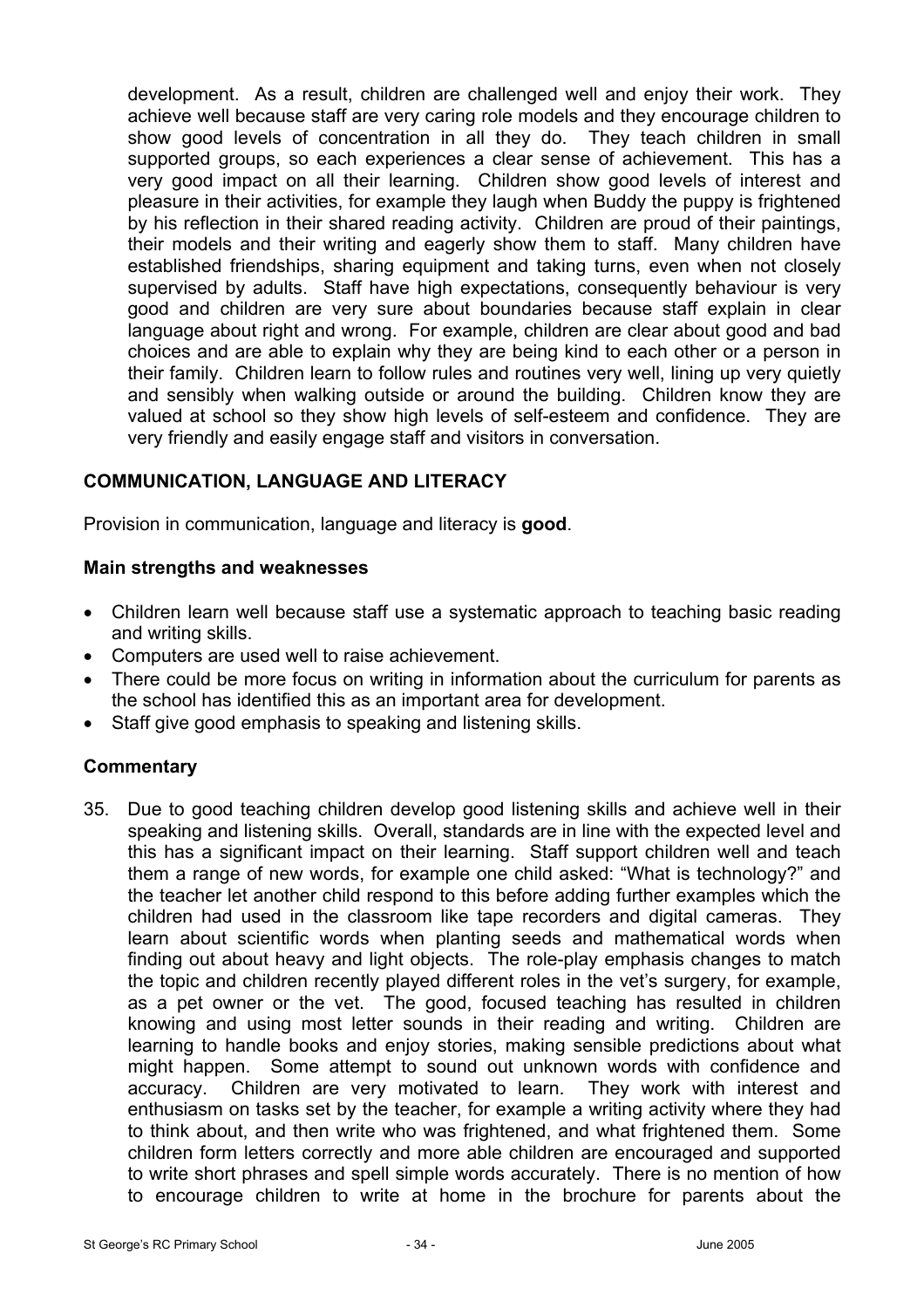Foundation Stage. This would support the work of the school in raising standards and achievement in writing.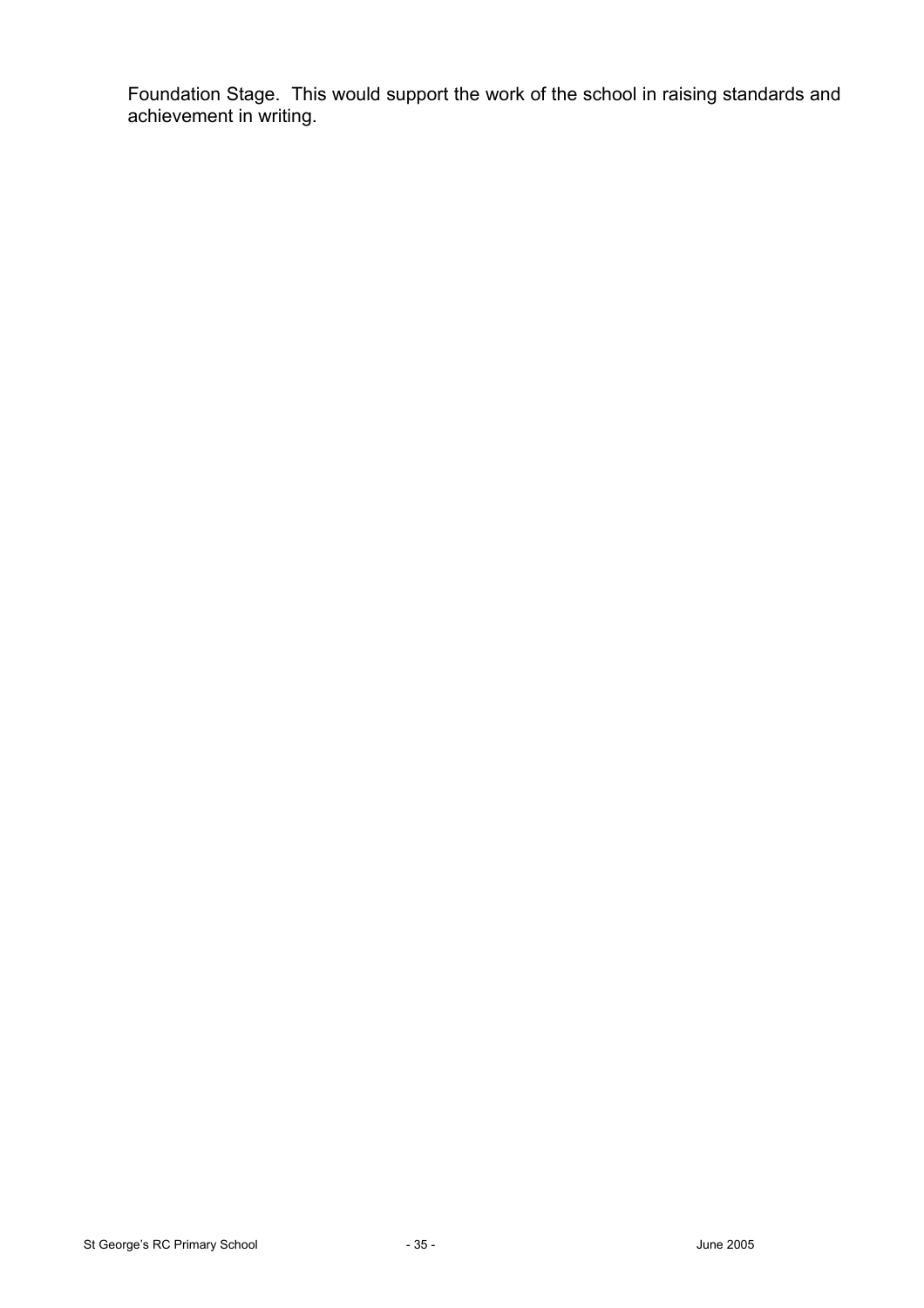# **MATHEMATICAL DEVELOPMENT**

Provision in mathematical development is **good**.

#### **Main strengths and weaknesses**

- Children achieve well because staff know exactly what children understand and can do, and build systematically on it.
- Staff provide a good range of play activities to enhance children's understanding of number, pattern, shape, space and measure.
- Learning objectives are accessible to all children.

#### **Commentary**

36. Teaching is good and children achieve well so that standards are in line with those expected by the end of Reception. In lessons, staff are very focused on what they want each child to learn. They place good emphasis on number skills so children learn to count up to ten and above average children are counting with confidence in 2s. Staff make sure that planned activities match each child's stage of development so all are interested and make good progress. A small minority of more able children recognise numbers beyond ten and can add and subtract 2 numbers. Children learn to count objects and record the number. Some are beginning to form numbers correctly. Staff plan a good range of practical and interesting activities for children to access for themselves. They practise using a calculator in their play in a shopping activity and count out coins, talking about pounds and pennies. They learn the names of two-dimensional shapes and can recognise these inside and outside the classroom. More able children are beginning to describe what is special about each shape and, during a walk with a classroom assistant, children were discussing the difference between a square and a rectangle. They were able to recognise that in a square all the sides were the same length. Work on display shows that children have good opportunities to talk about and work with numbers greater than 10, they have compared balloons to find out which is the shortest or longest, and compared the weight of objects to find out which is heavier or lighter.

## **KNOWLEDGE AND UNDERSTANDING OF THE WORLD**

Provision in knowledge and understanding of the world is **good**.

#### **Main strengths and weaknesses**

- There are good play opportunities both indoors and outside for children to explore, investigate and learn about the natural environment.
- Good use is made of ICT.

## **Commentary**

37. Teaching is good. Standards overall are in line with the expected level and children achieve well. Staff plan an extensive range of interesting activities which inspire children so they begin to develop their basic investigation and ICT skills. For example, they learn about what seeds need to help them grow through work with the teacher planting cress seeds and a focused play activity in a soil tray where they practise planting plastic flowers. Staff encourage children to use large and small construction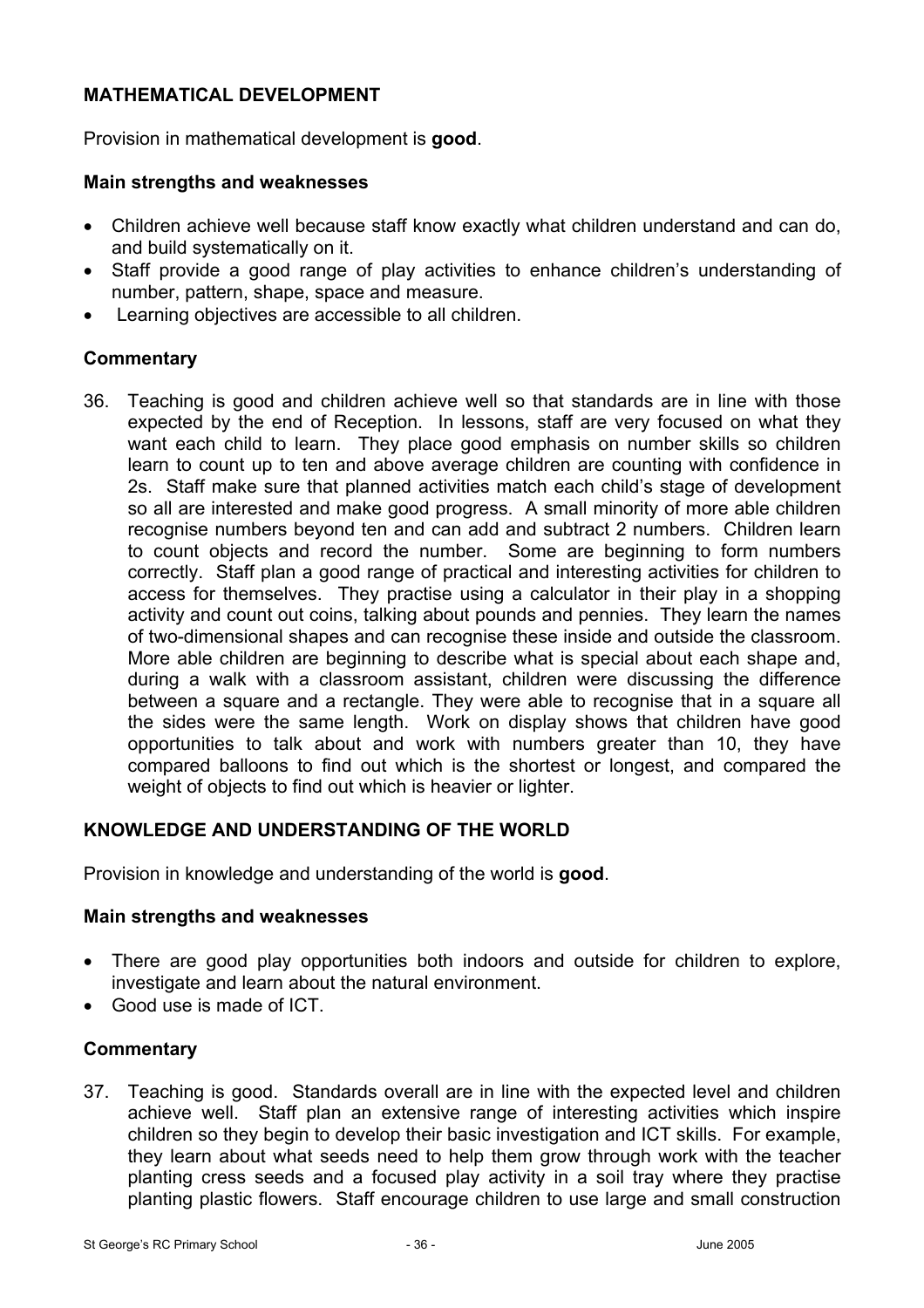equipment and they are able to draw what a wheeled car looks like and record what they will need to make one. Children's work is displayed carefully alongside teacher's questions, designed to focus and extend their vocabulary and understanding of how a car moves, for example: Why are wheels circles not squares? Why does an axle go through the middle of the wheel? Children learn early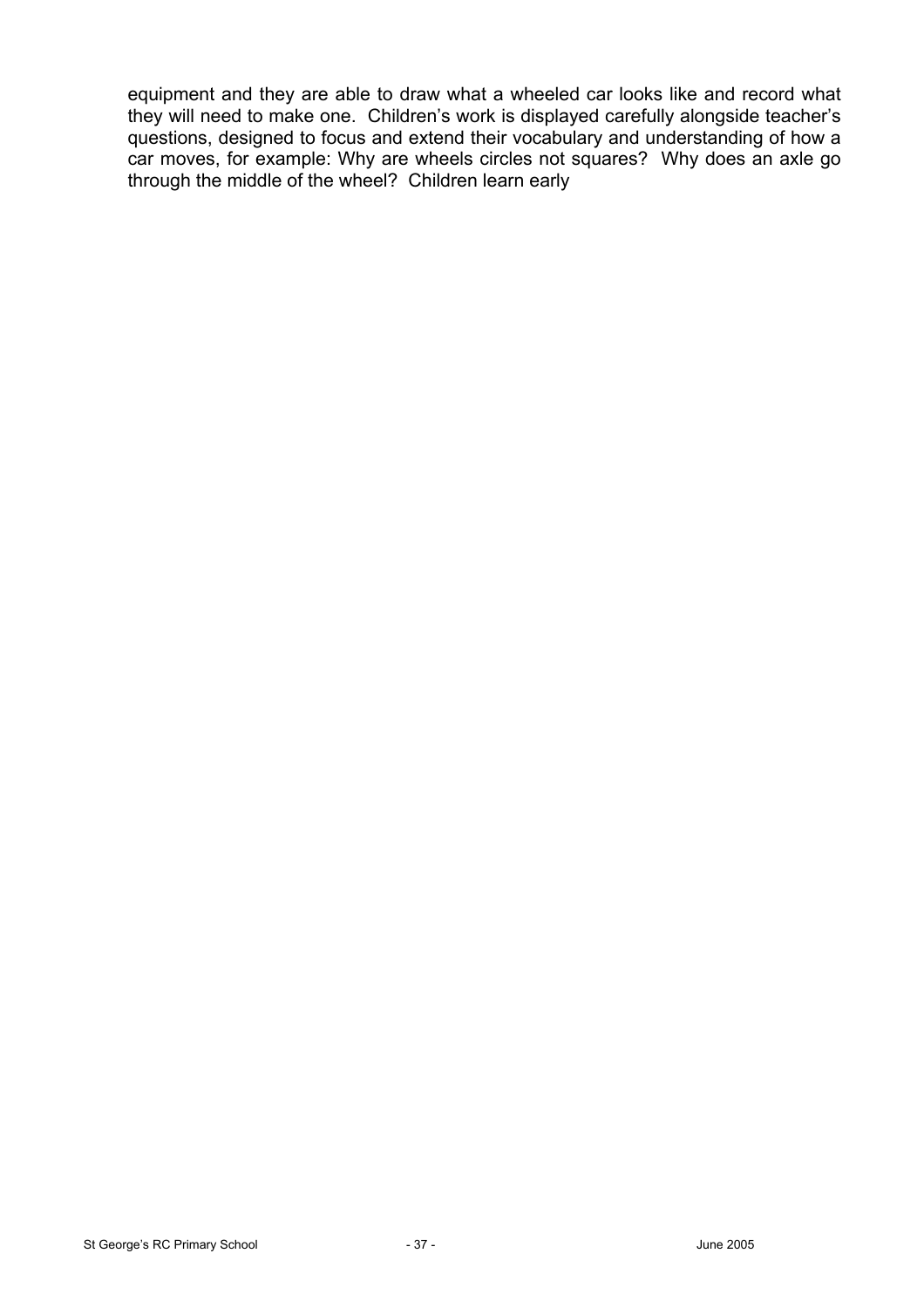computer skills and most learn to use the mouse and keyboard confidently when using a range of software including a drawing program, which helps them to make careful pictures of small creatures they had observed. Teachers also make good use of the interactive whiteboard and projector to motivate the children, focus their attention and select suitable resources to support their learning. Teachers make good use of the local environment in lessons, including walks in the local area and there is good provision to broaden children's experiences by involving outside experts. For example, they took part in 'Castle Day' where the children experienced daily life in a castle through role-play, and theatre groups.

## **PHYSICAL DEVELOPMENT**

Provision in physical development is **good**.

## **Main strengths and weaknesses**

• Although there is no outdoor play area adjacent to the classroom teachers make sure they plan as many challenging physical activities for children as they can.

## **Commentary**

38. Whilst there is no provision for outside activities accessible from the classroom, teachers' planning ensures that they include as many outside activities as possible so that overall there is good provision for children's physical development. Teachers take the children once a week to a soft play area. Parents fund this activity and the local council who provide this facility give a special rate per child. In the classroom, children learn to manipulate objects, such as beads and to control paintbrushes and glue spreaders. They have daily opportunities to use felt pens regularly, and a minority of older children control pencils with consistent accuracy. Children enjoy their snack of fresh fruit and milk each day. No physical education (PE) lessons were observed. Support staff are very careful to point out how children can move safely around the school and on the playground, for example, before taking a group outside for an activity the classroom assistant reminded children not to go close to an area where builders were working. As a result, of the good teaching children achieve well and most are course to reach the levels expected of them by the end of reception.

## **CREATIVE DEVELOPMENT**

Provision in creative development is **good**.

#### **Main strengths and weaknesses**

• Children are able to create their own individual response to ideas.

#### **Commentary**

39. Teaching is good so that children achieve well. The majority of children are likely to be working at the level expected for their age by the end of Reception. Staff plan an interesting range of practical activities to develop children's creativity, for example, they learn to paint and mix colours and each child has made a monster using a range of collage materials. The monster has a speech bubble so that the children can record what it is saying. The role-play area is changed every half term to match the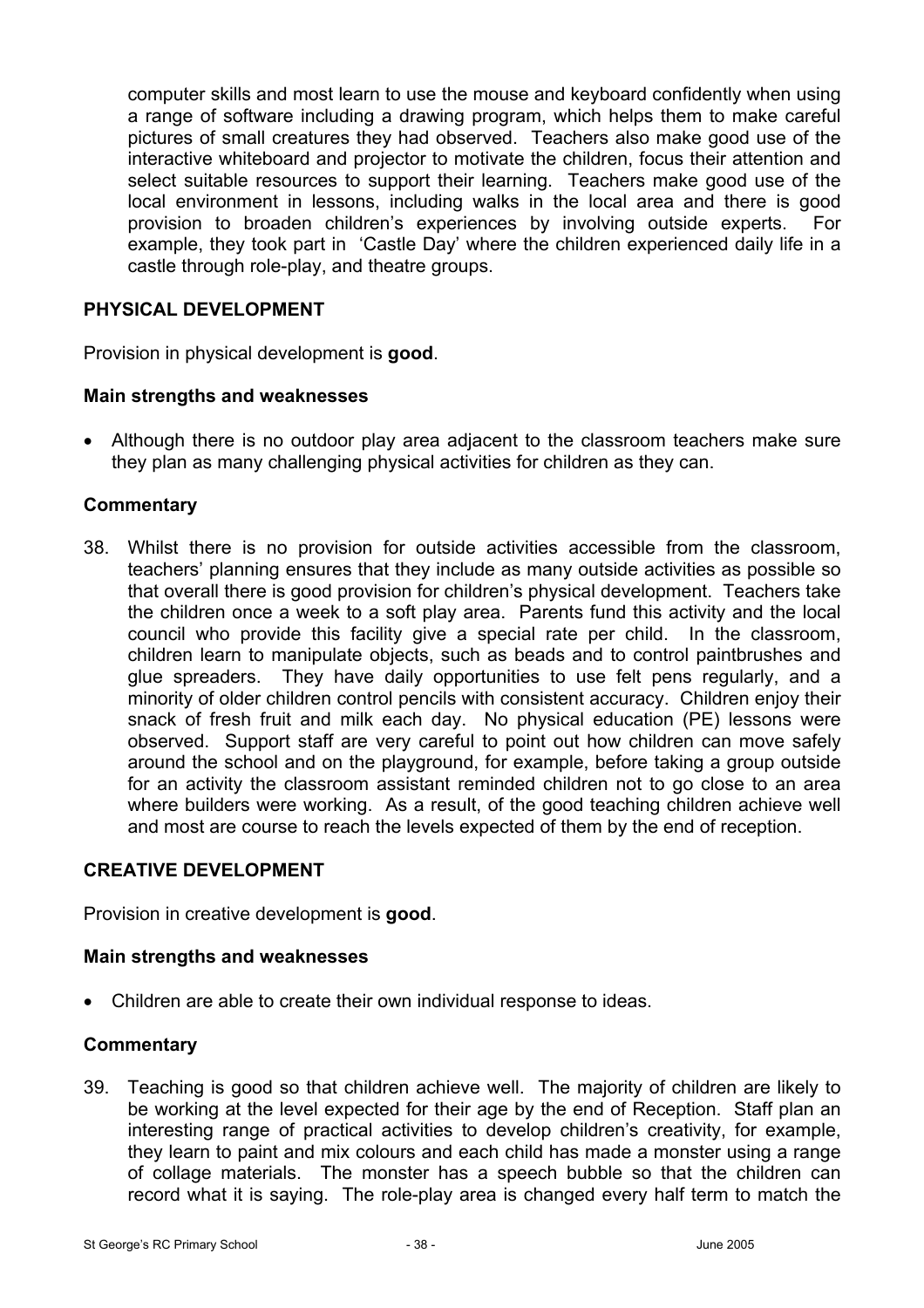class topic so that children can develop their imagination and language skills in a good range of different situations. For example, by pretending to be gardeners and shop keepers in a garden centre. They wear aprons and gardening gloves and use their imagination well. There is also a music area in the classroom enabling children to use percussion instruments in their play and staff plan a weekly music session. As a result, children begin to develop an awareness of different musical instruments and learn a number of songs and rhymes, for example the 'days of the week song', with the teacher that they join in with enthusiastically.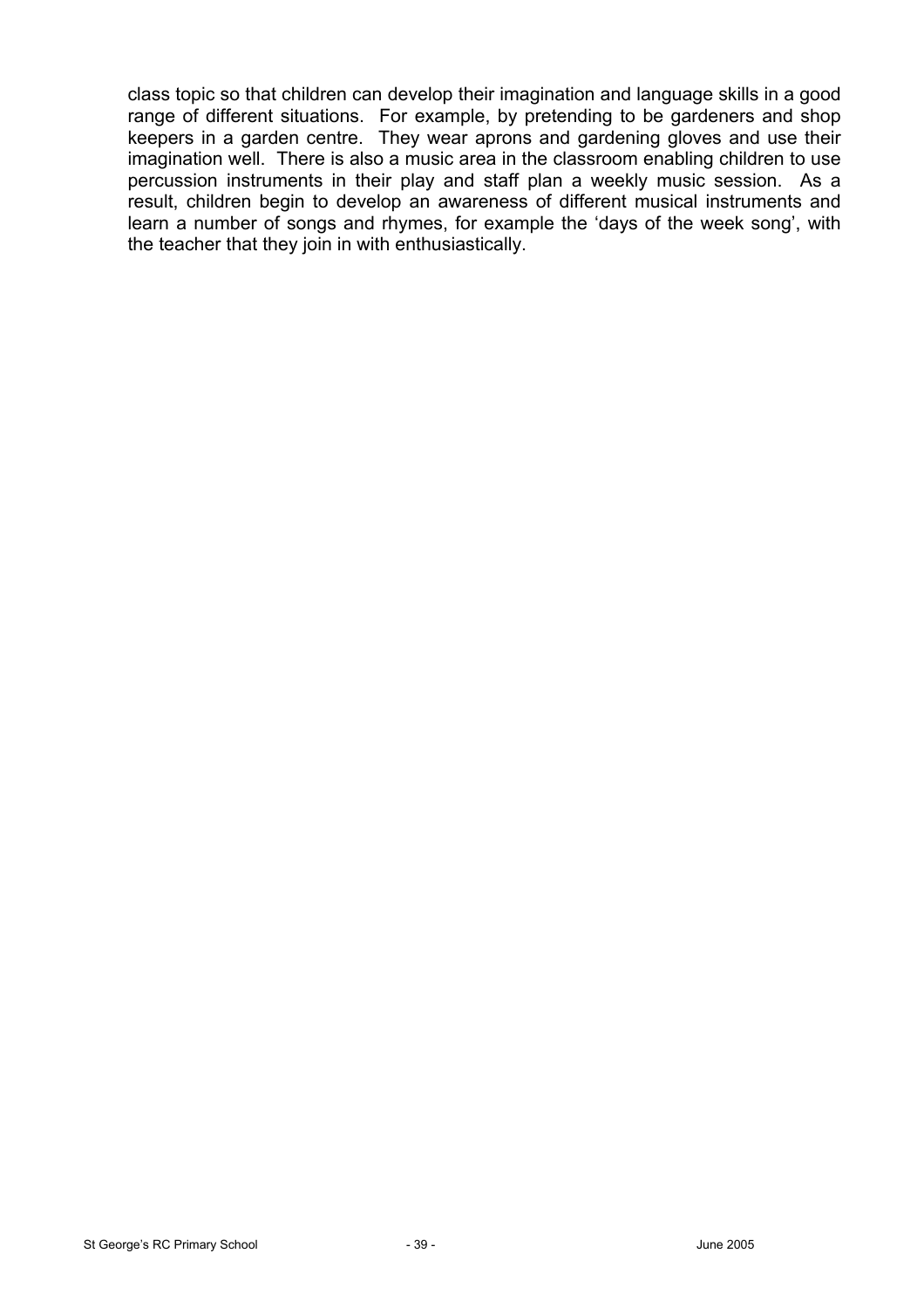## **SUBJECTS IN KEY STAGES 1 and 2**

# **ENGLISH**

Provision in English is **satisfactory.**

## **Main strengths and weaknesses**

- The subject is well led with a clear drive to improve standards.
- Teaching develops pupils' basic skills well.
- Assessment information is not used consistently enough to ensure that activities extend the skills of all pupils.
- Teachers make good use of ICT in English lessons.
- The subject leader does not have enough opportunities to work with class teachers to support them in their planning.

## **Commentary**

- 40. The school has very variable numbers of pupils in year groups and varying numbers of pupils with special educational needs. This makes comparing different year groups' results in national tests a very unreliable measure of standards in the school. For example, in 2002, there were only eight pupils in the group in Year 2 and this year there are fourteen. Inspection evidence, early indications from this year's national tests and school assessment data shows that overall, as pupils move through the school, they achieve satisfactorily. The few pupils, whose first language is not English, achieve at a similar rate to the rest of their classmates. However, there are variations across the different strands in the subject in the standards that pupils reach. Pupils achieve satisfactorily in Years 1 and 2. In Year 2, standards in speaking and listening are in line with those expected, but this class has a third of pupils with special educational needs so, although these pupils achieve well due to good support from classroom assistants, standards in reading are below average. In writing, due to the good teaching of basic skills, a good proportion of pupils reach the basic level for their age, but few pupils reach above this level so overall, standards are satisfactory. In Years 3 to 6, pupils continue to achieve satisfactorily overall. As a result, by Year 6, most pupils are working at the expected levels for their age in speaking and listening. School assessment data shows that, pupils in Year 6 have made good progress in their reading skills this year and most have secure basic reading and research skills, but again, due to the fact that half the class have special educational needs, standards in English are below average. Standards are also affected by the relatively low proportion of pupils working at the higher than expected levels in their writing. Due to good teaching of basic skills and very good use and support from classroom assistants, most pupils develop good understanding of grammar, spelling, handwriting and punctuation, but few pupils' writing makes extensive use of writing techniques such as simile and metaphor to bring their writing to life.
- 41. Overall, teaching and learning is satisfactory, but there are consistent strengths in most lessons that make many of them fun and enjoyable for pupils. As a result, they are enthusiastic in lessons and keen to learn. In addition, teachers have high expectations of pupils so they behave well. Most teachers start lessons by sharing the aims of the lesson with pupils so they understand what they will be learning about. Consequently, lessons start with brisk, sharply focused class discussions that give pupils good opportunities to develop their basic understanding of grammar,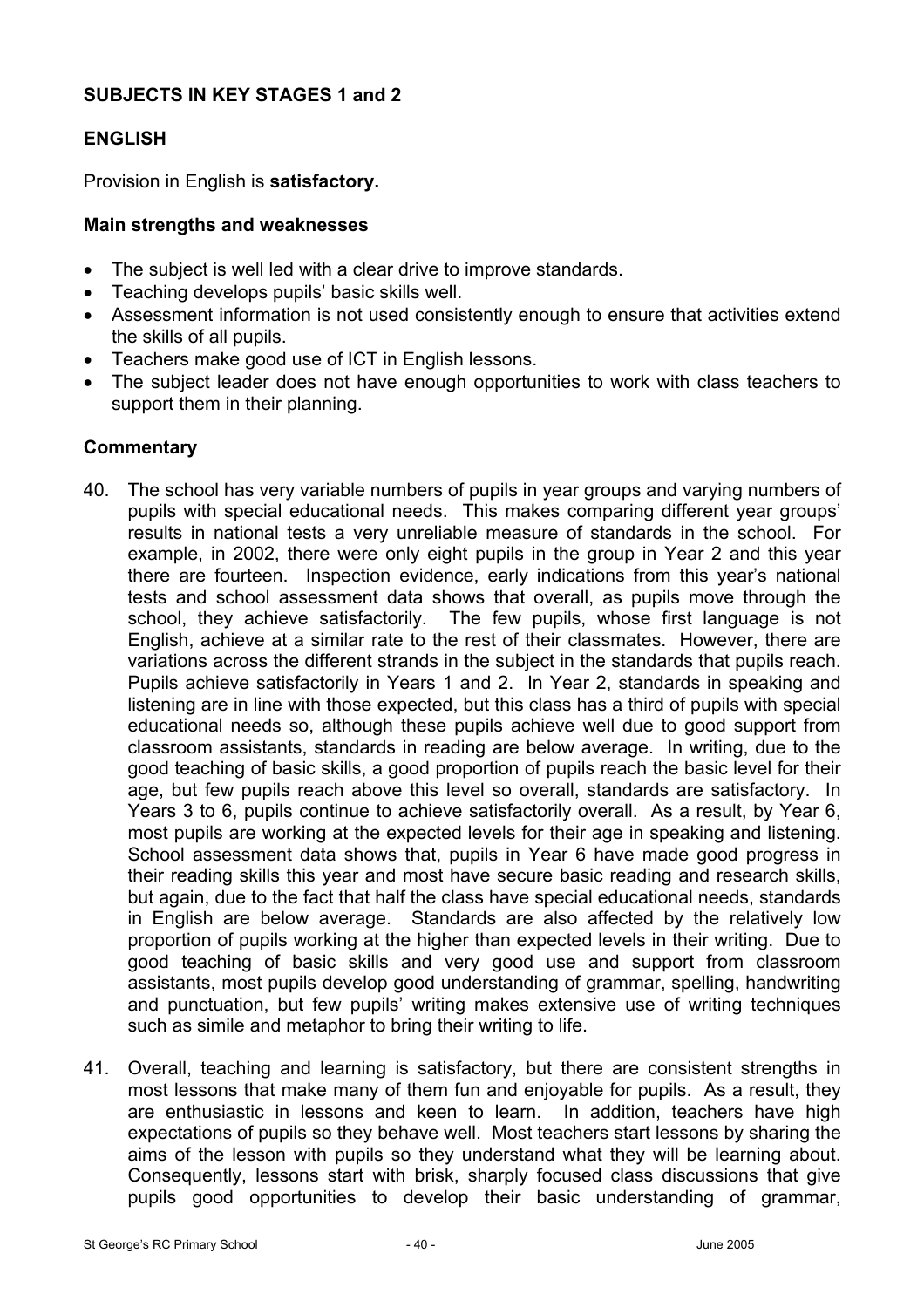punctuation and reading. Teachers lower down the school place a strong emphasis on developing pupils' knowledge of different letter sounds and how to work out unfamiliar words. As a result, by Year 2, most pupils, including those with special educational needs, are beginning to develop confidence in reading and can follow instructions with little help. Teachers also use ICT resources well in lessons to involve pupils and to illustrate the points they want to get across. Most lessons also end with good discussions in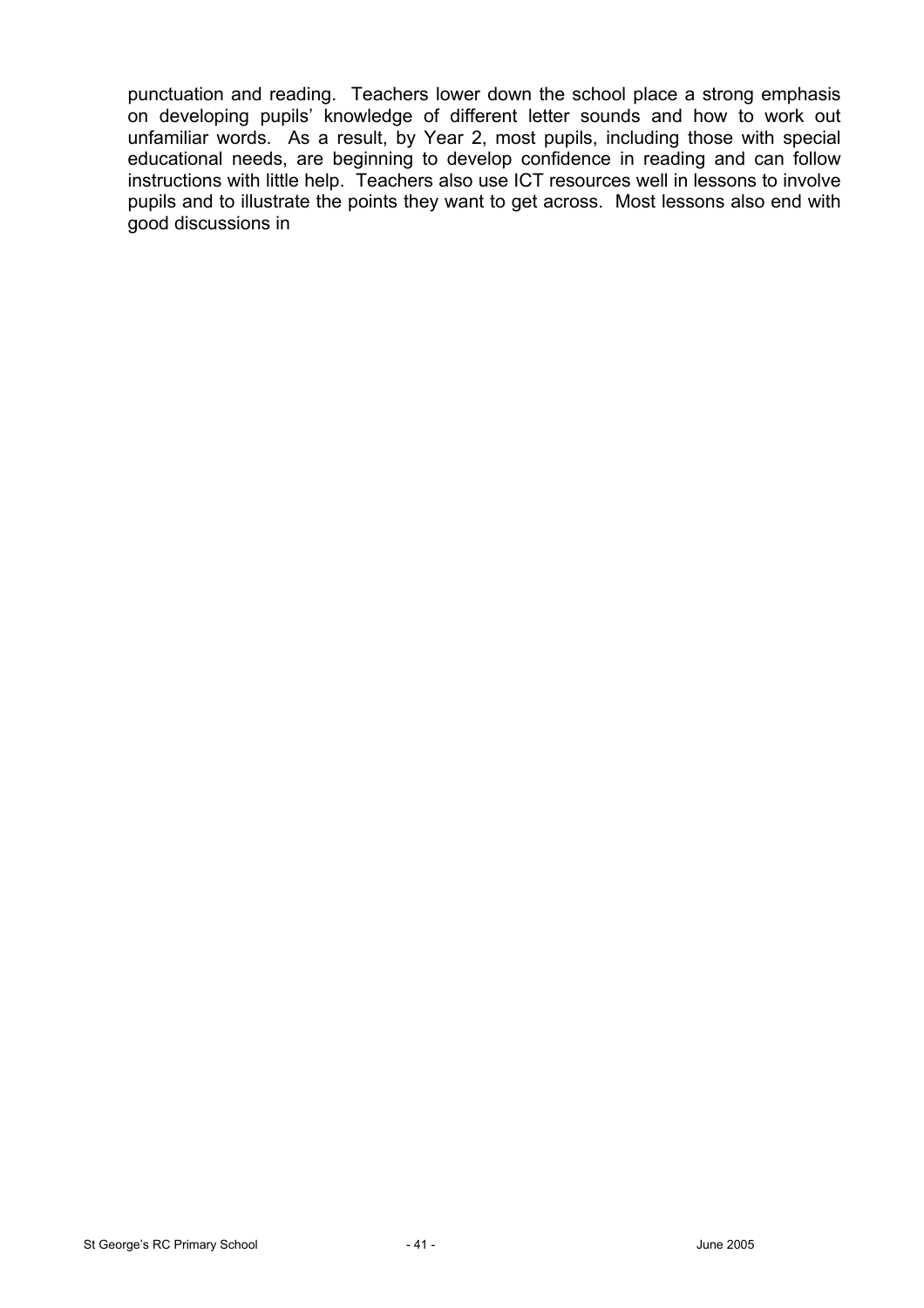which the teachers review the aims of the lesson and ask pupils how they think they have got on. The effectiveness of these parts of lessons reflects the work that the school has done with local authority consultants to develop the quality of teaching. However, the activities that pupils do in groups are not as consistently effective. Pupils with special educational needs are usually provided with tasks that closely match their learning needs and are well supported by classroom assistants. This ensures that they achieve well, although few are likely to reach the expected levels by the end of Years 2 and 6. However, other groups' tasks tend to over-reinforce what pupils have already been learning rather than extending their knowledge into how they can use their skills. In addition, although some teachers' marking is effective in highlighting what pupils have achieved and what they need to work on, this is not consistent across the school. As a result, those pupils with the potential to work at higher than expected levels do not always make progress as quickly as they might.

42. The root cause of this is that teachers do not make full of the assessment information they have available to ensure that tasks are matched close enough to pupils' needs. The procedures to assess and track their progress are good. However, although the subject leader and the headteacher make good use of this information to set targets for pupils and to identify whole school priorities and staff development needs, class teachers are not sufficiently involved in this process so they can make best use of the information. In addition, the subject leader does not have enough time to work with each teacher to review the progress their pupils are making and to help them identify those pupils who may need extra help because they are not making the expected progress and to advise them on what they might do. Overall, the subject is well led and good improvements have been made since the last inspection in developing the systems to support teaching and learning and good use has been made of the local authority consultants to help in this, but because of the 'missing link' described above, all this work has not been translated into improved standards, which have remained stubbornly below average in recent years.

## **Language and literacy across the curriculum**

43. Overall, pupils do not have enough opportunities to use their basic literacy skills in other subjects. They have plenty of chances to research topics using books and the Internet, which is reflected in the generally secure reading standards seen in most classes. However, the opportunities for pupils to write using a broad range of styles and contexts to express their views and opinions or to describe their experiences are more limited. For example, in science, pupils are not always expected to write up investigations in their own words and many of the tasks in geography are worksheet based.

# **MATHEMATICS**

Provision in mathematics is **satisfactory**.

# **Main strengths and weaknesses**

- Teachers' subject knowledge has improved well since the last inspection.
- Basic number skills are taught well across the school.
- There are not enough opportunities for pupils to use mathematics in other subjects.
- Teachers' marking celebrates pupils' success but it does not always help them to improve.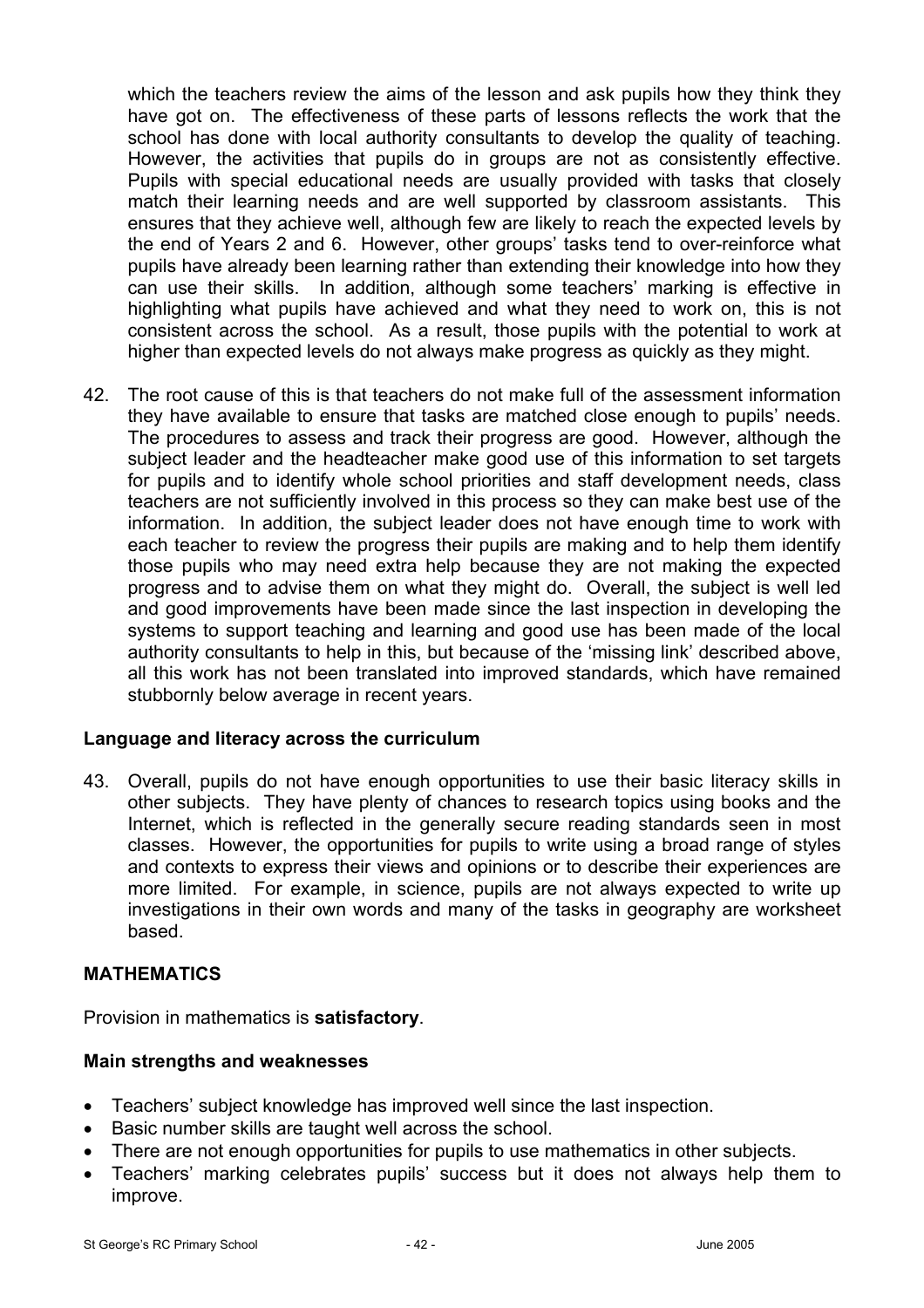• Teaching assistants are used effectively to support pupils with special educational needs.

## **Commentary**

44. In the 2004 national tests, standards in mathematics in Years 2 were well below the national average and below average in Year 6. Although, overall, pupils achieve satisfactorily as they move through the school, early indications from the school's data and inspection evidence indicates a similar picture for this year. Primarily, this is because a below average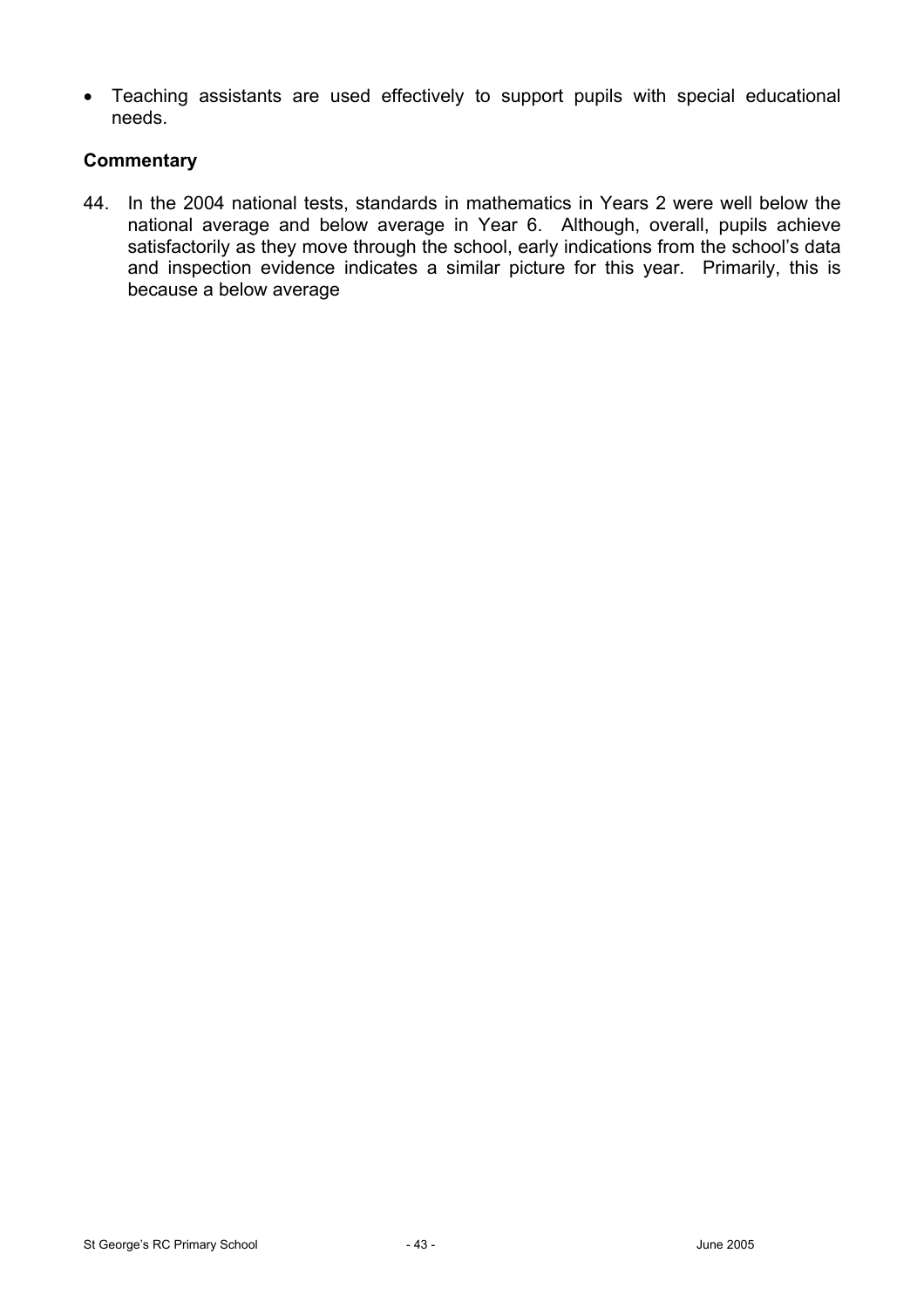number of pupils are working at the expected level because of the high proportion of pupils with special educational needs in both Year 2 and 6 groups. Although these pupils achieve well due to very good support they receive from teaching assistants, few are likely to reach the expected level. With a relatively small number of pupils in year groups, each pupil has a major effect on results and, in Year 6, the impact is greatest as this year half the class have special educational needs. In addition, when comparisons are made to the national standards there are fewer pupils in this school achieving the higher grades and this impacts on standards overall. School assessment data shows that these potentially higher attaining pupils have achieved well this year in building on their basic skills. However across the school, pupils are not always given enough activities to practise these skills in mathematics lessons and there are insufficient opportunities in other subjects to reinforce their learning, which has a negative effect on the efficacy of their mathematical skills. For example, despite being taught well, in Years 2 and 6, pupils' mental arithmetic is not always as sharp as is normally seen in most schools and even higher attaining pupils do not have an instant recall of basic number facts and computation.

- 45. Inspection evidence shows that, although overall teaching and learning are satisfactory, there are consistent strengths in the teaching, particularly in whole-class teaching sessions and the use of ICT as a teaching tool. As a result, basic skills are taught well. Teachers explain and demonstrate new mathematics using resources and new technology, in the form of the interactive whiteboard and pupils respond well to the enthusiasm of their teachers. For example, in a very good Year 2 lesson, the teacher modelled counting of two pence coins into a purse. She then went on to develop counting in twos in a wide variety of different ways, until everyone understood what they were doing. Relationships between teachers and pupils are also very good and contribute to the quality of the learning so that pupils responded well to the cracking pace set by the teacher as they counted in twos on the counting stick, and the whole class burst out laughing when they could not keep up. In another very good lesson in Year 4, the enthusiastic teacher used his board well to demonstrate how to add thousands, hundreds, tens and units. These teachers manage make even potentially uninspiring topics interesting so that pupils want to learn.
- 46. These positive aspects of teaching reflect the action the school has taken to raise standards since the last inspection. For example, teachers' subject knowledge has been improved by working extensively with the numeracy consultant from the local authority. In addition, two teachers attended a nationally planned five day course, which had been specifically designed to develop teachers' subject knowledge. There are plans in place to extend this five day course opportunity to other members of staff. Good assessment procedures have also been established which track pupils' progress as they move through the school and the information is used well to group pupils in lessons and to set annual targets for improvement for individual pupils. However, the effect of these developments on pupils' achievement are partially negated because teachers do not consistently use the information well enough to amend the national guidance sufficiently to ensure that activities pupils are given when they are working in groups are matched closely enough to their learning needs. In addition, although teachers' marking of pupils' work encourages them, it rarely refers to acquired skills or helps them understand how to improve their work. As a result, although the school now has good systems in place to build on, overall, improvement since the last inspection has been satisfactory.
- 47. Leadership and management of the subject is satisfactory overall. The subject leader has good subject knowledge and is a good role model for other staff through his own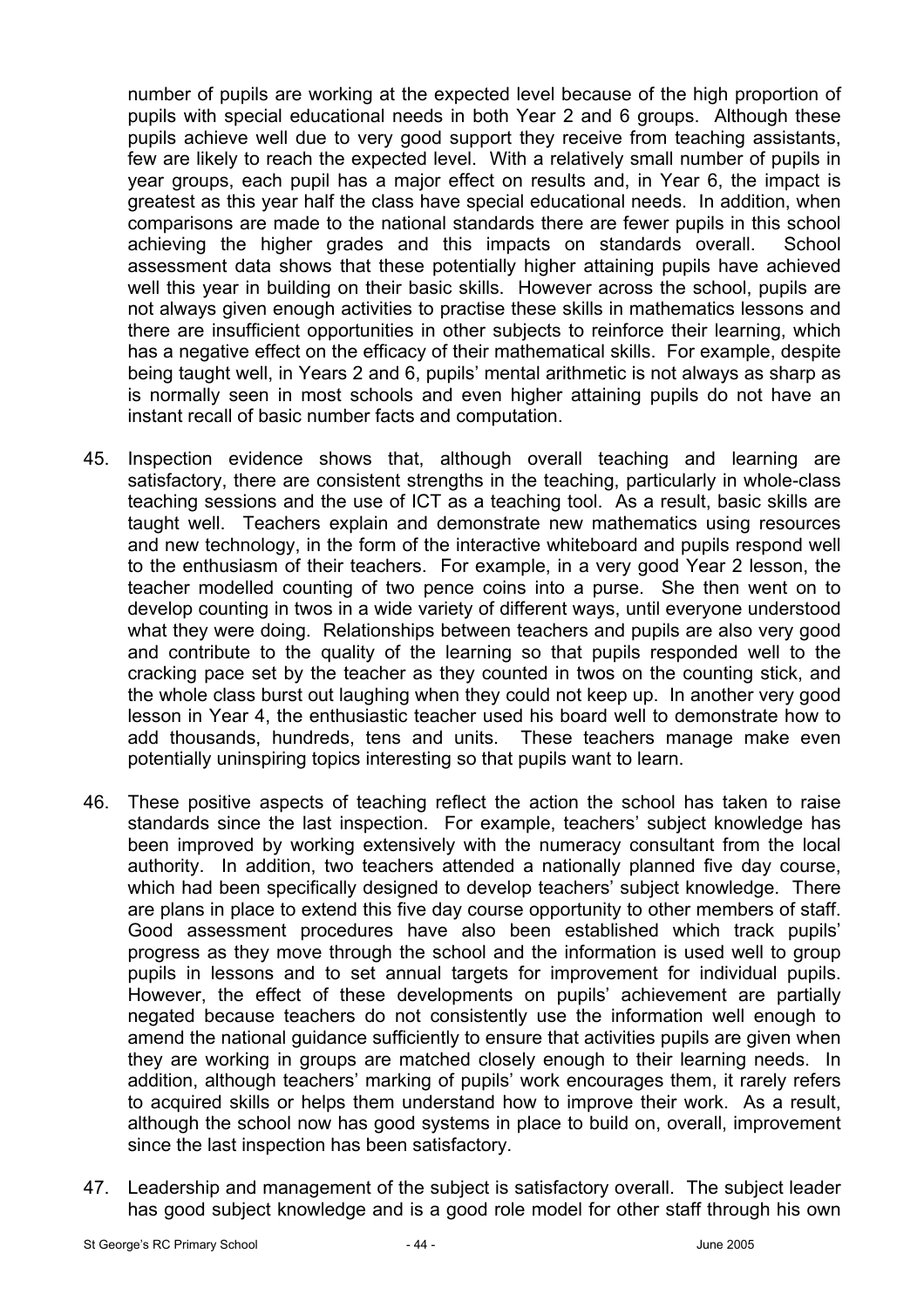teaching. He is new to the role this year and has made a sound start on the monitoring of the subject by observing some lessons, checking teachers' planning and pupils' work. However, he has not had enough time to work with other teachers to use the tracking information to review the progress the pupils in their class are making to help them identify those who may need extra help and to advise them on how to improve their progress.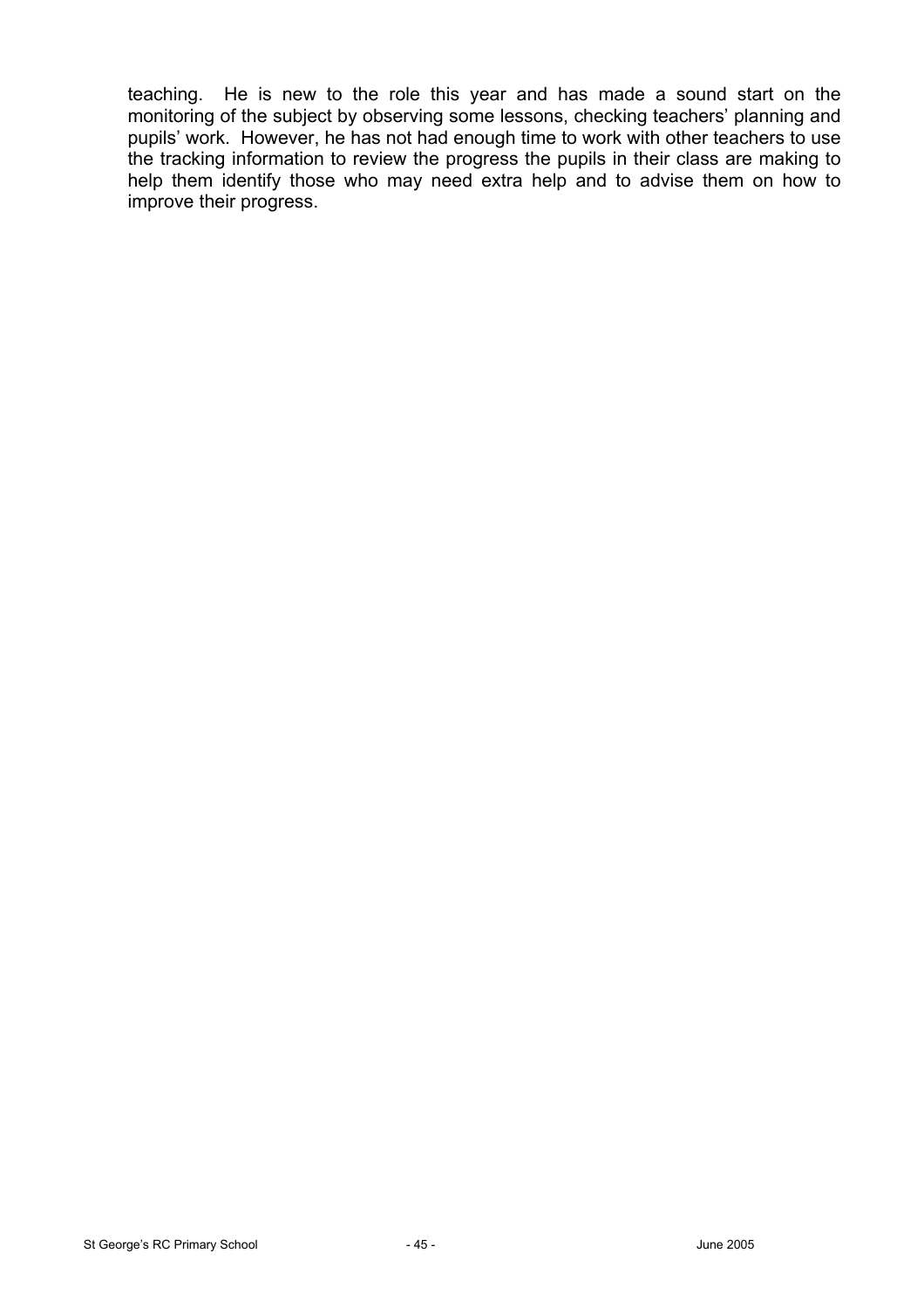## **Mathematics across the curriculum**

48. Overall, the provision to develop pupils' mathematical skills in other subjects is unsatisfactory. There are good examples in science where charts, tables and graphs are used to support learning across the curriculum. However, this is not done consistently in all subjects across the school. For example, opportunities to use coordinates, scales, graphs, timelines in history and geography are missed.

## **SCIENCE**

Provision in science is **satisfactory.**

#### **Main strengths and weaknesses**

- Teachers make good use of resources, including ICT equipment to enthuse and interest pupils.
- Pupils are not given sufficient opportunity to record their investigations for themselves.
- The emphasis on experimental and investigative work is developing in Year 3 to 6.
- A range of good visits are organised during the year.
- The subject leader has not had enough opportunities to monitor the subject.

#### **Commentary**

- 49. Standards of attainment are in line with national expectations in Year 2. Data gathered from the school indicates that the majority of pupils will achieve the expected levels at Year 6, but due to a high proportion of pupils with special needs and limited range of opportunities for more able pupils to record their own ideas in experimental and investigative work, standards are below average although achievement is satisfactory.
- 50. The quality of teaching and learning is satisfactory overall. Teachers have a good knowledge of the subject and in class discussions give pupils good opportunities to ask as well as answer questions. Relationships in lessons are very good so pupils are confident to express their ideas. They work well together, are well focused and sensible in their approach, showing well developed and mature social skills. Good use is made of the high quality support staff to help pupils with special educational needs learn and develop their skills so they achieve well. Teachers make good use of all available resources, including the recently introduced interactive whiteboards, to include a good range of methods into their lessons. This has a positive effect on pupils' attitudes to the subject and they are enthused and excited by lessons. During the inspection, this was particularly noted in Years 2 and 4. For example, in a Year 2 lesson observed, the teacher demonstrated how to make a 'mind map' so pupils could record their ideas about light at the start of a new unit of work. Pupils were very keen to contribute and eagerly put up their hands desperate to be asked to put forward their ideas and take part in using the whiteboard. A new scheme of work has been implemented this school year, which includes more experimental and investigative work and resources for the interactive whiteboard, which have been used well, for example, to support teaching about micro-organisms in Year 6. However, in some classes, the recording of investigations is currently too teacher-directed, which does not give pupils enough opportunities to express their scientific thinking in their own words and this limits the proportion of pupils who are securely working at the higher than expected levels of attainment.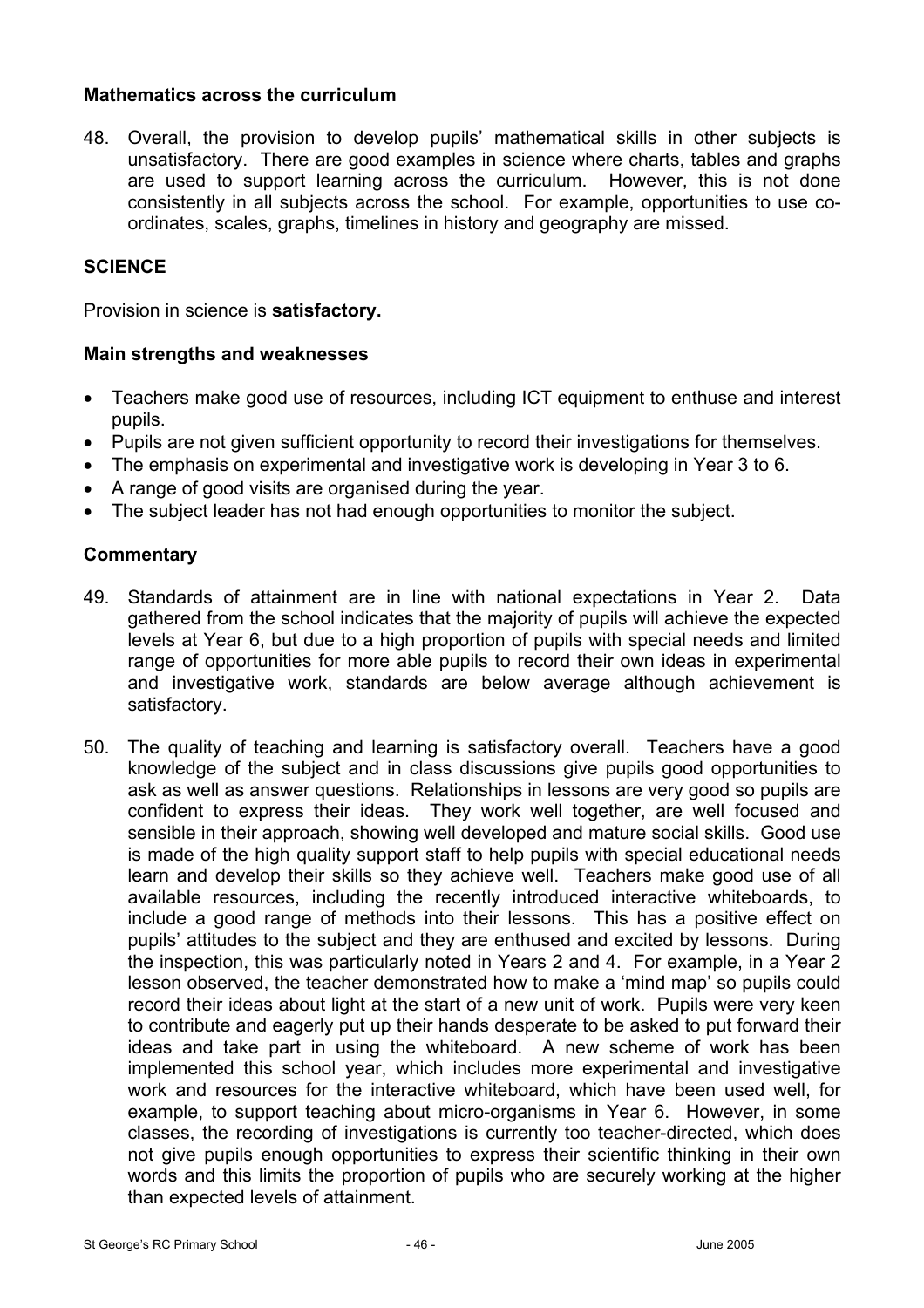51. The subject leader provides satisfactory leadership and management of the subject. The subject has not been a major focus for development in recent years. The subject leader has a broad overview of teachers' planning, but she has not yet had sufficient opportunities to do a detailed scrutiny of pupils' written work across the school or observe teaching in order to evaluate the quality of learning and teaching in her subject and to identify barriers to raising achievement. This point was made at the last inspection. However, she was able to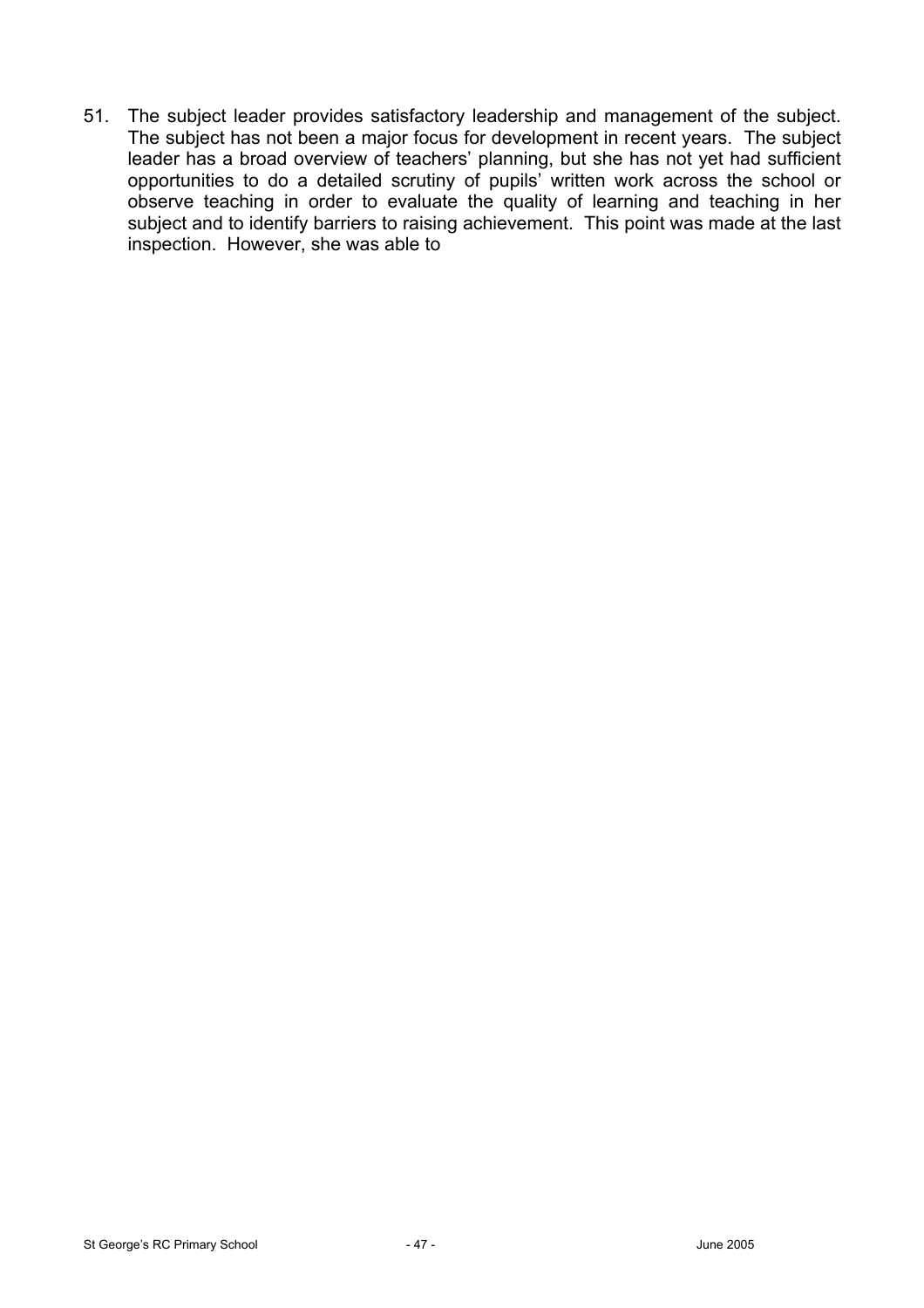purchase the new scheme of work, having agreed with teaching staff that the old scheme was not addressing the development of scientific thinking skills. The scheme of work is supplemented well by visits and visitors. For example, annual visits to Science pantomimes by pupils in Years 3 to 6 enrich the curriculum, as do the visits to school by scientists from Newcastle University, who give the pupils an insight into what it is like to be a scientist and carry out research of different kinds. Pupils in Reception and in Years 1 and 2 have been able to observe more unusual animals at close range, thanks to visits to the school by Zoo Lab.

## **INFORMATION AND COMMUNICATION TECHNOLOGY**

Provision in information and communication technology ICT is **satisfactory**.

## **Main strengths and weaknesses**

- Due to good leadership, the provision and standards have improved well since the last inspection.
- Teachers use ICT well as a teaching tool in lessons.
- Resources have been improved significantly since the last inspection.
- There are too many missed opportunities for pupils to use ICT to develop their understanding of other subjects across the whole curriculum.

## **Commentary**

- 52. Satisfactory standards in ICT have been maintained in Year 6 since the last inspection. However, in Year 2 standards have improved as most pupils are now working at the expected levels for their age. The good improvement is due to consistently good leadership by a succession of subject leaders. Pupils now follow a nationally accepted scheme of work and there is an ICT policy in place. To complement this, the school has spent significant amounts of money to provide a good range of ICT equipment and a wider range of resources for teachers to use so that all aspects of ICT can be taught. In addition, teachers have had training to improve their subject knowledge and confidence in teaching the subject. As a result, pupils make steady gains in their skills, knowledge and understanding and achieve satisfactorily as they move through the school.
- 53. Teaching and learning are satisfactory. Teachers have secure subject knowledge and use the interactive whiteboards and projectors well in ICT lessons to develop pupils' knowledge of the different strands of the subject in whole class sessions. Teachers also try to develop pupils' understanding by providing opportunities for them to see how ICT is used in the real world. For example, pupils in Year 2 experience control technology by giving instructions to programmable toys, and in Year 6, they used the computer to control a set of streetlights. They knew what to do when the lights flashed continually and they could work out how to install a time delay. They were excited when their street lights worked properly. As a result, pupils enjoy ICT lessons, take part enthusiastically, and try hard to complete the tasks set for them. In discussion with pupils in Year 6, they were particularly keen to explain what they had done on a visit to St James Park when they had to produce a promotional film using multimedia software. Using up to date technology they learnt to rotate digital pictures, link pages, add sound, freeze frames and slide the text credits at the end of their presentation. However, despite the investment the school has made in new resources, each classroom has only three computers, so pupils have to take turns in lessons to practise their skills whilst the rest of the class do a related task. Although this is a very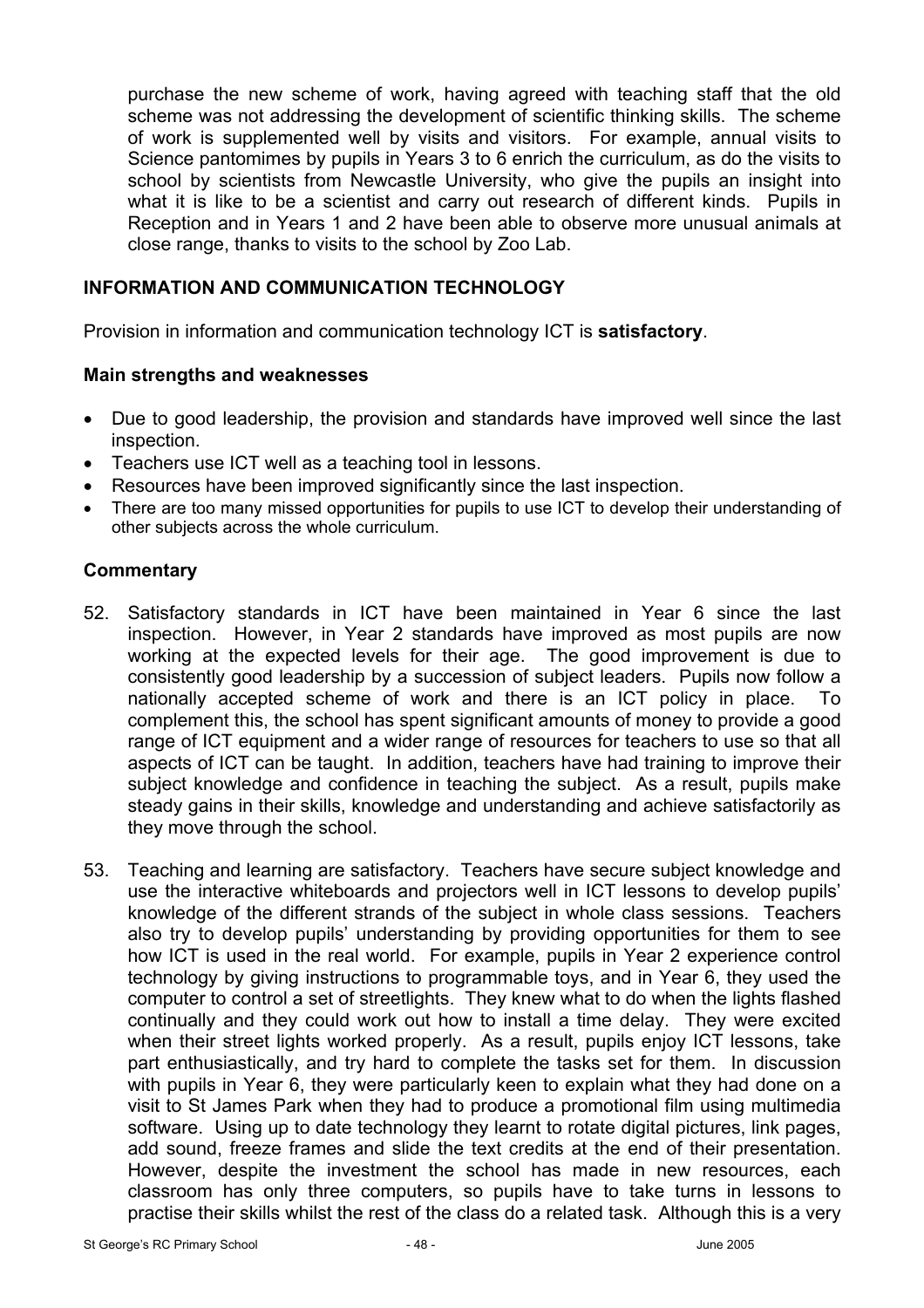appropriate approach, its success is highly dependent on the related task being very clear for pupils so that the class teacher can concentrate on those working on the computers to make sure they do the set task properly. However, this does not always happen and, as a result, pupils do not always use the skills the teacher wants them to.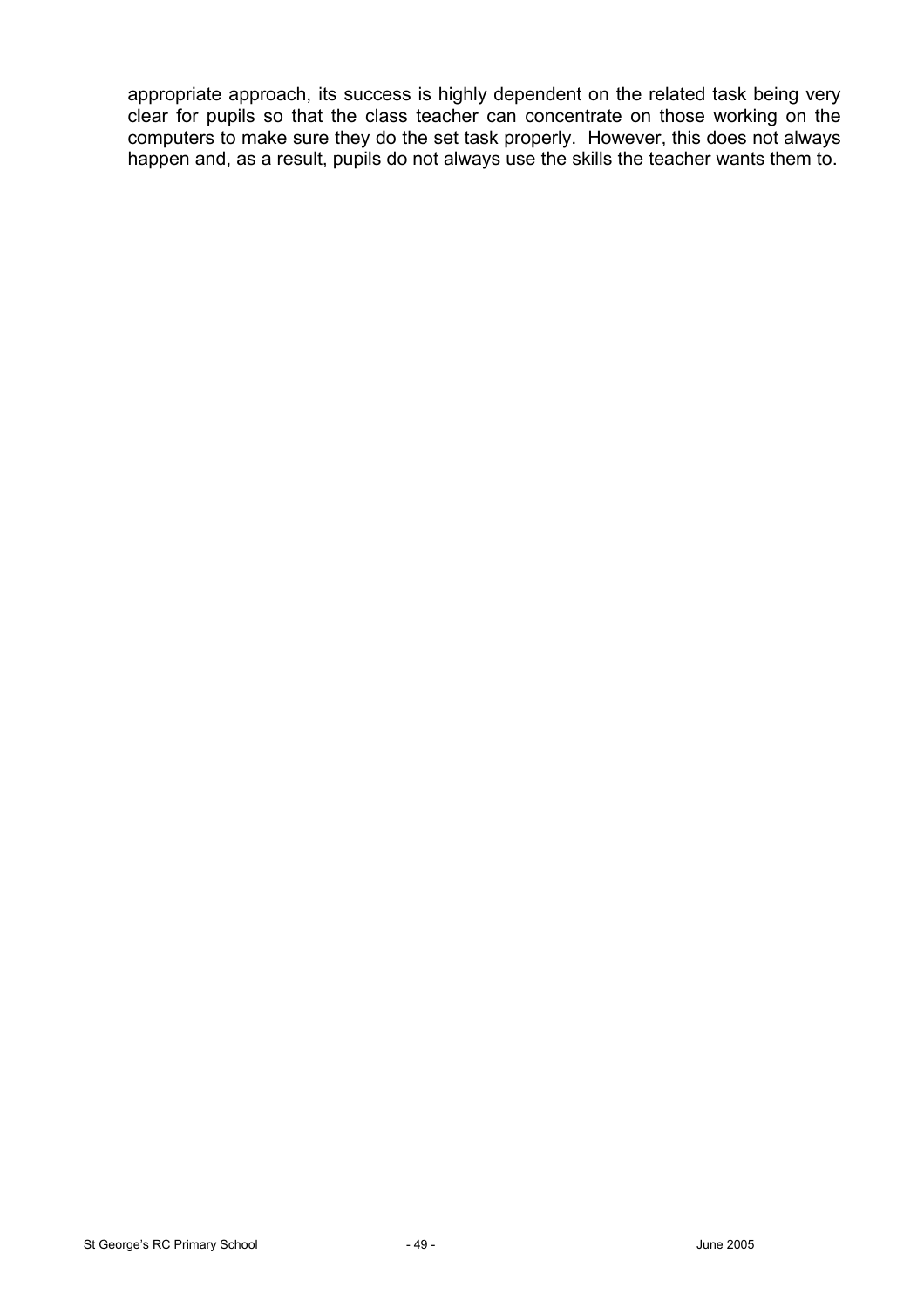54. The subject leader has good subject knowledge and is continuing to develop the subject well by identifying further areas for improvement. For example, a teachers' skills audit has been carried out and has formed the basis for a programme of professional development for staff. Through her monitoring, at the start of the year, she was aware that not all the required software was in place and so she organised for pupils in Years 3 to 6 to experience the missing elements of the ICT curriculum at the City Learning Centre at Westgate College on a termly basis. The subject leader is aware that assessment is too narrow and wants to widen its scope to include aspects such as pupils' attitude and creativity. As part of this extension to existing assessment procedures, she has started to put pupils' work in an e-portfolio and is designing a website.

## **Information and communication technology across the curriculum**

55. Teachers use ICT resources well in many lessons and this approach has a very positive effect on the quality of the teaching in the class discussions. Pupils also have good opportunities to use the boards themselves, but overall, teachers do not plan enough activities for pupils to use ICT to develop their understanding of other subjects across the whole curriculum. In geography, pupils use the Internet to research information; an electric microscope was used well in a Year 3 science lesson to look at sugar, salt and other powders, and pupils in Year 2 have produced some very striking pieces of artwork using different tools in a 'paint' program. However, pupils' work reveals few examples of tasks where they have had to use ICT to present their work as newsletters or their findings from investigations as charts and graphs.

## **HUMANITIES**

56. Due to the timetable arrangements and the focus of the inspection, provision in **history** and **geography** was sampled by looking at pupils' work, talking to subject leaders and observing three lessons. The quality of teaching in the history lessons was good in one and satisfactory in the other. In the only geography lesson seen, teaching was good. Pupils' work and school documentation show that pupils study a balanced range of topics that provides them with opportunities to develop the full range of skills, knowledge and understanding. The school makes appropriate use of the village and local visits to places such as South Shields and Bede's World to give pupils practical experiences. However, opportunities are missed to develop pupils' knowledge of the local area and to give the subject a local 'flavour'. For example, in a topic on rivers, although the school is a few hundred metres from the River Tyne, the activities hardly referred to it and opportunities were missed to develop pupils' mapping skills by finding examples of river features such as meanders and waterfalls on a map of the Tyne. In pupils' books there are examples of where they have used their literacy skills to research specific topics, but overall, not enough use is made of the subject to use a broad range of their literacy, numeracy and ICT skills to express their ideas and imagination and to handle data through graphs and charts.

# **CREATIVE, AESTHETIC, PRACTICAL AND PHYSICAL SUBJECTS**

57. **Art and design** was sampled during the inspection. Although no lessons were observed during the inspection, examples of pupils' previous work shows that good progress has been made since the last inspection. A scheme of work based on national guidelines is in place and ensures that skills are developed systematically from year to year. Teachers are beginning to use ICT as a teaching and learning tool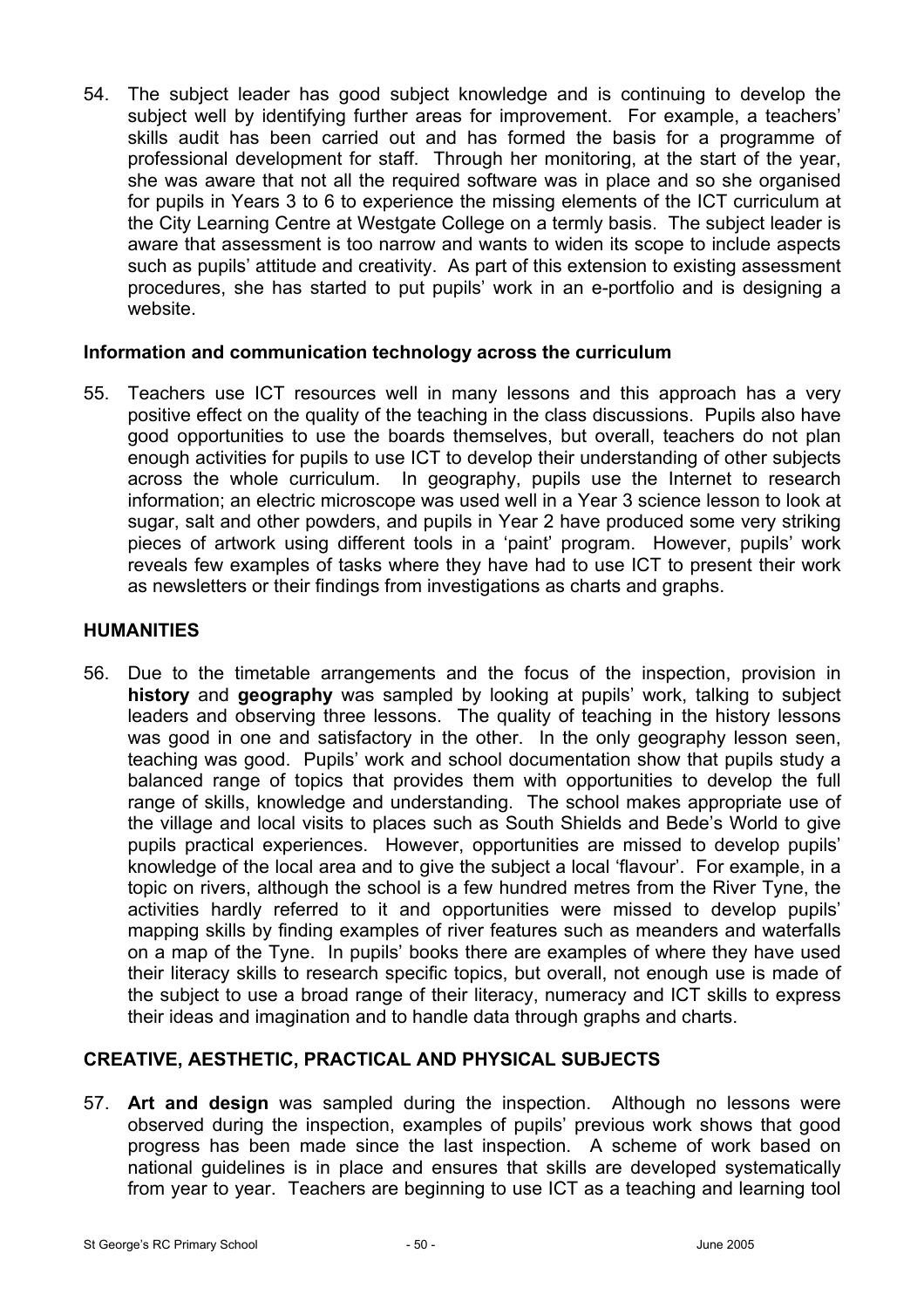in the subject. For example, in Year 2, pupils use the computer to explore patterns and these are displayed well by the teacher to enhance the learning environment.

58. **Design and technology** was sampled during the inspection by looking at pupils' work, teachers' planning and talking to pupils and the subject leader. These indicate that good progress has been made since the last inspection. A scheme of work based on national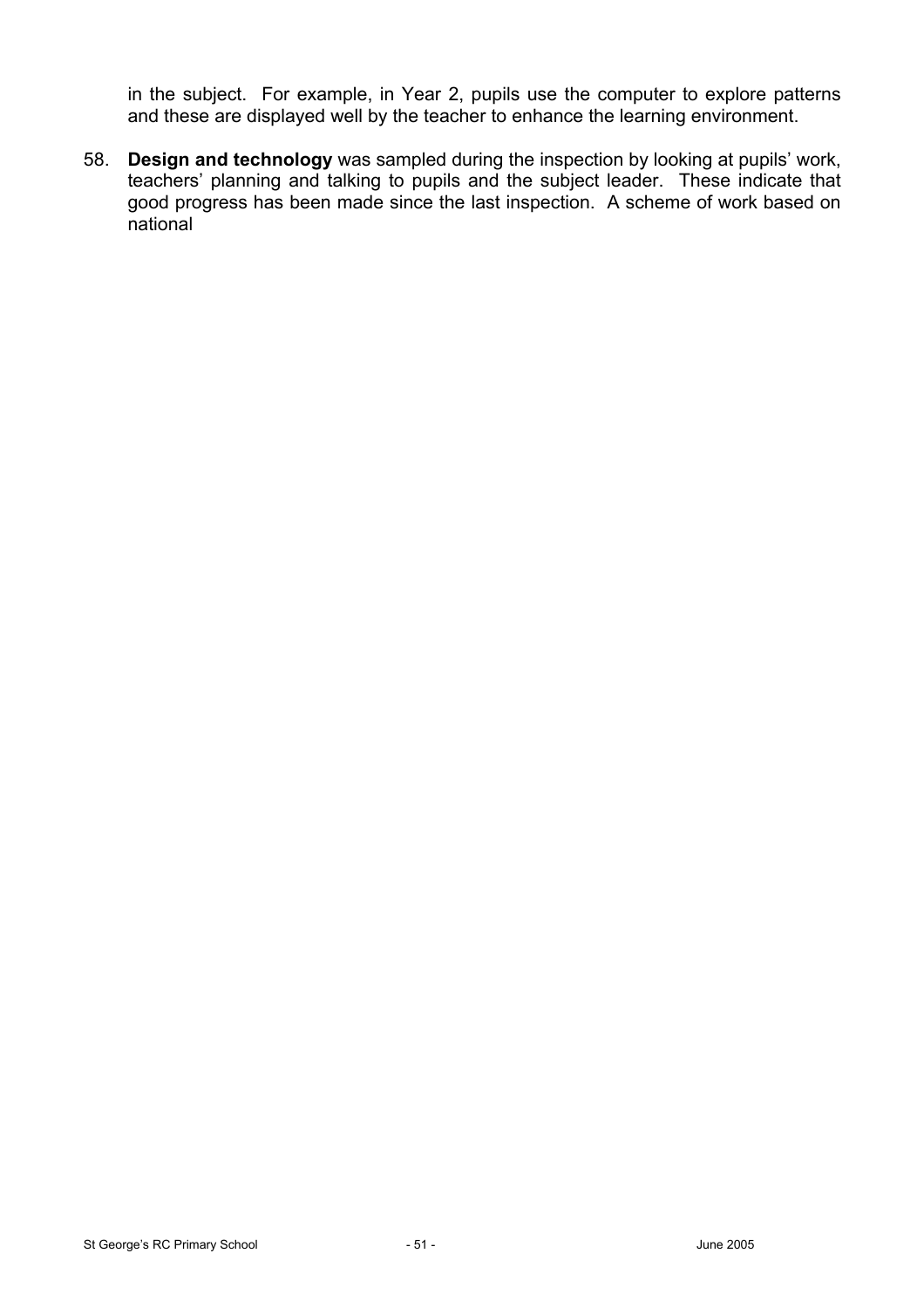guidance is in place and ensures that pupils' designing and making skills develop systematically from year to year. The one lesson observed during the inspection was satisfactory, but Year 6 pupils said that recently they had thoroughly enjoyed designing a new playground for their school, as the task was meaningful to them.

- 59. **Music** was sampled during a hymn practice for Years 3 to 6, and by talking with the subject leader. Pupils listen to music each day at the start and end of collective worship where they hear extracts from different eras and cultures. They sing well together in the hymn practice sampled and the younger pupils show enthusiasm and enjoyment. The school buys in to an LEA scheme whereby music specialists give a high quality workshop to pupils and their teachers at least twice a term. In this way teachers' subject knowledge and confidence are improving. Cross-curricular links are made with music and geography through pupils learning about Indian music.
- 60. **Physical education** was sampled during the inspection by looking at teachers' planning, displays and observing one lesson. In that lesson, teaching was very good and pupils developed their skills very well. In addition, the teacher very clearly set out at the start what pupils would be learning and reviewed the progress they thought they had made at the end. There were very good opportunities to evaluate each other's performances so they were very clear about what they needed to do to improve. Since the last inspection, the subject leader has worked hard to develop the provision in the subject. A good scheme of work, based on national guidance, has been put into place, which ensures that pupils' skills are developed systematically from year to year, and teachers know exactly what pupils have done in previous years. A good range of out of school activities and sports clubs have been introduced and these enhance the school's curriculum well. The school has been involved in the Sports Co-ordinator Development Programme which has provided a few additional activities the school is unable to provide, but the subject leader is not fully satisfied that the school is getting the best value from the investment of time and money in the initiative and is seeking alternative sources of external support. The residential activity holiday at Robinwood enriches the Year 6 curriculum by giving pupils opportunities to take part in canoeing, wall climbing, night walking and problem solving team games. In addition, the playground has been resurfaced. At the time of the inspection, the outdoor facilities were in the process of being improved further to provide better facilities for physical education.

## **PERSONAL, SOCIAL AND HEALTH EDUCATION AND CITIZENSHIP**

61. There were very few lessons in this aspect of the school's curriculum being taught during the inspection period. However, discussions with pupils and staff show that the school places a good emphasis on developing pupils' personal skills and has a comprehensive programme in place to develop this aspect of pupils' learning. All classes have weekly lessons, much of which is discussion-based, which helps pupils develop their speaking skills. Sex and relationships and drugs education is included in the programme and external agencies are involved where appropriate to help class teachers tackle difficult or personal issues. As a result, as pupils move through the school, they develop their personal skills and learn their responsibilities to each other, the school and their local community.